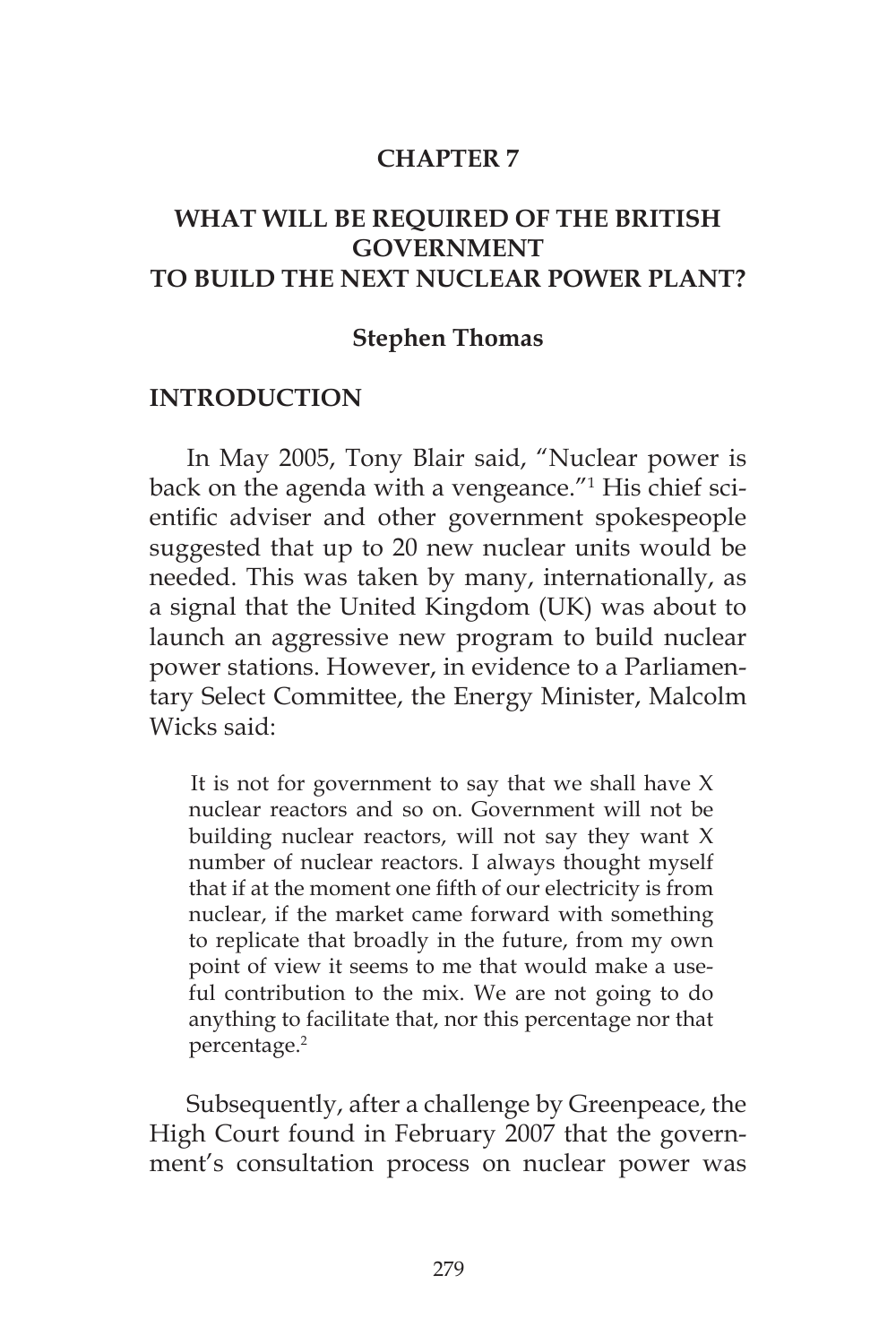inadequate and had to be repealed. "Mr. Justice Sullivan said that the consultation exercise was 'seriously flawed and that the process was manifestly inadequate and unfair' because insufficient information had been made available by the Government for consultees to make an 'intelligent response'."3

The government's Green Paper on energy published in May 2007 therefore made no specific commitments on nuclear power. However, one of Gordon Brown's first statements as the Prime Minister in June 2007 seemed to preempt the consultation. He told Parliament on July 4 that ". . . we have made the decision to continue with nuclear power, and . . . the security of our energy supply is best safeguarded by building a new generation of nuclear power stations."4

A new consultation was announced in May 2007 and was closed to submissions in October 2007. In January 2008, the government announced the result of the consultation, which again favoured new nuclear construction. The new White Paper stated: "[A]gainst the challenges of climate change and security of supply . . . the evidence in support of new nuclear power stations is compelling . . ."5

The commitment not to provide subsidies was reiterated: "It will be for energy companies to fund, develop and build new nuclear power stations in the UK, including meeting the full costs of decommissioning and their full share of waste management costs."6 The utilities most likely to build nuclear plants, EDF and E.ON both supported the suggestion that subsidies would not be needed. Vincent de Rivaz, CEO of EDF Energy (UK) said: "We have made it clear we are not asking for subsidies, all costs will be borne by us."7 While E.ON said in a press release: "It also believes that there is no requirement for either government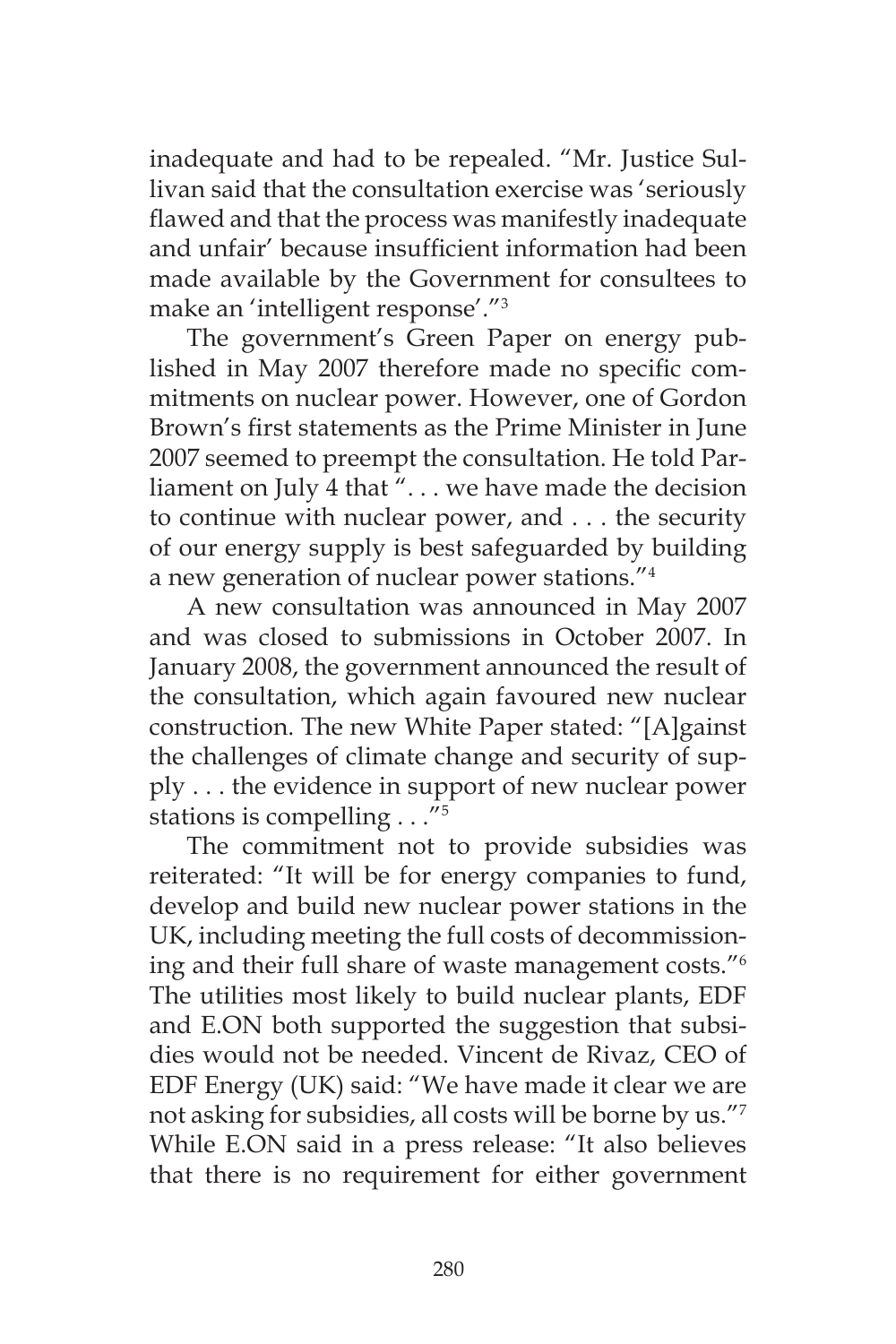subsidies or for a guaranteed long-term cost of carbon to make new nuclear power stations economic."8

This confidence is in contrast to the situation in the United States where the government has committed billions of dollars to subsidies for new nuclear plants and where industry has frequently stated that new nuclear plants without subsidies and guarantees would not be feasible. For example, in December 2007, Christopher Crane, President of Exelon Generation (one of the utilities that has stated an intention to build new nuclear plants), stated: "If the loan guarantee program is not in place by 2009, we will not go forward."9

This report examines whether the "free market" really will build new nuclear power plants in the UK without strong support from public funds other than a few enabling measures, for example, on licensing reactor designs, to include a review of what commitments the UK government has actually made. Additionally, this chapter looks at why owning and operating a nuclear power plant is so economically risky and what the specific risks are. It reviews the UK's track record with nuclear power, an important criterion used by the financial community to judge investment risk. This data show that nuclear power has a poor record in the UK. Financial costs borne by electricity consumers and taxpayers for this have been high, but, at least as important, the opportunity cost of placing resources in fruitless nuclear expansion programs has also been high. If these resources had gone into developing renewables and energy efficiency programs, the UK would be closer to making its electricity supply system sustainable.

This chapter also looks at experience in Finland and the United States with attempts to relaunch nuclear power programs. The order of the Olkiluoto 3 plant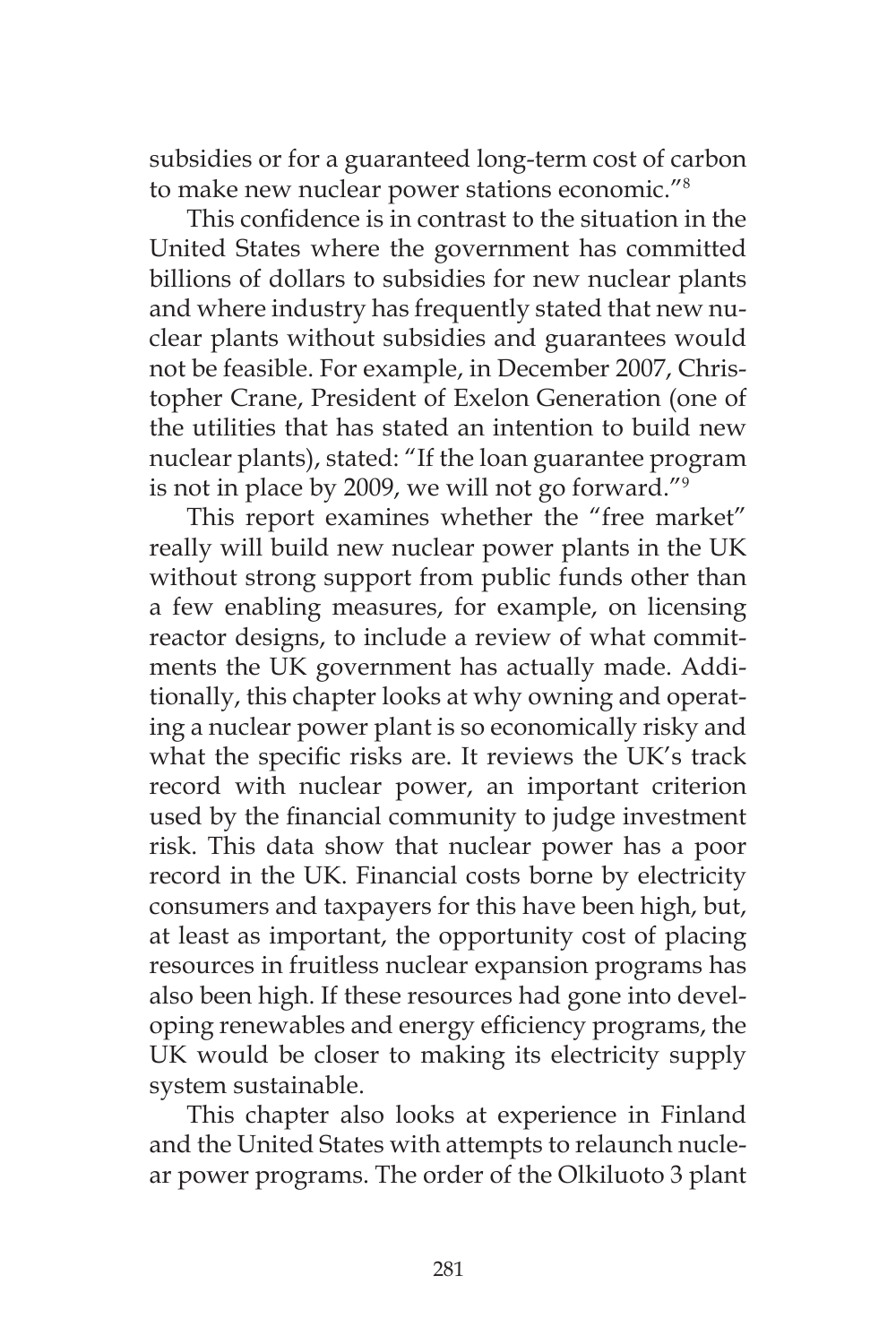was portrayed by nuclear advocates as a demonstration that nuclear orders were possible in a liberalized electricity market without subsidy. However, closer examination of the terms of the deal show a number of apparent subsidies, while experience with the first 2 years of construction of the plant have been very poor, reinforcing how economically risky nuclear power plants are. The Bush administration tried to relaunch nuclear ordering, using federal subsidies to kick-start the process with a handful of new plants. Ordering was then expected to be self-sustaining. However, it became clear that the subsidy and guarantee program would have to be open-ended if nuclear orders beyond that of a handful of heavily subsidized units were to be placed.

This chapter reviews the claims that the use of financial instruments, such as bonds, could mean that the problems of dealing with economic risk could be overcome at low cost. Finally, a review of what guarantees and subsidies companies hoping to build nuclear power plants in Britain might seek and what the cost to the public might be is provided.

Issues of decommissioning and waste disposal have received a great deal of publicity in the UK. There have been extensive debates concerning the government's commitment to ensure that the full costs of decommissioning and a full share of waste management costs would be borne by energy companies and not subsidized by taxpayers. However, while the cost of these processes is high and very uncertain, the fact that they do not take place for up to a century or more after the plant is built means that, in any normal economic appraisal, these costs are discounted away. Ensuring that adequate financial arrangements are in place for decommissioning and waste disposal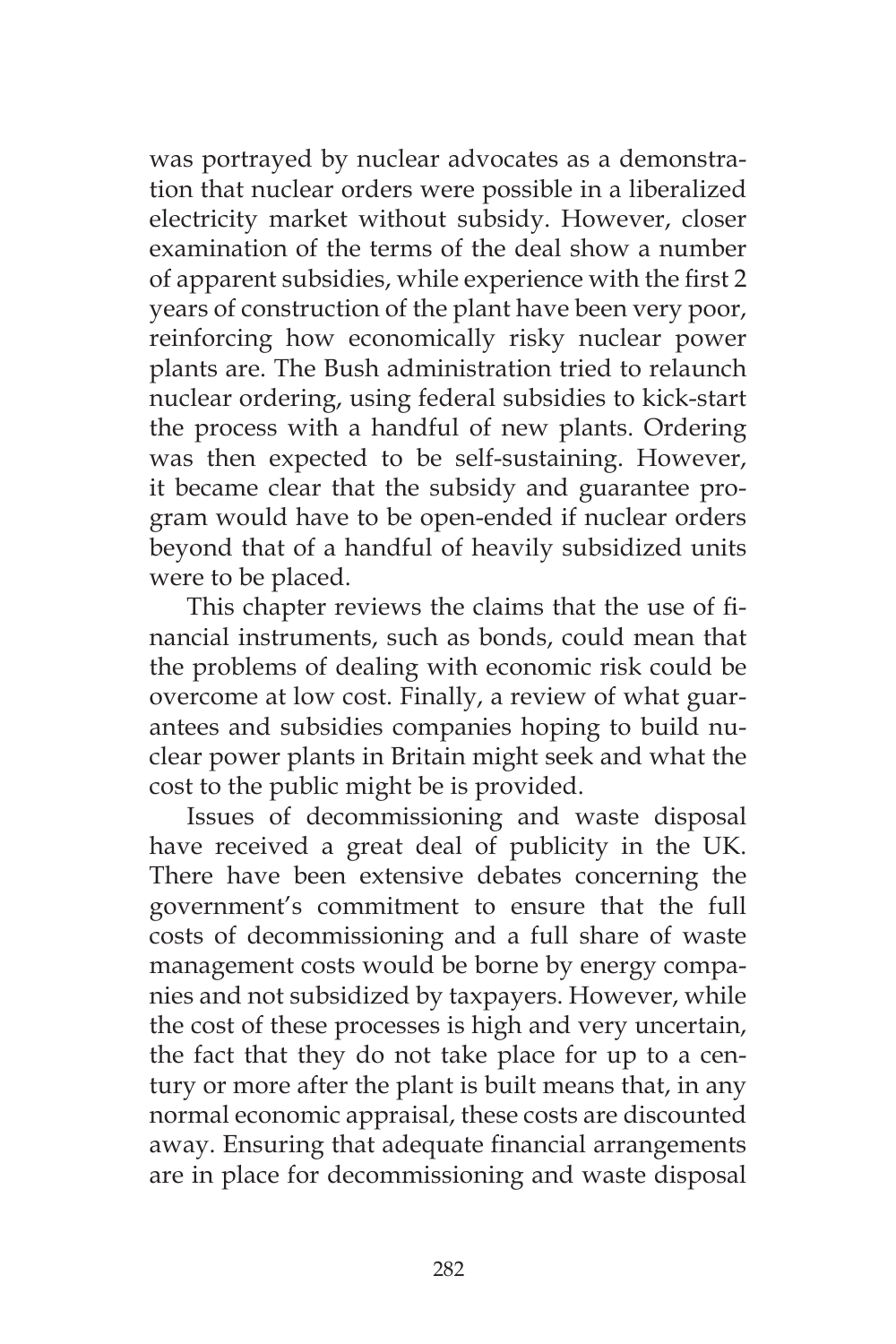is therefore an important issue from a public policy point of view. However, the cost of these arrangements is not likely to be a major item for a company in its decision whether to build new nuclear plants. There is, therefore, only limited coverage of waste and decommissioning issues in this chapter.

## **WHAT HAS THE GOVERNMENT PROMISED ON SUBSIDIES AND GUARANTEES?**

The statement by Tony Blair indicating that nuclear power is once again a significant policy agenda issue caught the headlines, but it contains no specific promises. The government's more precise statements are less aggressive. The 2006 Review stated:

Any new nuclear power stations would be proposed, developed, constructed and operated by the private sector, who would also meet full decommissioning costs and their full share of long-term waste management costs. The Government does not take a view on the future relative costs of different generating technologies. It is for the private sector to make these judgments, within the market framework established by government. The actual costs and economics of new nuclear will depend on, amongst other things, the contracts into which developers enter, and their cost of capital for financing the project.<sup>10</sup>

In evidence to the Trade and Industry Select Committee, Energy Minister Malcolm Wicks was more blunt.

It is not for government to say that we shall have X nuclear reactors and so on. Government will not be building nuclear reactors, will not say they want X number of nuclear reactors. I always thought myself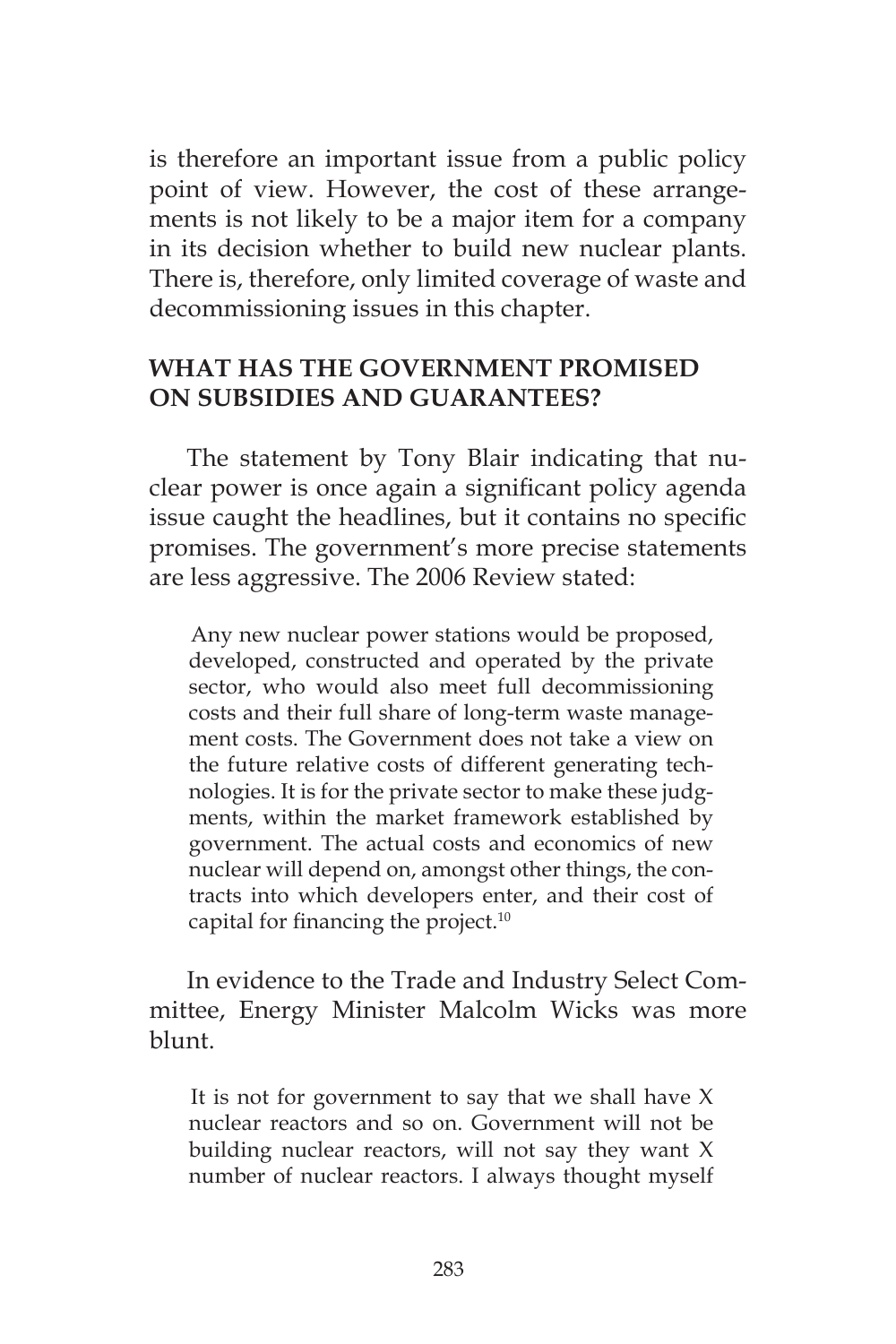that if at the moment one fifth of our electricity is from nuclear, if the market came forward with something to replicate that broadly in the future, from my own point of view it seems to me that would make a useful contribution to the mix. We are not going to do anything to facilitate that, nor this percentage nor that percentage.<sup>11</sup>

And in response to a question on subsidies: "Is that the Government's position? No direct subsidies and no indirect subsidies. Am I clear on that?" he said, "No cheques [checks] will be written, there will be no sweetheart deals." And:

No, there will not be any special fiscal arrangements for nuclear. It should not be a surprise, with respect, because we have said it very clearly in the Energy Review. You could pursue this if you wanted by saying that nuclear waste is quite a complex subject and we are going to look very carefully at that to make sure that the full costs of new nuclear waste are paid by the market.

The main concession was on licensing:

The idea of prelicensing is that you can say, here is a wind farm, here is a nuclear reactor, or a gas-powered station; let us prelicense it so that the regulators are satisfied that it is safe and all the other things as a piece of kit. Then the local inquiry can purely be about local issues rather than becoming a national or international occasion to reopen the whole debate about whether windmills or nuclear are desirable. That is what we are trying to do.<sup>12</sup>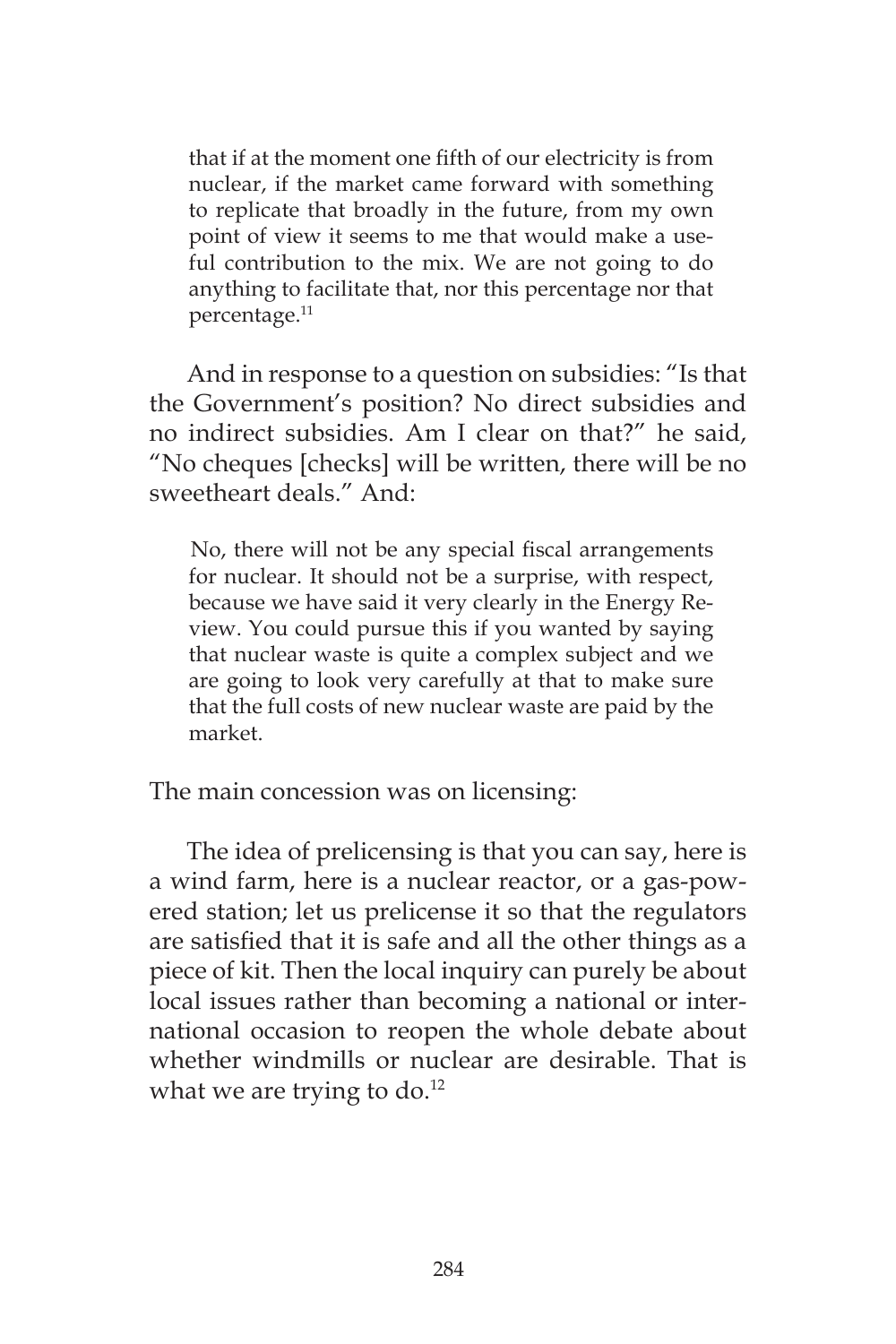# **DECOMMISSIONING**

The only apparent exception to the no-subsidies and guarantees rule concerns the arrangements for waste disposal. In February 2008, the government launched a Consultation on Funded Decommissioning Programme Guidance for New Nuclear Power Stations.13 The title is misleading as the report covers waste disposal costs as well as decommissioning, and the proposals represent a significant departure from previous expectations relating to waste disposal as well as to decommissioning.

- On decommissioning, the government is proposing that companies would have to demonstrate detailed and costed plans for decommissioning, waste management, and disposal before they even begin construction of a nuclear power station;
- Set money aside into a secure and independent fund from day one of generating electricity; and,
- Have additional security in place to supplement the Fund should it be insufficient, for example, if the power station closes early.<sup>14</sup>

If these proposals are carried through with adequate measures to ensure that if estimated decommissioning costs increase, the companies will be required to make sufficient additional contributions to make up the shortfall, they appear a good base. However, closer examination reveals a number of issues not well-accounted for.

On timing, the proposals assume a plant will operate for 40 years. This will be followed by a 7-year defueling period. Stage 1 then follows, taking 5 years;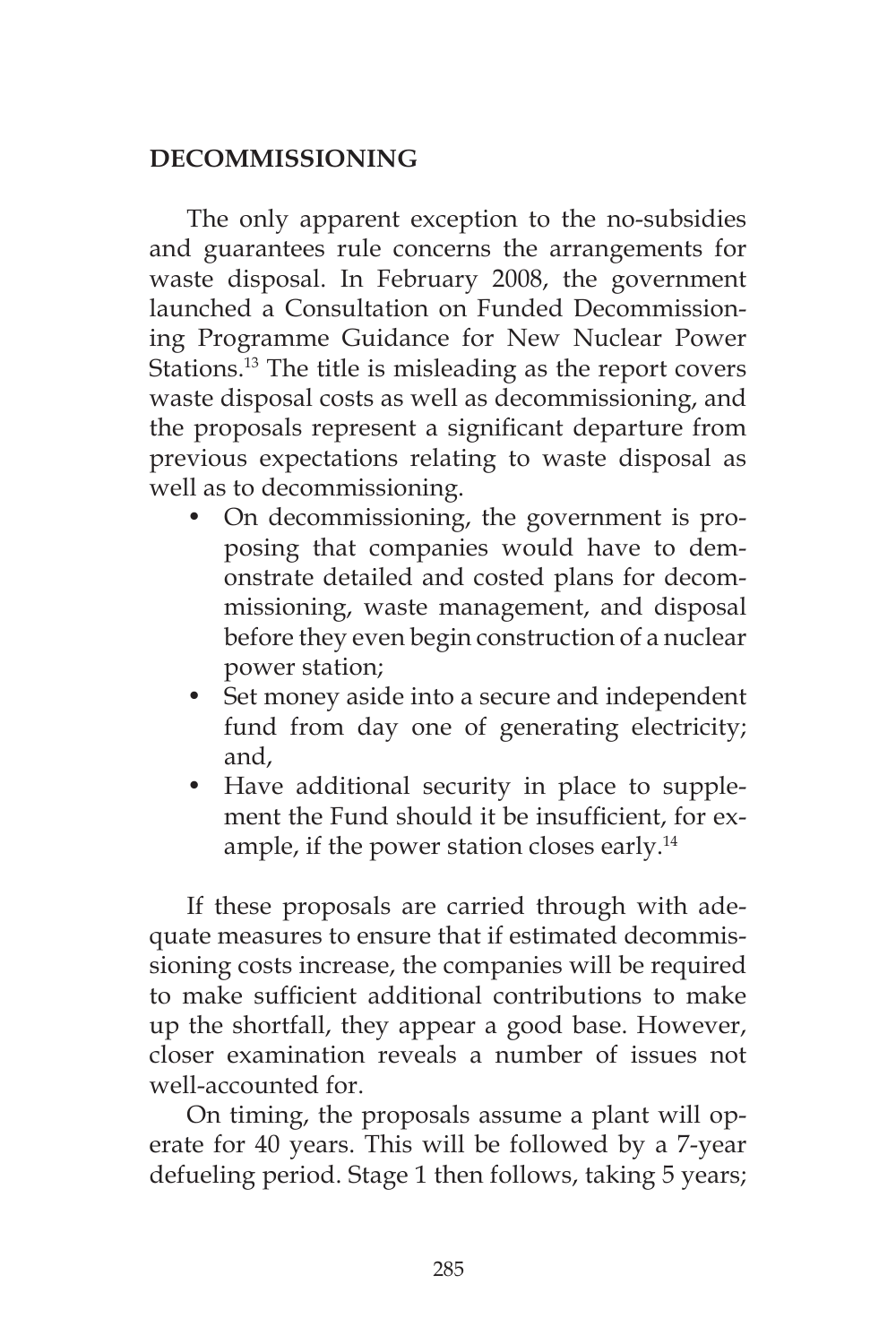stage 2 is forecast to take a further 5 years; stage 3 is expected to take 10 years; and final site clearance is expected to take 6 years. So the elapsed time from plant closure to end of decommissioning is 37 years. This is a welcome shortening compared to the proposals for existing British plants, which is currently based on timescales of in excess of 100 years from plant closure to completion of decommissioning.

Little guidance is given on discounting. For example, no indication of the level of discount rate that can be assumed is shown, nor is it specified how long into the future liabilities can be discounted for. However, the area where it appears a guarantee is expected is in the following paragraph:

We anticipate that operators will request that the Government provide them with a fixed unit price at the time they seek approval for their Funded Decommissioning Programme. This will occur alongside the regulators' licensing and permitting processes. At this time, the Secretary of State would use the cost modelling methodology it has developed, together with information from the NDA's parametric cost modelling work on the estimated costs of disposal facilities, to determine the fixed unit price, including the appropriate risk premium. The cost modelling methodology is described in greater detail at paragraphs 4.5.1 – 4.5.39 and further information on when we expect to be in a position to set a fixed unit price for operators is set out in the Roadmap paragraphs 2.25 – 2.32 and Table 2. To help future operators with their planning, the Government would expect to give operators a non-binding indicative price at an earlier date than when the Government would be willing to provide them with a final fixed unit price.<sup>15</sup>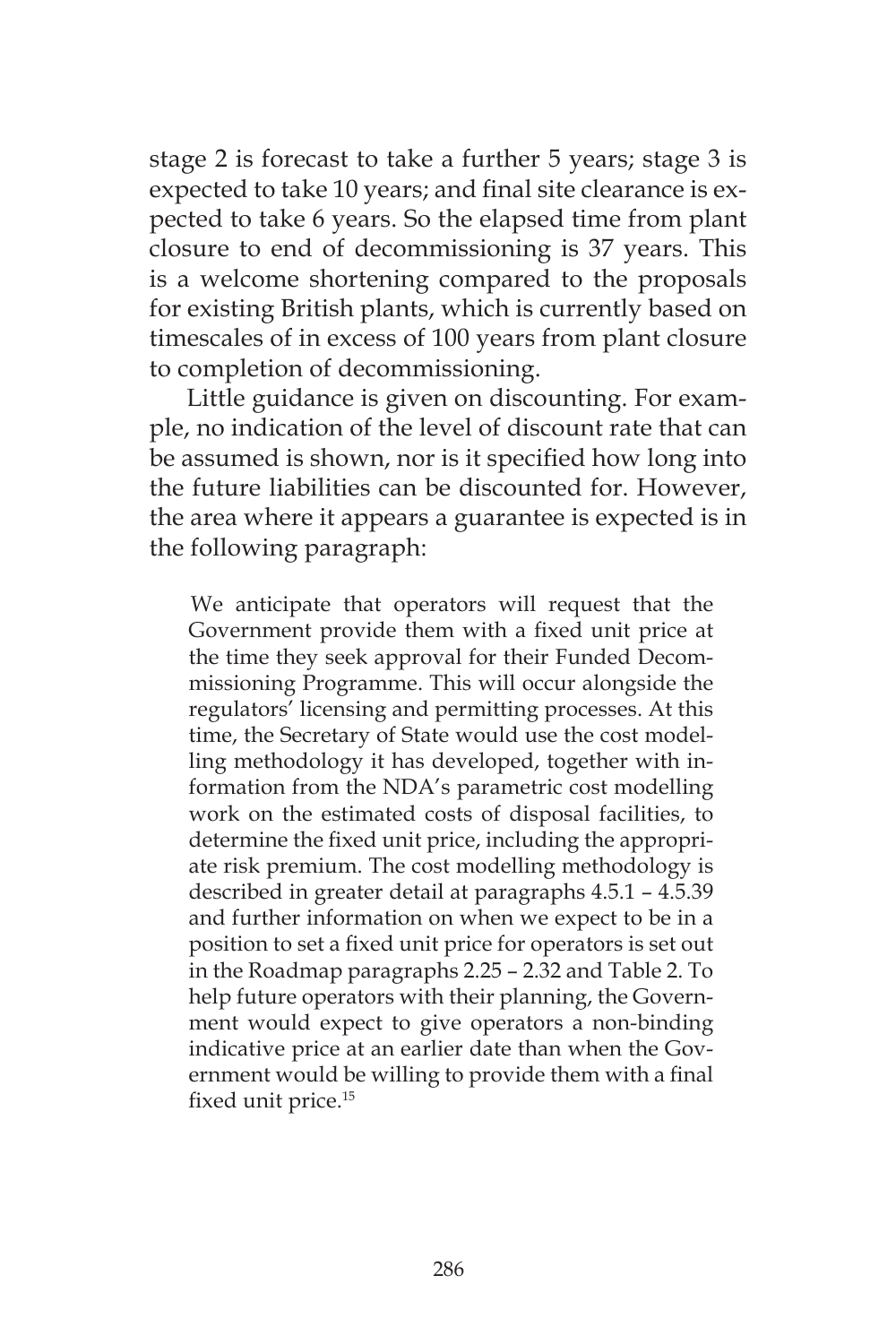This makes it clear that once the plant is ready to be built, the companies' contribution to the decommissioning fund would be capped, and, if costs increased beyond the level covered by the risk premium, taxpayers would have to foot the bill. Given the very rapid rate of escalation of decommissioning cost estimates in advance of the most challenging stage of decommissioning work actually being attempted, there must be a very large risk that the estimated cost will fall far short of the actual cost, even if the risk premium is included. This therefore represents a major taxpayerfunded cost guarantee.

## **WASTE DISPOSAL**

On waste disposal, the cost guarantees are much clearer. For low-level waste, no guarantees are involved. Operators will be expected to make their own arrangements for waste disposal and "will be required to meet these costs from operational expenditure for operational low level waste, and from the Fund for decommissioning low level waste."16 While the cost of low-level waste disposal is far from stable, the process is technically well-established.

However, intermediate and high-level (spent fuel) waste is subject of a major cost guarantee backed by taxpayers (it is assumed that spent fuel will not be reprocessed). The consultation states: "The Government would expect to set a fixed unit price based on the operator's projected full share of waste disposal costs at the time when the approvals for the station are given, prior to construction of the station."17

Given that neither intermediate nor high-level waste disposal is established anywhere, the costs of such processes must be regarded as highly specula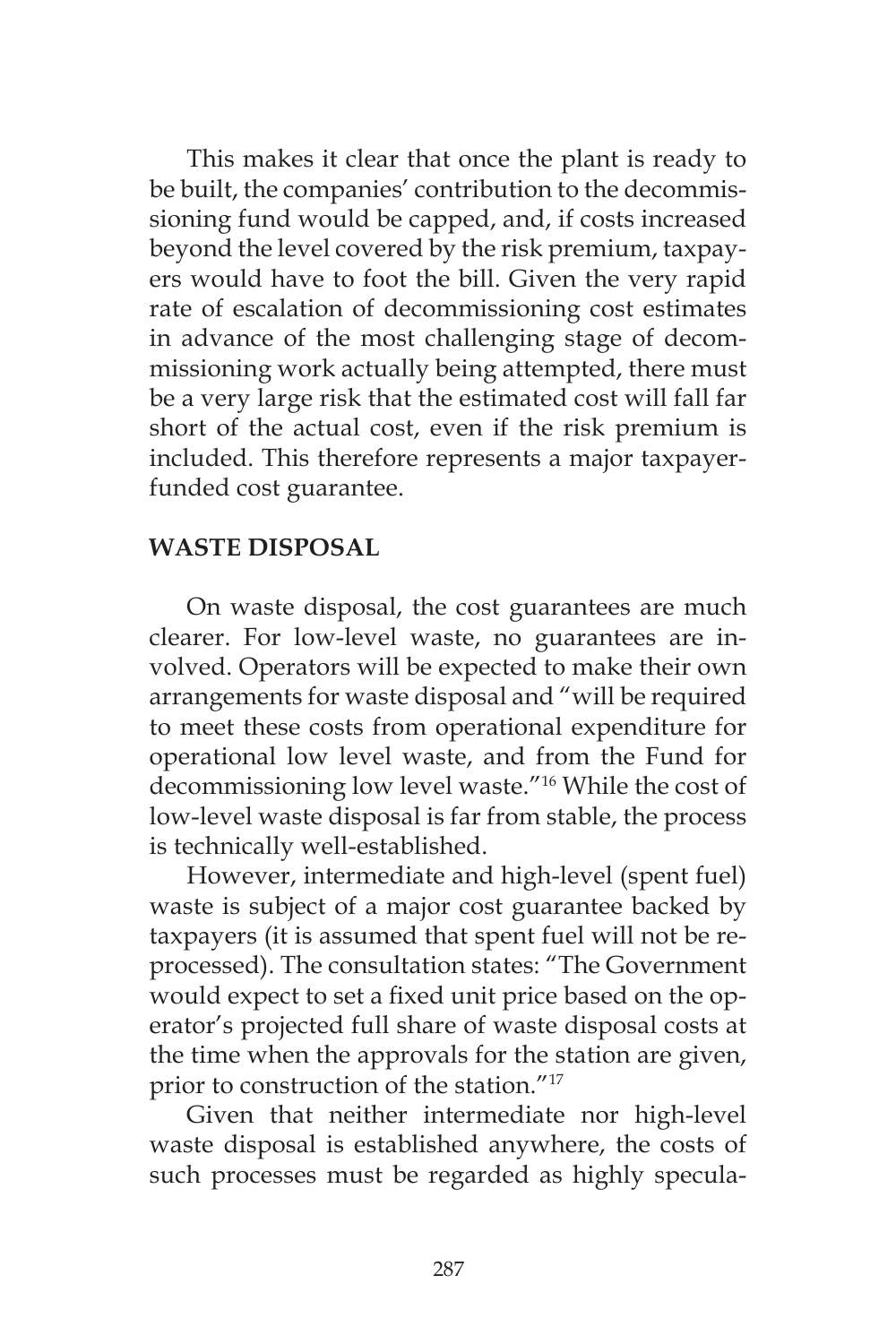tive. The government does try to provide evidence that the risk of cost escalation will be taken account of:

In return for giving operators certainty over when they will transfer title to and liability for their waste and spent fuel to the Government, we will set the level of the risk premium to take account of the risk to the Government that the construction of disposal facilities is not complete by the date or dates specified in the agreed schedule. This risk premium will be built into the fixed unit price for the waste disposal service.<sup>18</sup>

However, as with decommissioning, such untried, technically challenging, and socially contentious processes must involve a huge degree of uncertainty.

# **WHY IS NUCLEAR POWER ECONOMICALLY RISKY AND DOES THIS MATTER?**

## **Who Bears the Risk?**

Any investment in a large new power station is economically risky because of the scale of the investment, the technologically challenging nature of power production, and the scope to choose options that turn out, for example because of movements in fossil fuel prices, to prove uneconomic. These risks were borne by consumers under the old model of organization of the electricity industry where electricity generation was a monopoly in a given territory. If the cost of a power plant was higher than forecast or it proved to be more expensive than the alternatives, the additional costs were paid by consumers. While this did expose consumers to investment risk, consumers were compensated because the cost of capital for new power stations was low since financiers could rely on the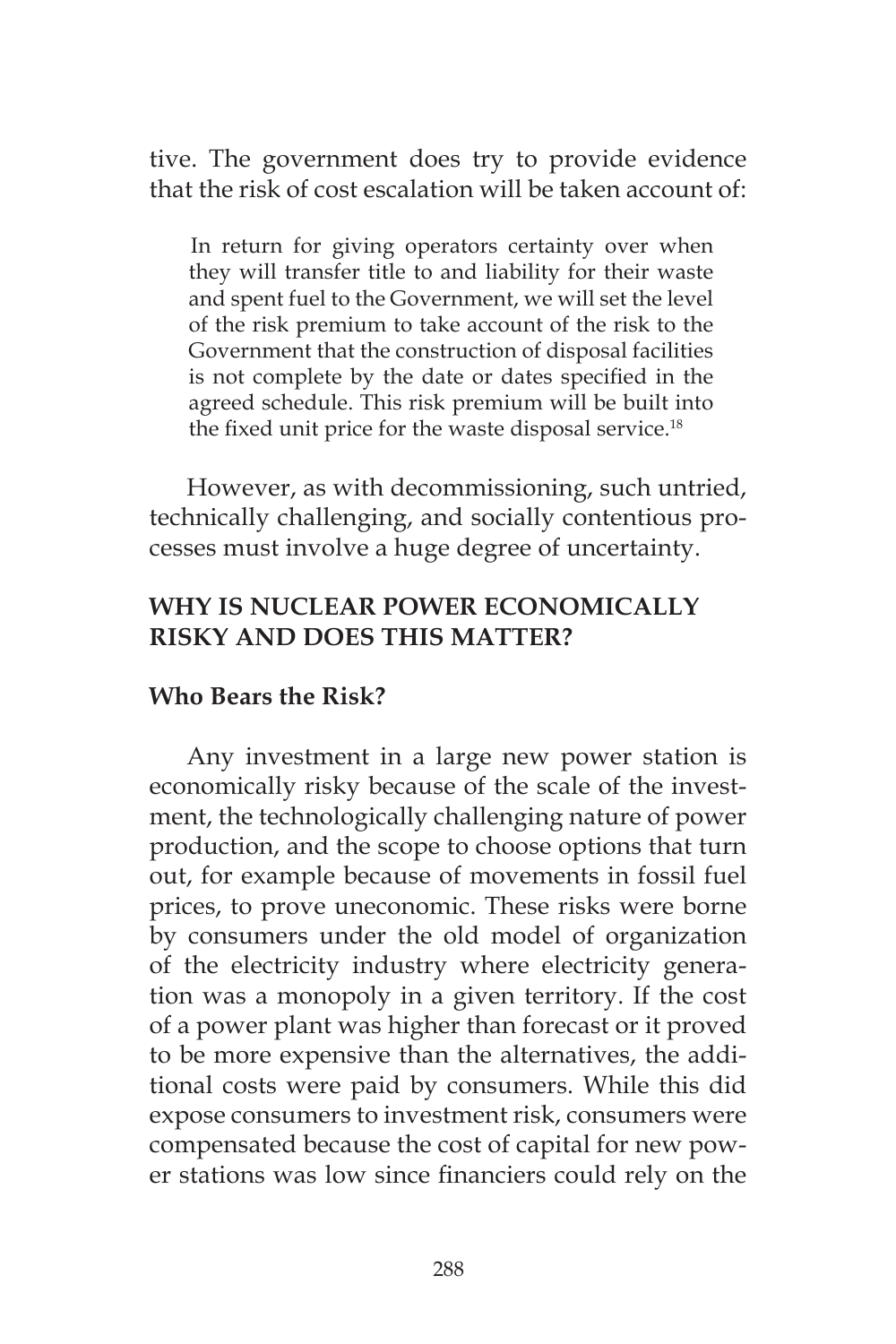generation company recovering any costs it incurred from consumers.

One exception to this was in the United States where regulators could force generation companies to absorb some or all of the cost of investments if the regulator judged that the costs were excessive. In practice, this provision was not used until the mid-190s. Then, as nuclear plants began to come on line at prices far above their cost estimates, regulators began to disallow recovery of costs that they judged imprudent. Ordering nuclear power plants became a major economic risk for U.S. electric utilities, and ordering ceased in 1979, with all plants ordered after 1974 subsequently cancelled. Dozens of nuclear orders were cancelled to avoid exposure of utilities to this risk.

Elsewhere, developments in shifting investment risk from electricity consumers were not accomplished until the 1990s. One of the main motivations for the trend to reform and liberalize electricity industries was a desire to expose electricity generation companies to more investment risk, with the expectation that this would act as a financial discipline. If the company made a bad decision, the cost would be paid for from the profits of the company, not by consumers.

# **Why Is Nuclear Power Particularly Economically Risky?**

As argued above, any investment in a substantial power plant is a significant economic risk and, if the company building the plant bears the consequences of that risk the cost of capital will be much higher than under the old system. Financiers will fear that companies building new power plants could go bankrupt if the power plant cannot compete in the wholesale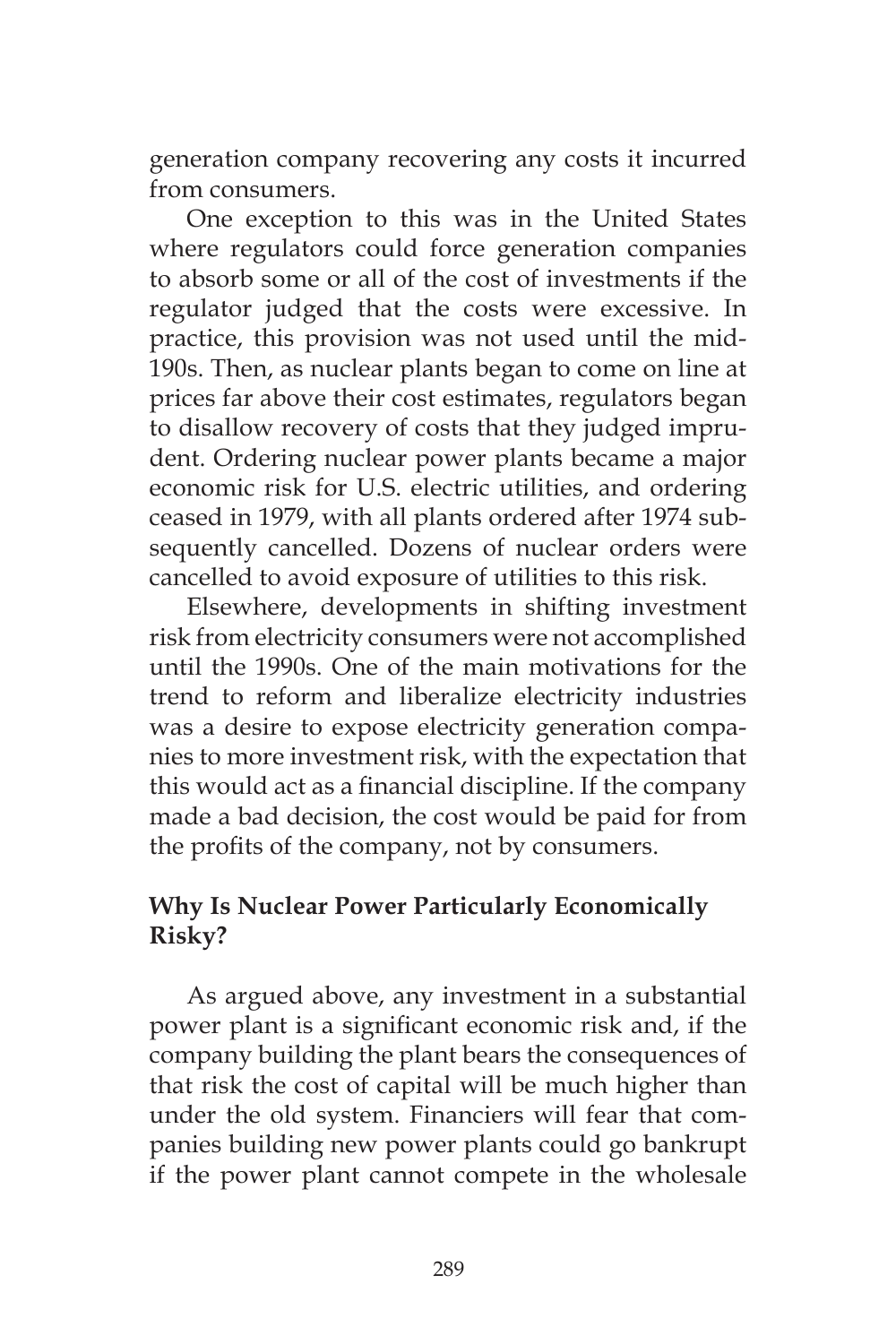electricity market and will therefore charge a substantial risk premium on loans to build the plant to cover the risk that the loan will not be repaid if the company fails. Nuclear power is among the most capital intensive of power generation technologies with financial charges expected to account for more than half the total kilowatt (kWh) cost of generation. Therefore, making the electricity generation business a competitive one will inevitably disadvantage nuclear power compared to other less capital-intensive technologies.

However, nuclear power plants are far more economically risky than other types of power plant. This risk arises from a number of sources:

- Nuclear power plants are far more complex than most power plants, and there is far more potential for errors to be made in construction;
- Nuclear power plants are mostly constructed on-site, whereas other types of power plants can be assembled mainly in factories, where costs and quality are easier to control;
- Many of the costs arising from nuclear power generation are beyond the control of the companies, for example, projected costs for waste disposal and decommissioning have escalated sharply in the past couple of decades, while safety regulators may impose additional requirements on the company as a result of problems arising in other countries. For example, the Chernobyl and Three Mile Island accidents led to new regulatory requirements being imposed on plants where no problems had occurred.

However, the main perception of risk arises from the poor record of the nuclear industry in meeting its forecasts.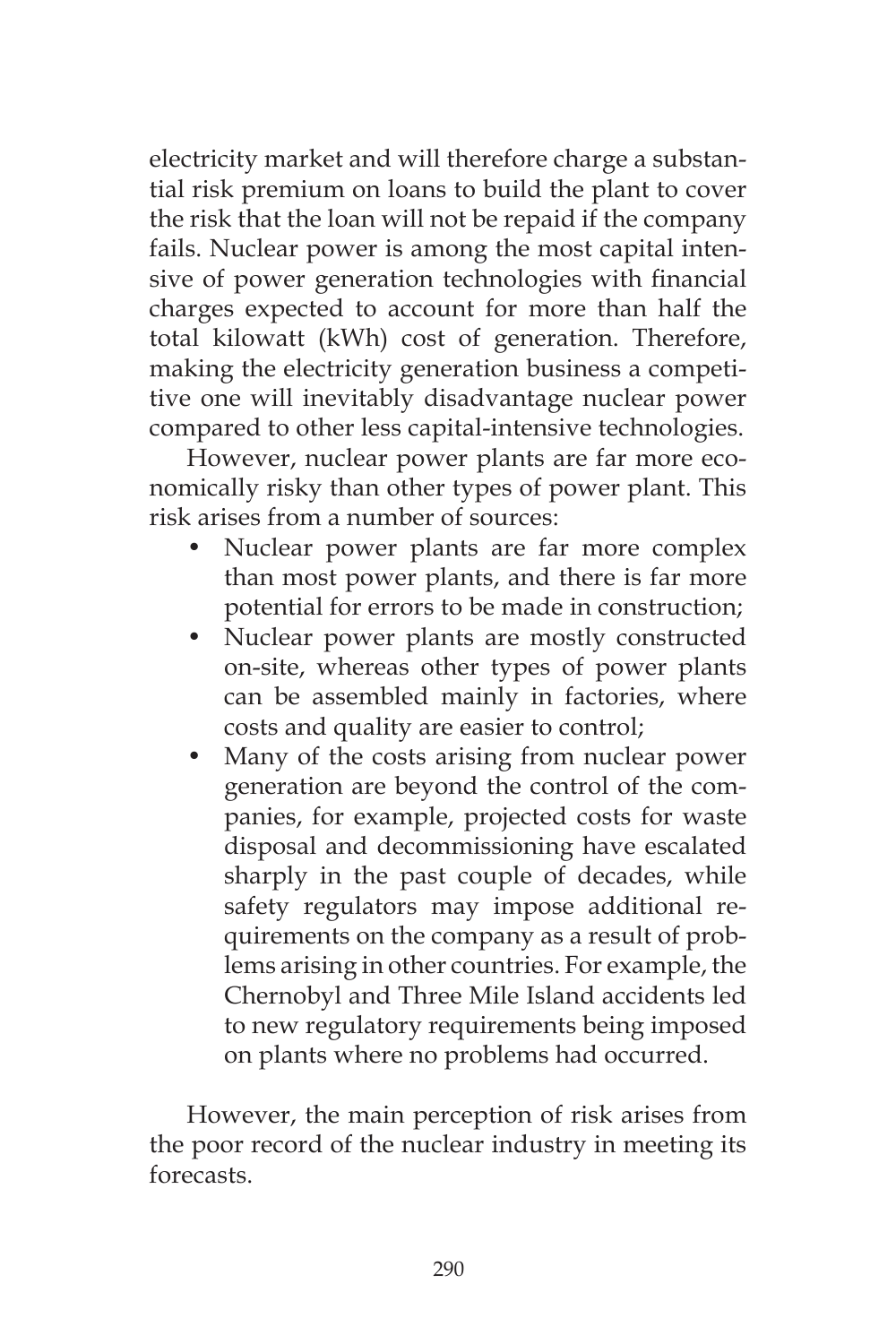## **WHO ARE THE INTERESTED PARTIES AND WHAT ARE THEIR MOTIVATIONS?**

In a decision to order a nuclear power plant, there are three sets of interests directly involved: (1) the commercial companies selling and buying the plant, (2) the governments, and (3) the financial community, including financiers, credit rating agencies, and investment analysts. Each of these has a rather different perspective on the issue.

#### **The Companies.**

The duty of a commercial company is to maximize the profits for its shareholders. In a perfect market, profits will be maximized by choosing the cheapest production technologies and maximizing internal efficiency. However, perfect markets do not exist and companies rely heavily on making strategic decisions, for example, to reduce their exposure to risk, or build their reputation, or build customer loyalty. Commercial companies discount future costs and benefits, so their outlook tends to be rather short-term, and financial consequences more than, say, 20 years in the future carry little weight. For plant vendors, some sales may have a particular value if, for example, they demonstrate a technology or open up a valuable new market. Companies may accept lower profits or even make a loss on a particular order if, in the long term, it strengthens the company's position. Generation companies will, all things being equal, look for the lowest cost technology if they are operating in a competitive market. However, if a technology needs protection from the market, it might be very attractive to a com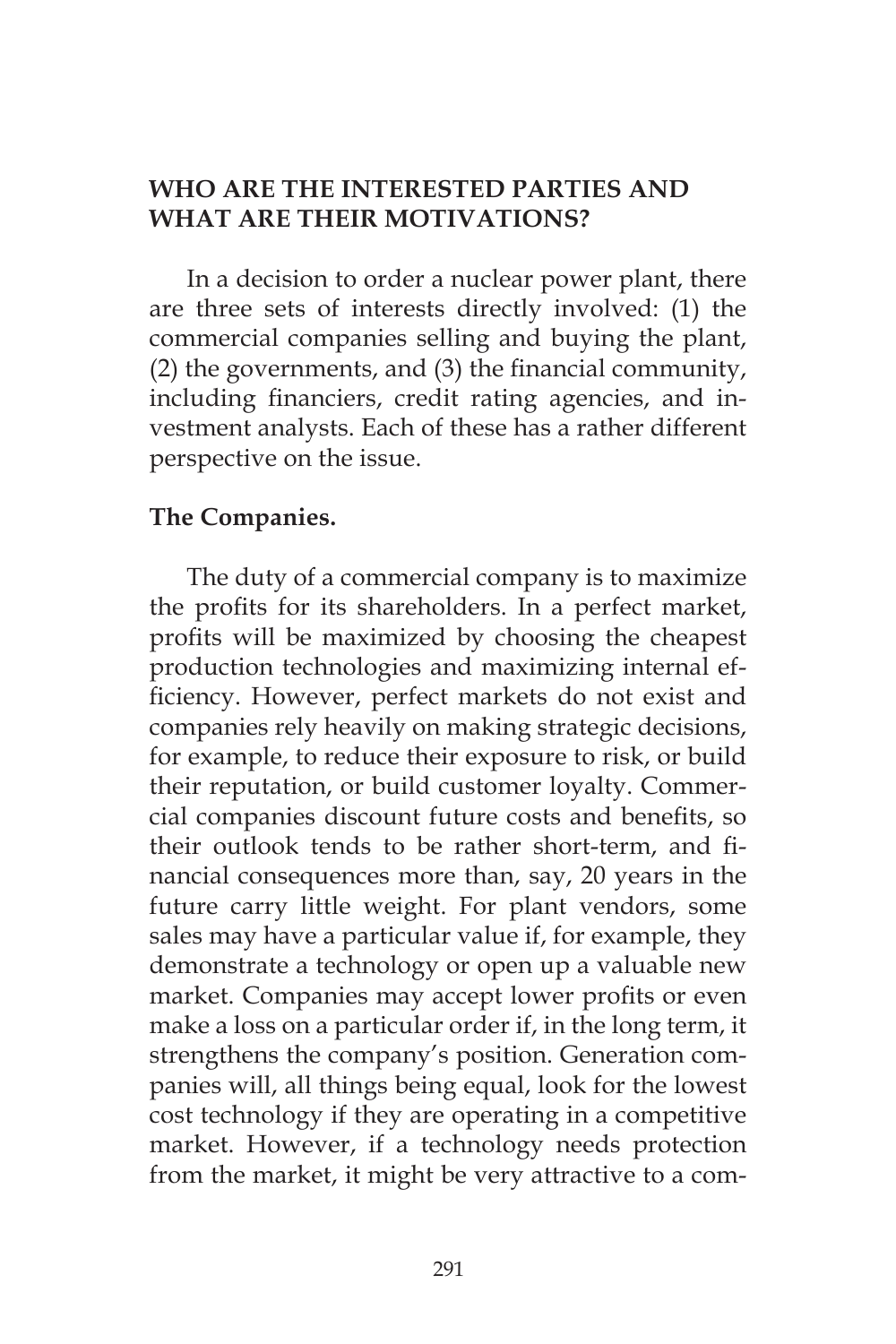pany if the government is prepared to provide that protection, for example, if the technology has particular environmental advantages.

## **Government.**

Governments have a number of perspectives. They have a strategic duty to increase the competitiveness of the country's economy. Approaches vary widely on this from the interventionist approach, where they become involved in commercial deals, to the "handsoff" free market approach. Some governments see nuclear power as providing a cheap or at least a stable-price source of power that can largely be regarded as indigenous, and they therefore see it as their duty to promote nuclear power. Here, we will not debate whether these perceptions are valid, but most people would regard it as part of the government's responsibility to at least guide energy policy in a strategic direction. Even the most free-market of governments, such as those of Margaret Thatcher (UK) and Ronald Reagan (U.S.) have tried to promote nuclear power.

Governments of the home country of nuclear vendors may also try to promote reactor sales, for example, by providing loan guarantees or by making enabling political deals. The French government provided loan guarantees for the Olkiluoto Plant to promote the interests of the French vendor, Areva. The United States has recently concluded a bilateral agreement with India to allow U.S. companies to supply reactors and reactor technology to India. This breaks an international embargo on the supply of reactor technology and equipment going back more than 30 years resulting from India's nuclear weapons test in 1974.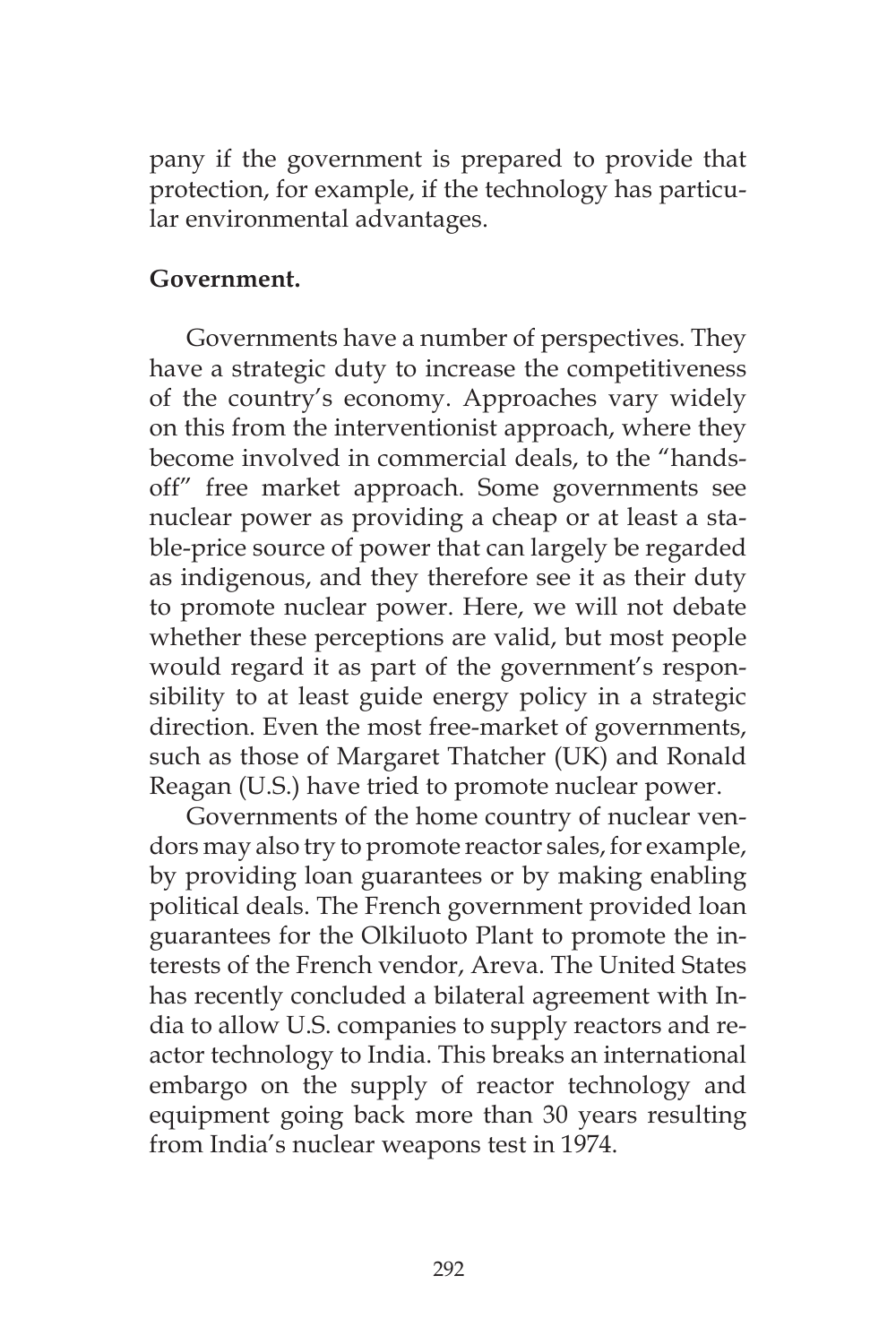## **The Financial Community.**

In the past, while electricity was a monopoly industry, the financial community had a limited role in nuclear power investment decisions, at least for developed countries with stable economies. Full cost recovery from consumers was guaranteed, therefore the commercial risk attached to a nuclear power plant order was minimal. However, as was demonstrated by the collapse in 2002 of British Energy, owning and operating nuclear power plants is now a highly risky venture, and that risk is borne at least in part by the shareholders. Credit rating agencies will examine the investments and decisions of a company and use that information to assess their credit rating, which will, in turn, affect the cost of capital to that company. Financiers will assess the riskiness of a project and on that basis, as well as the general credit rating of the company, decide whether to lend money and at what rate. Investment analysts will look at the decisions of the companies assessing the likely profitability of the company. On that basis, they will decide whether to buy or sell shares, or recommend whether to buy or sell. Institutional investors have the power to force management changes if they are unhappy with the decisions being taken.

The decision to order a nuclear power plant is often seen as a two-way deal between the vendor and the utility, but the reality is that the third party of the deal is the financial community. If ordering a nuclear plant would adversely affect a company's share price or its credit rating, the company would have to think very hard before placing that order. The situation was summed up very neatly by Thomas Capps, CEO of a U.S. utility (Dominion) linked with a bid to build a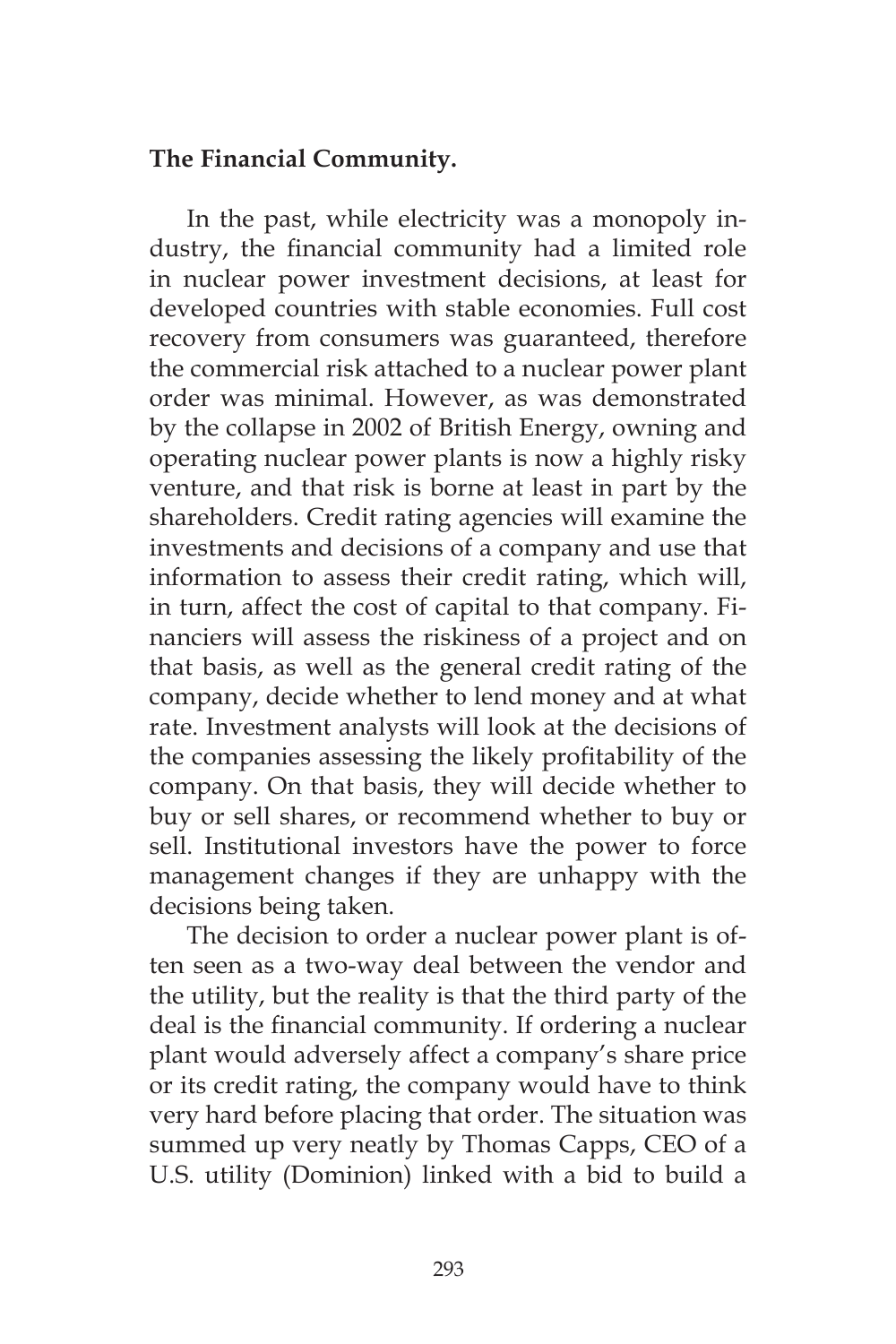nuclear plant under the Nuclear 2010 initiative: "We aren't going to build a nuclear plant anytime soon. Standard & Poor's and Moody's would have a heart attack. And my chief financial officer would, too."19

## **WHAT ARE THE RISKS?**

## **Construction Cost and Time.**

The usual rule-of-thumb for nuclear power is that about two-thirds of the generation cost is accounted for by fixed costs, that is, costs that will be incurred whether or not the plant is operated, and the rest by running costs. The main fixed costs are the cost of paying interest on the loans and repaying the capital, but the decommissioning cost is also included. In the United States, an assessment of 75 of the country's reactors showed predicted construction costs to have been \$45 billion, but the actual costs were \$145 billion.20 In India, the country with the most recent and current construction experience, completion costs of the last 10 reactors have averaged at least 300 percent over budget.<sup>21</sup>

Over-runs in construction time also have high economic consequences. A delay in completing the plant will increase the interest that has to be paid on the loans needed to finance the plant. If the output of the plant is contracted to a customer, the plant owner might have to pay expensive compensation to the customer. The market value of a day's output of a 1,000 megawatt (MW) nuclear power plant could be around \$1.5 million, so a year's delay could mean that \$0.5 billion of power could have to be bought from the market. If supply is tight, the cost of buying this extra replacement power could be significantly more than the contract price.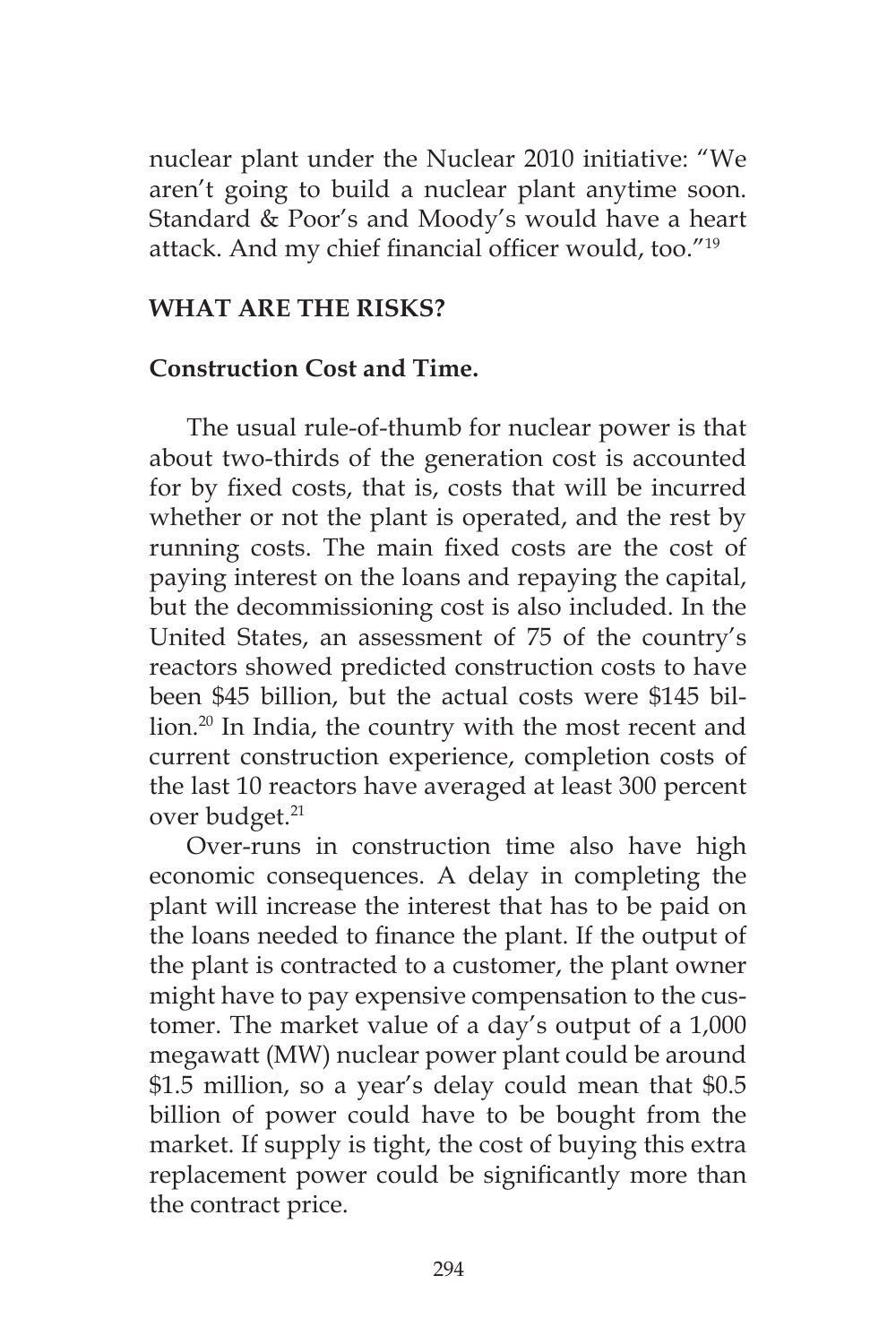## **Operating Performance.**

For a capital intensive technology like nuclear power, high utilization is of great importance so that the large fixed costs (repaying capital, paying interest, and paying for decommissioning) can be spread over as many saleable units of output as possible. In addition, nuclear power plants are physically inflexible, and it would not be wise to start up and shut down the plant or vary the output level more than is necessary. As a result, nuclear power plants are operated on "base-load," except in the very few countries (e.g., France) where the nuclear capacity represents such a high proportion of overall generating capacity that this is not possible. Even in France, the amount of load-following is small. A good measure of the reliability of the plant and how effective it is at producing saleable output is the capacity factor. The capacity factor is calculated as the output in a given period of time expressed as a percentage of the output that would have been produced if the unit had operated uninterrupted at its full design output level throughout the period concerned.22

Capacity factors of operating plants have been much poorer than forecast. The assumption by vendors and those promoting the technology has been that nuclear plants would be extremely reliable with the only interruptions to service being for maintenance and refueling, giving capacity factors of 85-95 percent. However, performance was poor, and around 1980, the average capacity factor for all plants worldwide was about 60 percent. To illustrate the impact on the economics of nuclear power, if we assume fixed costs represent two-thirds of the overall cost of power if the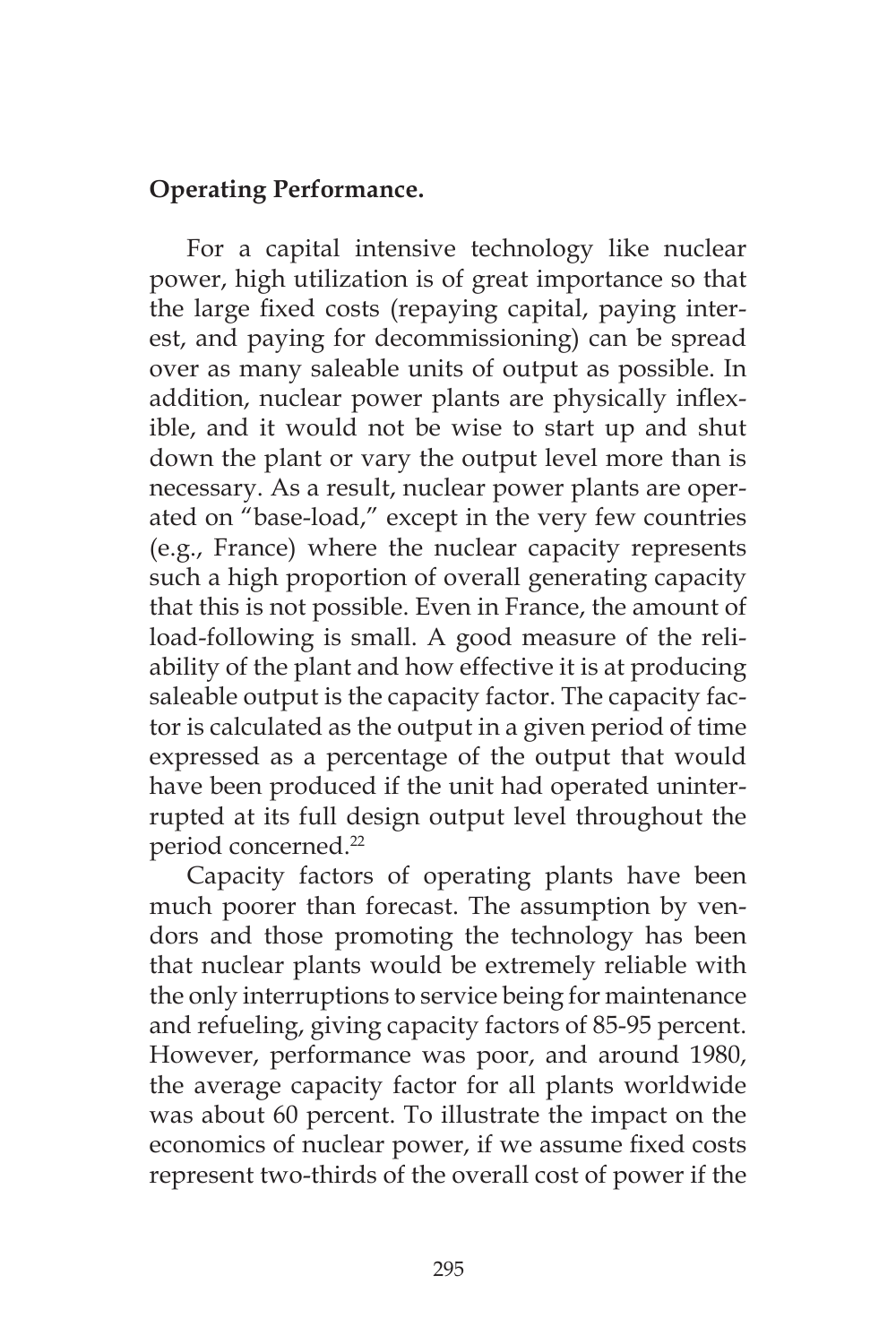capacity factor is 90 percent, the overall cost would go up by a third if capacity factor was only 60 percent. To the extent that poor capacity factors are caused by equipment failures, the additional cost of maintenance and repair would further increase the unit cost of power. In a competitive market, a nuclear generator contracted to supply power that is unable to fulfill its commitment is likely to have to buy the "replacement" power for its customer, potentially at very high prices.

However, from the late 1980s onwards, the worldwide nuclear industry has made strenuous efforts to improve performance, and capacity factors now average more than 80 percent, for example, the United States now has an average of nearly 90 percent, compared to less than 60 percent in 1980, although the average lifetime capacity factor of America's nuclear power plants is still only 70 percent.

## **Operating Costs.**

Many people assume that nuclear power plants are essentially automatic machines requiring only the purchase of fuel and that they have very low running costs. The cost of fuel is relatively low and has been reasonably predictable. However, the assumption of low running costs was proved wrong in the late 1980s and early 1990s when a small number of U.S. nuclear power plants were retired because the cost of operating them (excluding repaying the fixed costs) was found to be greater than cost of building and operating a replacement gas-fired plant. It emerged that nonfuel operation and maintenance (O&M) costs were on average in excess of \$22/MWh, while fuel costs were then more than \$12/MWh.<sup>23</sup> Strenuous efforts were made to reduce nonfuel nuclear O&M costs, and by the mid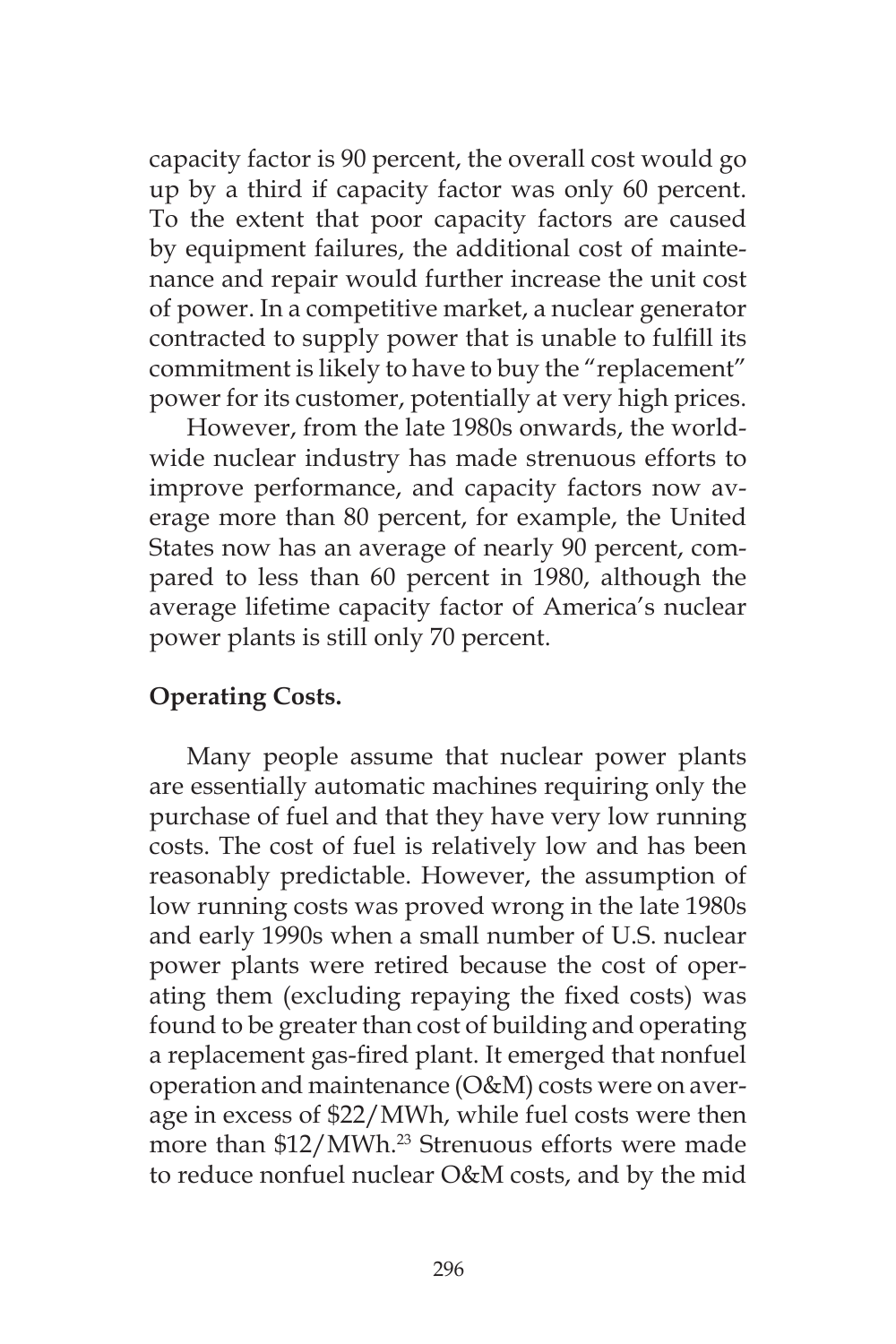1990s, average nonfuel O&M costs had fallen to about \$12.5/MWh and fuel costs to \$4.5/MWh. However, it is important to note that these cost reductions were achieved mainly by improving the reliability of the plants rather than actually reducing costs. Many O&M costs are largely fixed—the cost of employing the staff and maintaining the plant— and vary little according to the level of output of the plant, so the more power that is produced, the lower the O&M cost per MWh. The threat of early closure on grounds of economics has now generally been lifted in the United States.

It is also worth noting that British Energy, which was essentially given its eight nuclear power plants when it was created in 1996, collapsed financially in 2002 because income from operation of the plants barely covered operating costs.

Fuel costs have fallen because the world uranium price has been low since the mid-1970s. U.S. fuel costs average about \$5/MWh, but these are arguably artificially low because the U.S. Government assumes responsibility for disposal of spent fuel in return for a flat fee of \$1/MWh. This is an arbitrary price set more than 2 decades ago and is not based on actual experience.

## **Decommissioning and Waste Disposal Costs.**

These costs are difficult to estimate because there is little experience with decommissioning commercial-scale plants, and the cost of disposal of waste (especially intermediate or long-lived waste) is uncertain. However, even schemes which provide a very high level of assurance that funds will be available when needed will not make a major difference to the overall economics. For example, if the owner was re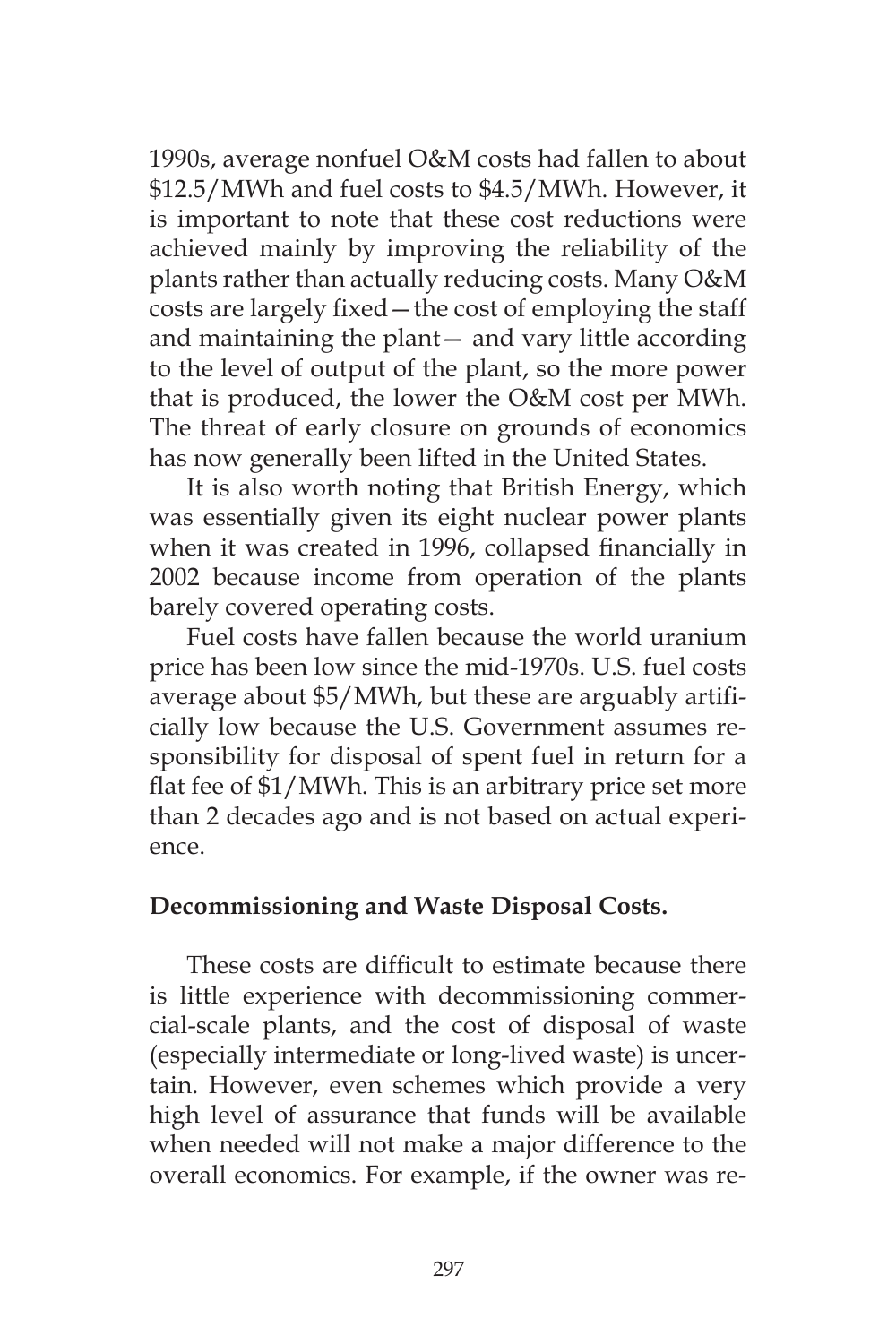quired to place the (discounted) sum forecast needed to carry out decommissioning at the start of the life of the plant, this would add only about 10 percent to the construction cost.

The problems come if the cost has been initially underestimated, the funds are lost or the company collapses before the plant completes its expected lifetime. All of these problems have been experienced in Britain. The expected decommissioning cost has gone up several-fold in real terms over the past couple of decades. In 1990, when the Central Electricity Generating Board (CEGB) was privatized, the accounting provisions made from contributions by consumers were not passed on to the successor company, Nuclear Electric. The subsidy that applied from 1990-96, described by Michael Heseltine<sup>24</sup> as being to "decommission old, unsafe nuclear plants" was, in fact, spent as cash flow by the company owning the plant, and the unspent portion has now been absorbed by the Treasury. The collapse of British Energy has meant that a significant proportion of their decommissioning costs will be paid by future taxpayers.<sup>25</sup>

#### **Insurance and Liability.**

There are two international legal instruments contributing to an international regime on nuclear liability: The International Atomic Energy Agency's Civil Liability for Nuclear Damage (1963 Vienna Convention) and the Organization for Economic Cooperation and Development's (OECD) Third Party Liability in the Field of Nuclear Energy (1960 Paris Convention) together with the linked Brussels Supplementary Convention of 1963. These conventions are linked by the Joint Protocol, adopted in 1988. The main purposes of the conventions are to: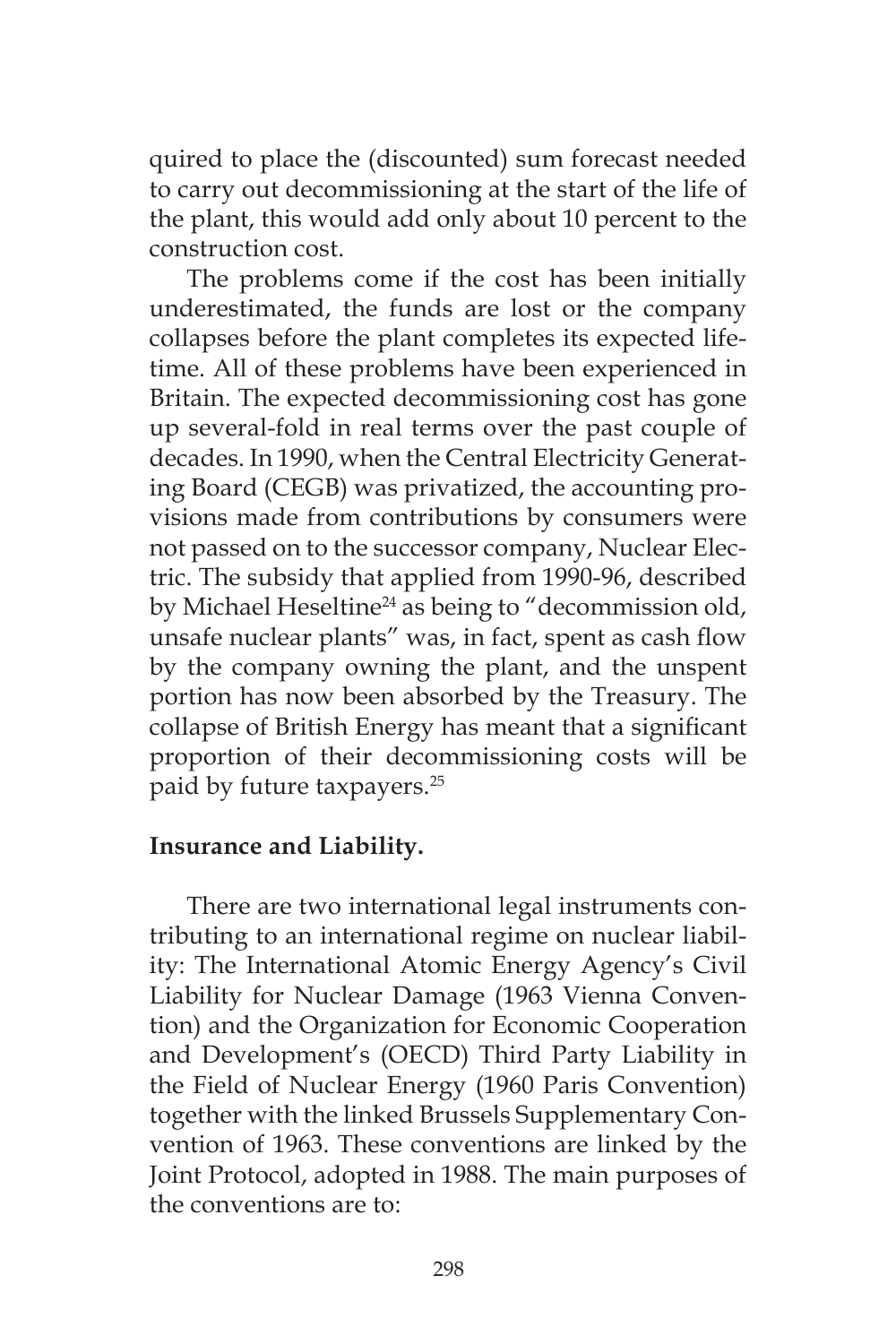1. Limit liability to a certain amount and limit the period for making claims;

2. Require insurance or other surety by operators;

3. Channel liability exclusively to the operator of the nuclear installation;

4. Impose strict liability on the nuclear operator, regardless of fault, but subject to exceptions (sometimes incorrectly referred to as absolute liability); and,

5. Grant exclusive jurisdiction to the courts of one country, normally the country in whose territory the incident occurs.

In 1997, a Protocol was adopted to amend the Vienna Convention, which entered into force in 2003, and in 2004, a Protocol was adopted on the Paris Conventions. These changed the definition of nuclear damage and changed the scope. For the Brussels Convention, new limits of liability were set as follows: operators (insured)  $\epsilon$ 700 million; installation state (public funds) €500 million; and collective state contribution €300 million; a total liability of  $£1500$  million. These new limits have to be ratified by all contracting parties and are currently not in force.

The scale of the costs caused by, for example, the Chernobyl disaster, which may be in the order of hundreds of billions of euros, means that conventional insurance coverage would probably not be available and, even if it was, its coverage might not be credible because a major accident would bankrupt the insurance companies.

It has been estimated that if Electricité de France (EDF), the main French electric utility, was required to fully insure its power plants with private insurance but using the current internationally agreed limit on liabilities of approximately €420 million, it would in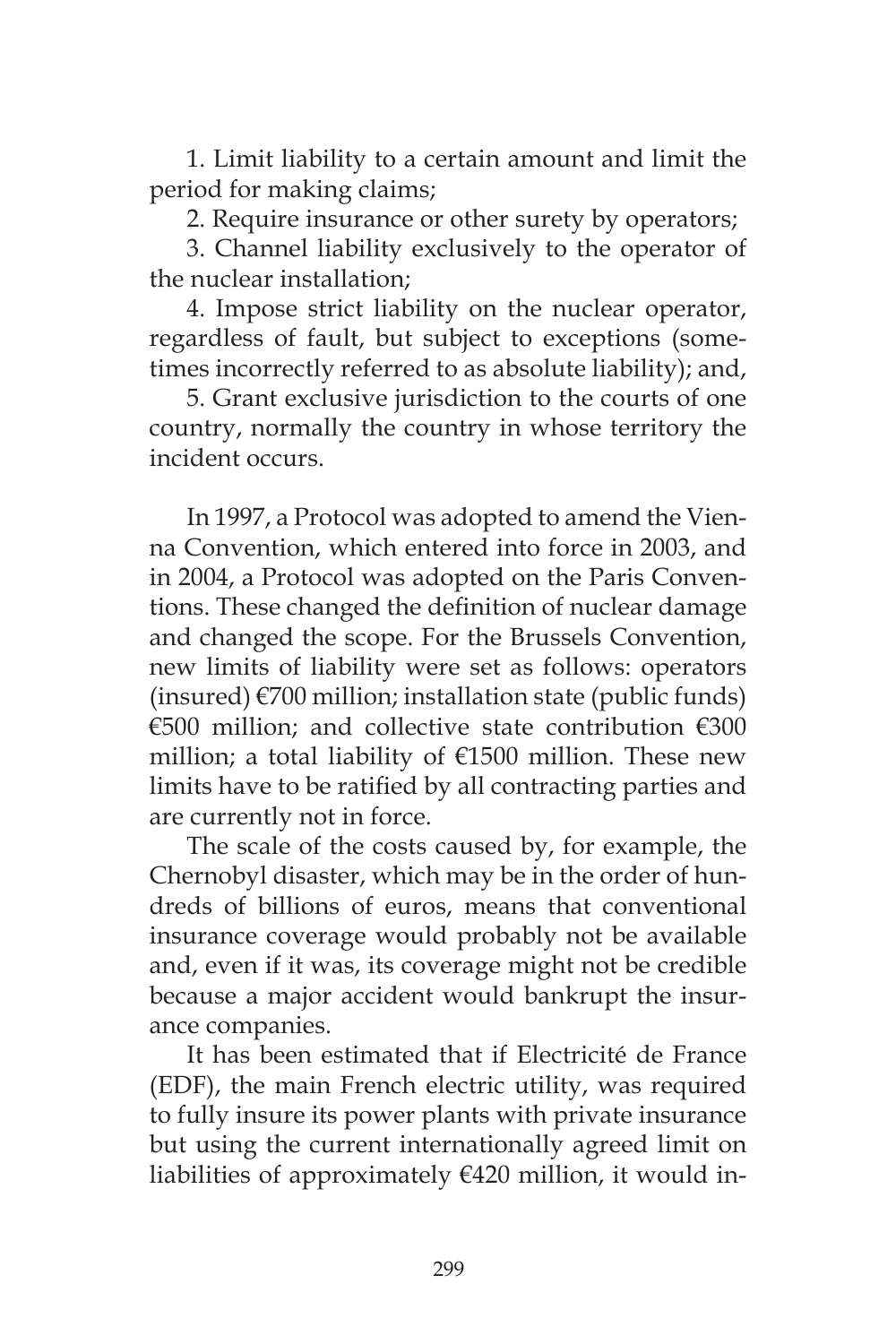crease EDF's insurance premiums from €0.017/MWh, to  $\epsilon$ 0.19/MWh, thus adding around 8 percent to the cost of generation. However, if there was no ceiling in place and an operator had to cover the full cost of a worst-case scenario accident, it would increase the insurance premiums to  $E_5/MWh$ , thus increasing the cost of generation by around 300 percent.<sup>26</sup>

## **A SHORT HISTORY OF THE BRITISH NUCLEAR POWER PROGRAM**

The policy announced by the UK government in January 2008 will be the fifth attempt to relaunch the UK nuclear power program. The first generation nuclear power plants in Britain were of an indigenous design known as magnox. Between 1956 and 1971, 11 magnox stations were completed, but by the early 1960s, it was clear this design could never be economic. The magnox stations are generally portrayed as reliable workhorses and, if they had been followed by successful new designs, they would probably have been retired at the end of their 20-year design lifetime. However, the failure of subsequent programs has meant that they have operated long beyond their design lifetime, up to 40 years, and in 2008, two units remain in service. They have suffered corrosion problems, their reliability has been mediocre, and they represent a very expensive source of electricity.

In 1965, the UK government chose another British design to succeed the magnoxes, the advanced gascooled reactor (AGR), and five stations, each of about 1,200MW, were ordered. Instead of the 4 years forecast for building the plants, these took from 10-24 years from start of construction to commercial operation. None of the plants ever operated as designed, and all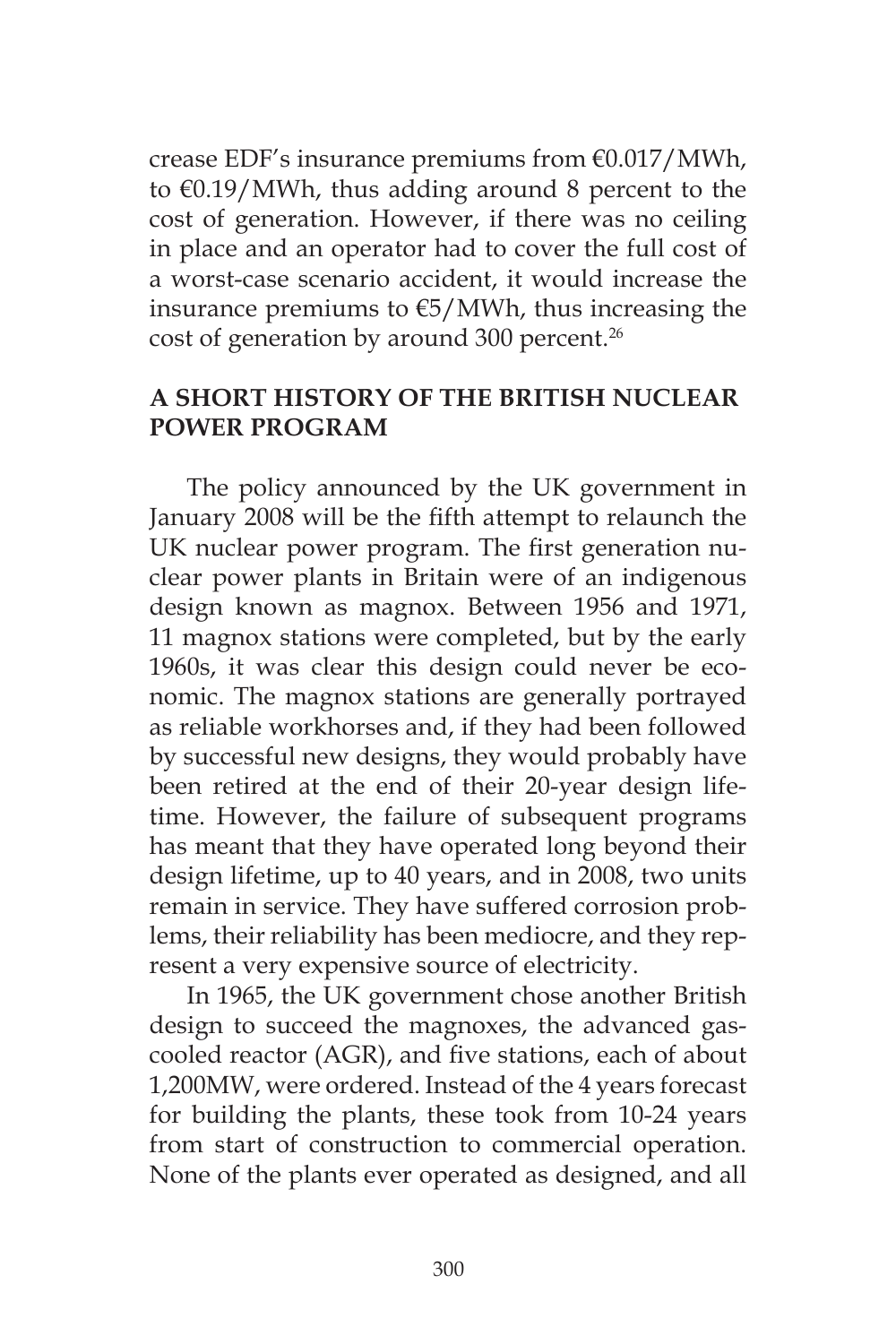operate significantly below their design maximum output rating.

By 1970, the problems with the design were clear, and after a further 3 years of investigations, in 1973 the government chose another UK design, the Steam generating heavy water reactor (SGHWR). By 1977, the developers had to acknowledge that this design could not be built on a commercial scale and thus was abandoned. In 1977, the government adopted a dual reactor policy, two more AGRs were to be built, and the steps taken to be in a position to order a U.S. designed reactor, the pressurized water reactor (PWR) from Westinghouse. In 1979, the two AGR orders were confirmed, and the government announced a 10 reactor order program of Westinghouse PWRs, with the first order to be placed in 1981, and the others to follow at yearly intervals. By 1987, when the first order (Sizewell B) was actually placed, the program had been reduced to four units. At the same time, the government announced its intention to privatize the UK electricity industry and operate the generation sector as a competitive market.

In 1989, the government acknowledged that, after 2 years of effort, a plan could not be devised that would allow the privatization of the nuclear power plants. The main problem appeared to be the economic risk associated with building and operating the four new proposed PWRs (including Sizewell B). The operating plants were uneconomic, but their costs were largely known, and subsidies could be used to cover these. However, the risk of overrunning construction times and costs and poor operating reliability were much more open-ended for the new PWRs. The Energy Minister at the time claimed that "unprecedented guarantees were being sought. I am not willing to underwrite the private sector in this way...."<sup>27</sup>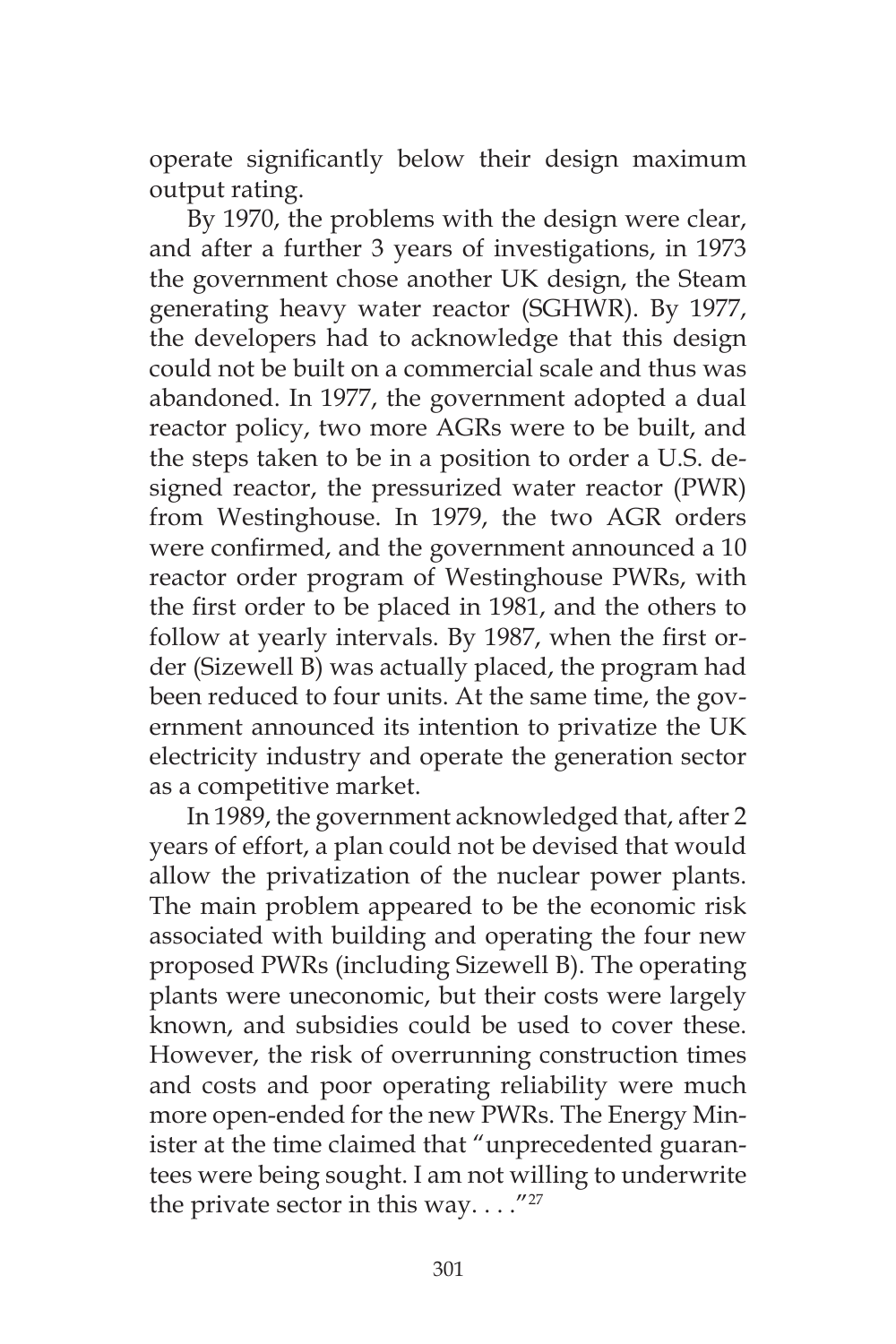Studies preparing for privatization had revealed that, far from being cheap sources of generation, as had always been claimed, the operating cost alone of the magnox and the AGR stations was double that of the expected wholesale price of electricity. The construction cost, normally expected to account for more than two-thirds of the total generation cost from a nuclear power plant, had to be written off. The nuclear power plants were transferred to two new publicly owned companies, Nuclear Electric, Scottish Nuclear, and a huge consumer subsidy was introduced raising £1 billion per year simply to allow the companies to break even. The four unit PWR program was abandoned, although work was allowed to continue on Sizewell B, despite the clear evidence it would be hopelessly uneconomic.

In 1996, a year after the completion of Sizewell B, at a cost in excess of £3 billion when its costs were known and it seemed likely that its reliability would be reasonable, the government sold the seven AGRs and Sizewell B for about £1.7 billion to a new company, British Energy. The reliability of the AGRs had improved sufficiently that there appeared a reasonable expectation that their running costs could be met from the income from sales of electricity. While the company was required to make some contribution to the cost of decommissioning, the largest part of the cost was left to be met from British Energy's cash flow at the time decommissioning was carried out.

The privatization meant that eight nuclear stations, each of about 1200MW and paid for by consumers, were sold for about half the cost of building Sizewell B. Much of the cost of building Sizewell B was paid for from the £1 billion per year consumer subsidy, applied from 1990-96, money which consumers had been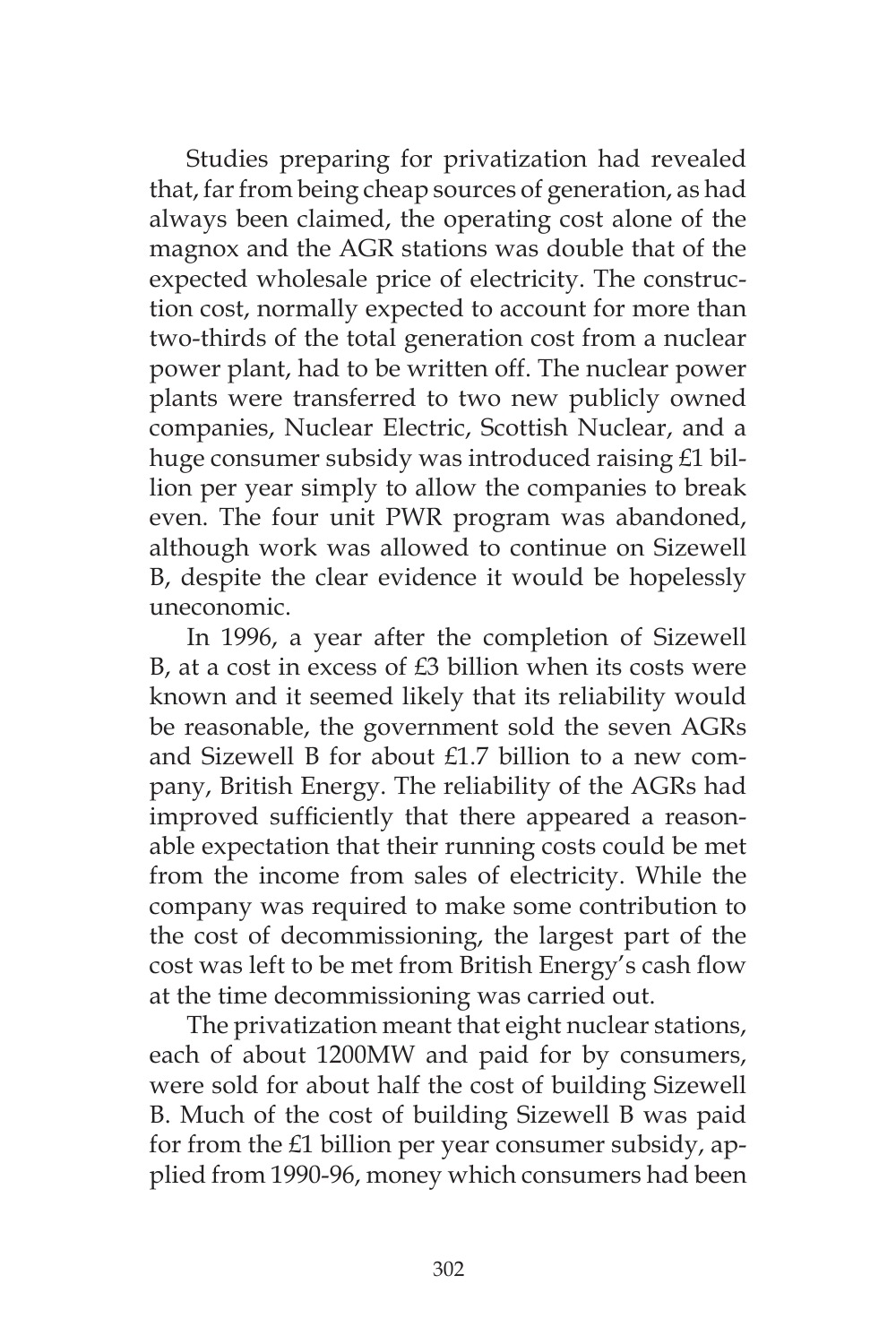told would go to pay for decommissioning and waste disposal.

The UK wholesale electricity price remained unreasonably high from privatization in 1990 until 2001, when it fell sharply. British Energy quickly got into difficulties, and by September 2002, it had collapsed. The government eventually managed to force through a package of measures to save the company by assuming some of its liabilities and subsidizing its costs (for example on reprocessing), and the company was relaunched in 2005, with the government taking 64 percent share of ownership as the price for saving the company. In June 2007, the government sold 25 percent of the shares, and it expects to sell a further 10 percent, leaving the government with a 30 percent holdings. When the wholesale price of electricity falls again, the reliability of the plants deteriorates as they age and, as the impact of having to retire the oldest AGRs takes effect, it seems likely that the company will fail with taxpayers again having to take on the financial burdens it leaves behind.

Ironically, the main asset the company now has is ownership of the sites where many of the existing plants are. It is generally acknowledged that, in any new nuclear program in the UK, the first plants will be built on existing sites as it might be expected that public opposition here would be much less than at new sites. British Energy has neither the resources nor the credibility to build new nuclear plants, but it could earn significant income from the use of its existing sites, and a new nuclear program may be British Energy's best hope of survival, albeit essentially as a real estate company.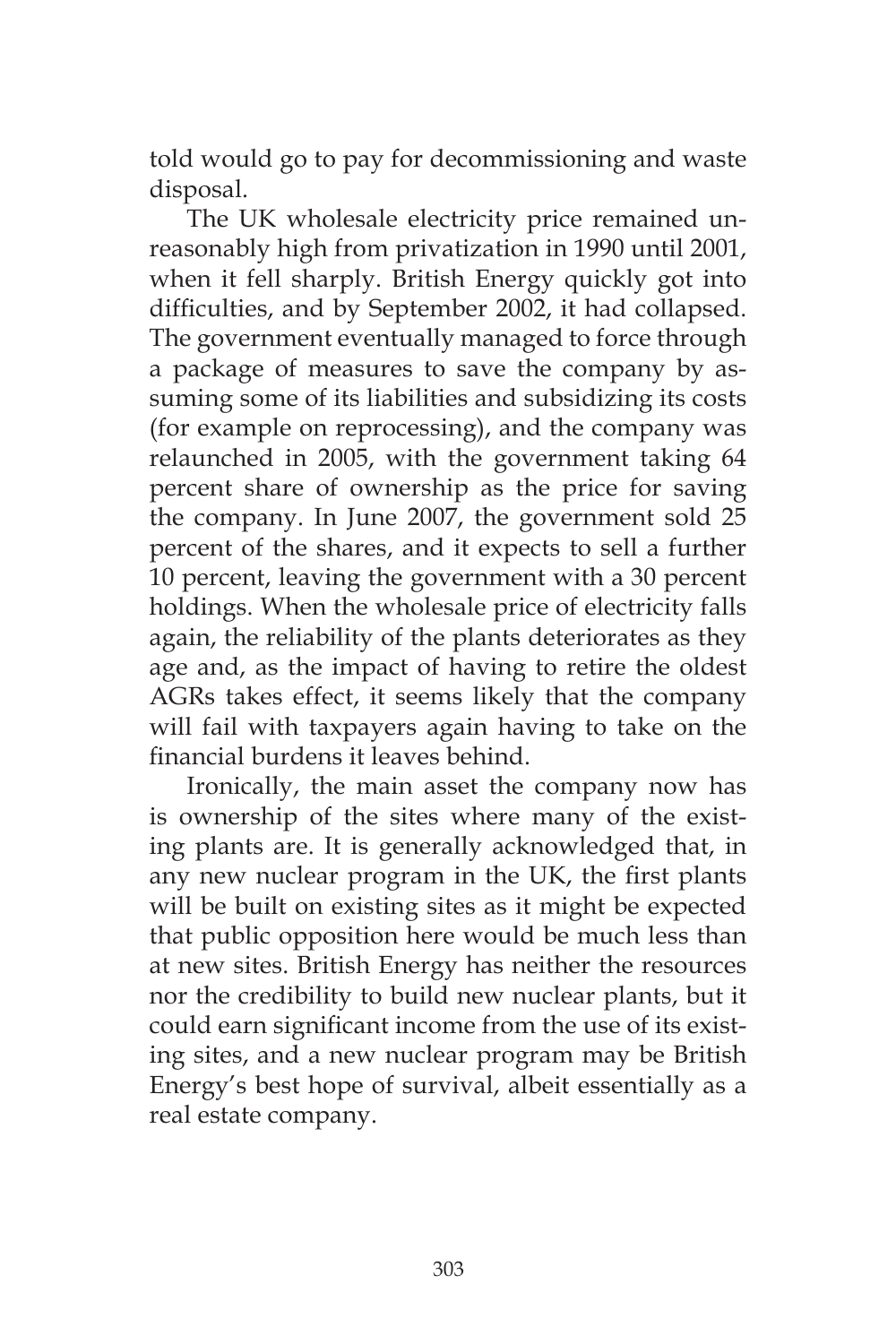#### **Lessons.**

Even when the evidence is overwhelming that mistakes have been made, as happened with the AGR program, the SGHWR, and Sizewell B, the government will not abandon misconceived programs until long after they should have been cut and at great cost to taxpayers and electricity consumers. The failed attempts to relaunch nuclear power programs were based on hopelessly optimistic forecasts of construction costs and times, reliability, and operating cost.

However, the main outcome of this experience is the huge opportunity cost of these largely fruitless programs. They consumed the vast majority of government and electricity industry research and development (R&D) budgets, they dominated the attention of civil servants involved with the electricity industry, and they influenced UK industry to try to develop nuclear capabilities instead of more productive and profitable capabilities in renewable energy sources and energy efficient technologies.

## **OLKILUOTO AND THE U.S. NUCLEAR POWER 2010 PROGRAM**

## **Olkiluoto.**

The Olkiluoto order is currently the only live new order in Western Europe or North America, and the first to be placed since the Civaux 2 order in France in 1993, which was coupled to the grid in 1999. It is the first plant of a new design, the European pressured water reactor (EPR), developed by the Franco-German company, Areva. The EPR is a 1,600MW pressurized water reactor (PWR) evolved from designs supplied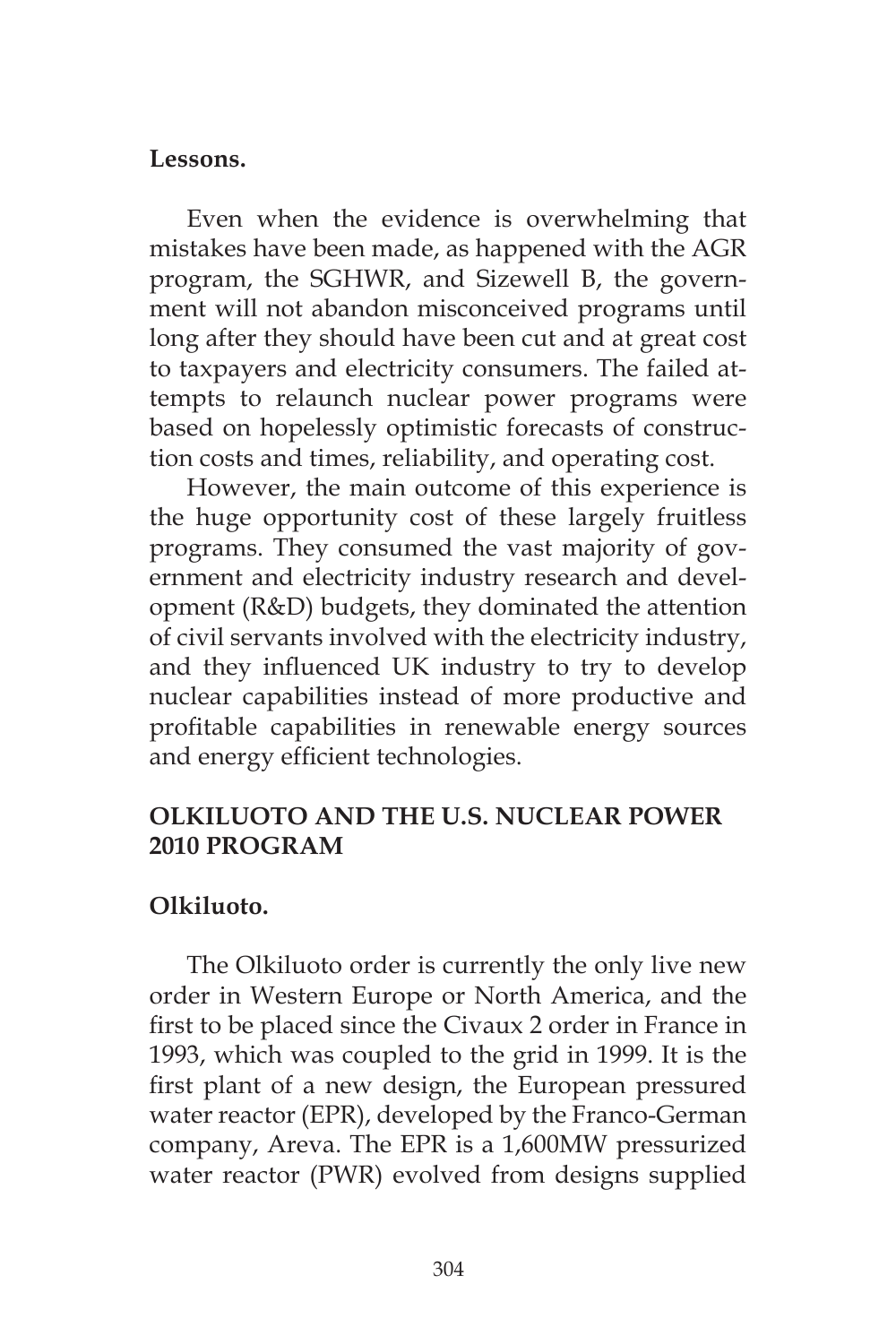by the two main owners of Areva NP, Areva (France) and Siemens (Germany). The customer is a company called Teollisuuden Voima Oy (TVO), owned by the large electric-intensive industries of Finland.

Olkiluoto is often portrayed as the exemplar of the capabilities of current designs. It is predicted to be cheaper to build and operate, and safer than its predecessors. It is also seen as a demonstration that nuclear power orders are feasible in liberalized electricity markets. Many commentators claimed that nuclear power orders were unfeasible in liberalized markets because consumers would no longer bear the full risk of building and operating new power plants. It is therefore important to examine the circumstances of the Olkiluoto order to see how far it really can be seen as a commercial order chosen in a free market and without subsidies and guarantees.

Before examining the specifics of the order, it is worth noting that Finland's experience with nuclear power has been much better than that of the UK. Finland ordered four relatively small nuclear power plants from 1971-75. Two of these at Loviisa (both 440MW net) used the first generation Russian design (VVER-440) but were upgraded to Western standards with the assistance of Siemens. The two at Olkiluoto (both 660MW net) use a Swedish BWR design similar to plants built in Sweden. The reliability of all four plants has been high, and, even today when reliability is much higher in the rest of the world than it was in the 1980s, all four Finnish units are in the top 20 percent in the league table of nuclear power plants ordered by lifetime capacity factor. So, the track record of Finland as a nuclear operator is better than that of the UK.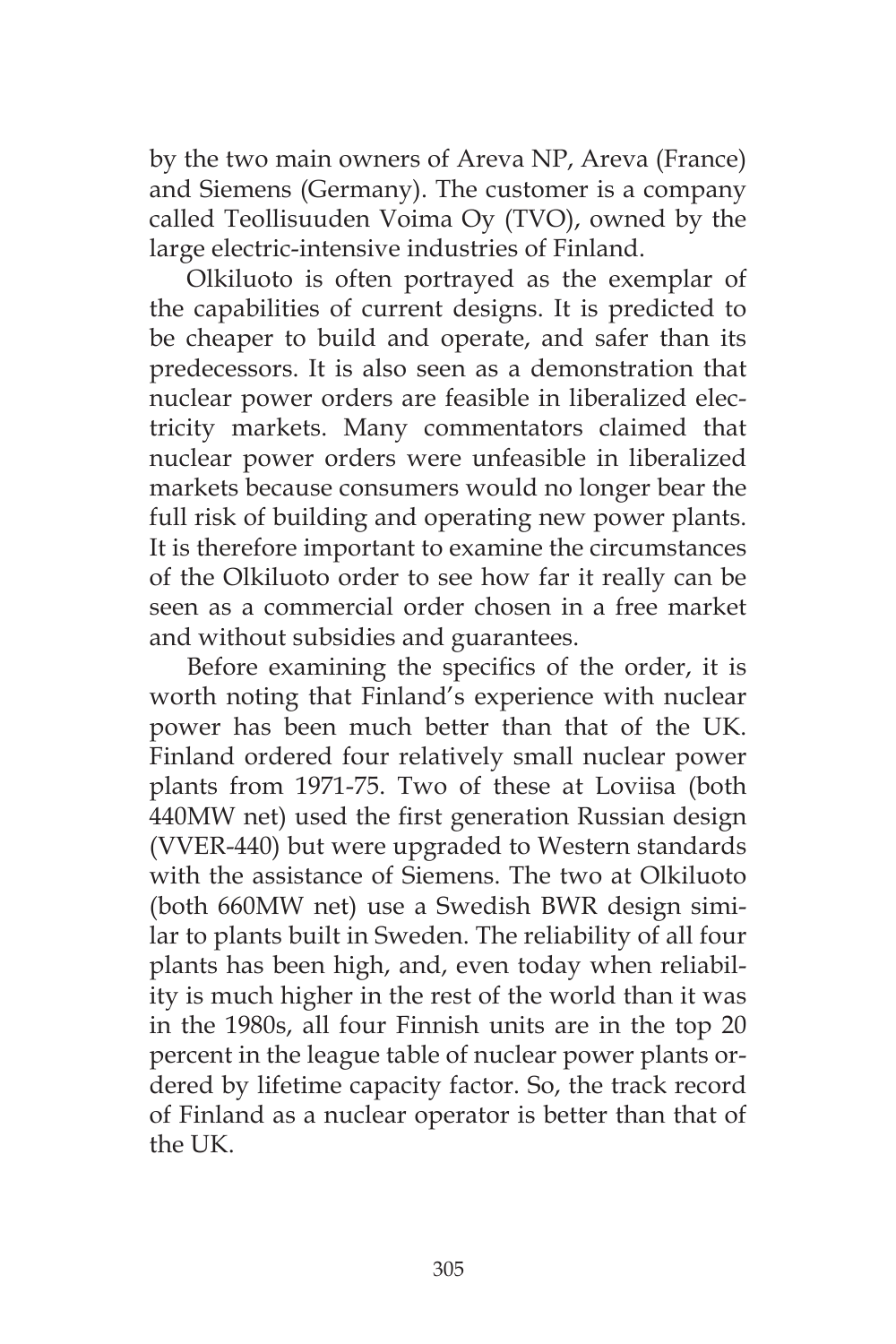## **Construction Cost and Time.**

To reduce the risk to the buyer, Areva offered the plant under turnkey terms:

It is a fixed price contract, with the consortium having total responsibility for plant equipment and buildings, construction of the entire plant up to and including commissioning (excluding excavation), licensability, schedule and performance. The overall project cost has been estimated by TVO at around  $\epsilon$ 3bn.<sup>28</sup>

The turnkey terms fixed the price TVO would have to pay and allowed for fines to be levied on the contractors if the plant was late. The schedule allowed for a 48-month period from pouring of first concrete to first criticality.

From the start, the construction period has gone seriously wrong, so that after 18 months of construction in December 2006, the plant was 18 months behind schedule, and the vendor, Areva, was suffering severe losses.<sup>29</sup> This was not the result of a particular problem, but the result of a range of failures, including welding, delays in detailed designs, problems with concrete, and with the quality of some equipment. More generally, it seemed that none of the parties involved, including the vendor, the customer, or the safety regulator, had a clear enough understanding of the requirements that building a nuclear plant placed on them.

In December 2006, the French Ministry of Industry (the French government owns more than 90 percent of Areva) said that the losses to Areva had reached €700 million on a contract fixed at €3 billion. The turnkey contract should ensure that this cost escalation is not passed on to the customer, although the deal ap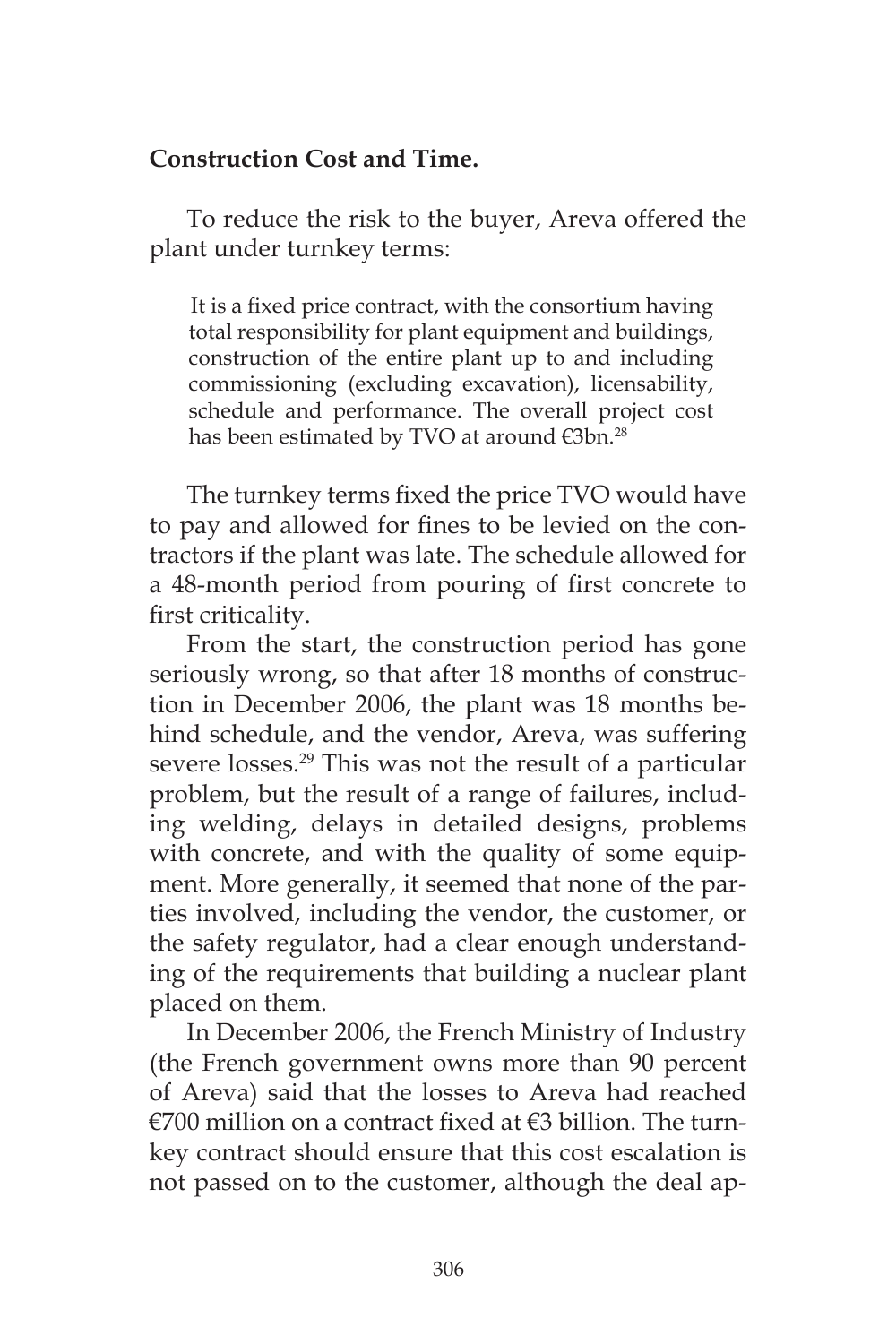peared to be under strain. Philippe Knoche, an Areva representative stated:

Compensation principle. TVO did not accept this interpretation and the TVO project manager, Martin Landtman, when asked about Knoche's statement, said: 'I don't believe that Areva says this. The site is in the contractor's hands at the moment. Of course, in the end, TVO is responsible for what happens at the site. But the realisation of the project is Areva's responsibility.'30

Compensation for delays has already reached the limit of €300 million that would be payable for a delay of 18 months. The buyer will not receive compensation for further delays beyond those already incurred by September 2006.

Further problems were announced in August 2007, although these were not fully quantified in terms of delays to completion or additional costs. It was reported that the delays were partly due to problems meeting the requirement that the plant should be able to withstand an aircraft crashing into it, and partly because the volume of documentation required had been underestimated by the vendor.<sup>31</sup> One report stated that Areva NP was going to take an additional provision €500-700 million on top of the  $€700$  million provision already made for losses.<sup>32</sup> In December 2007, Areva announced that the plant was not expected to be completed until summer 2011.

## **Finance.**

The details of how the plant would be financed have not been published, but the European Renewable Energies Federation (EREF) and Greenpeace separately made complaints to the European Com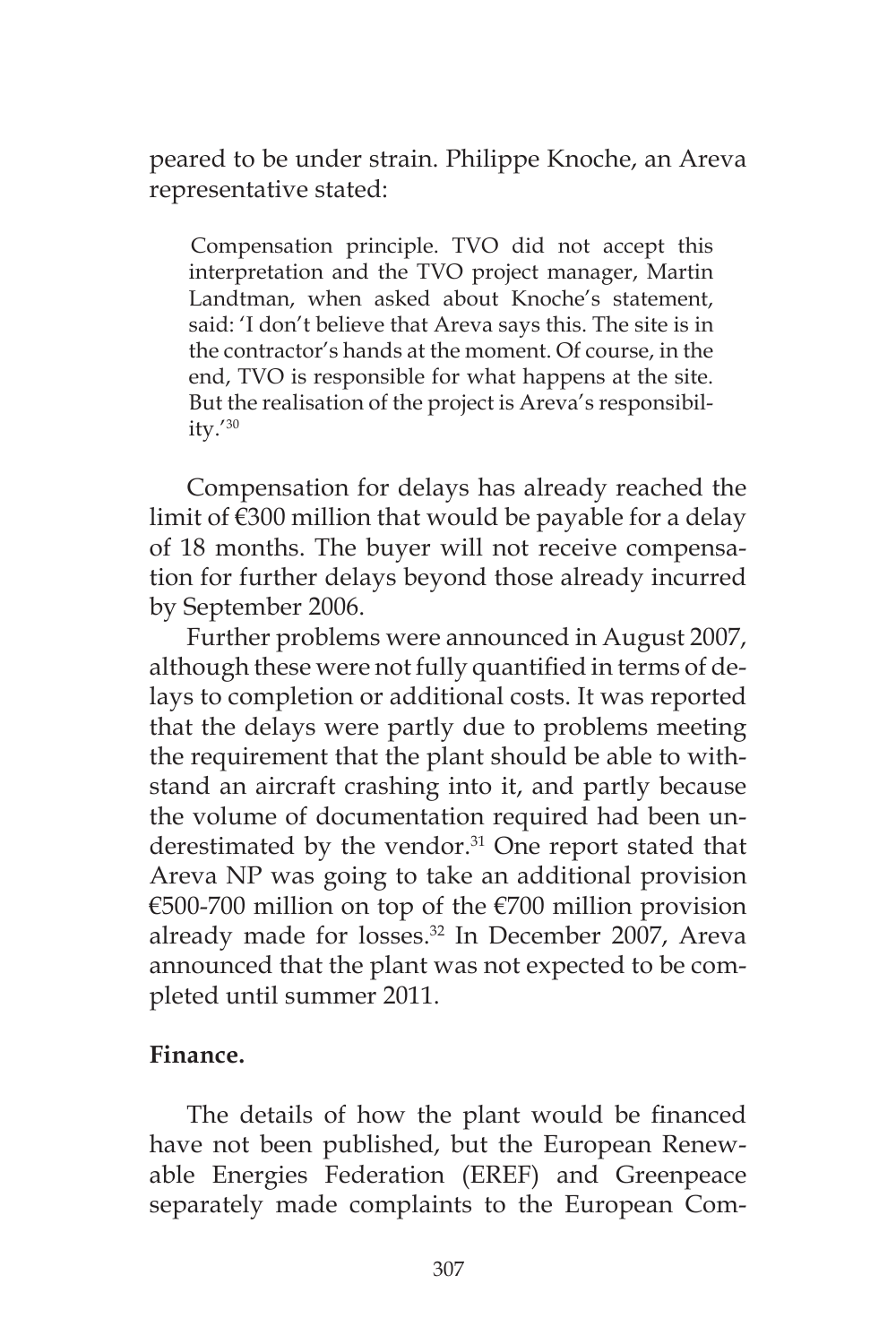mission in December 2004 that they contravened European State aid regulations. The Commission did not begin to investigate the complaints until October 2006, and in September 2007, the Competition Commission dropped the case. According to EREF, the Bayerische Landesbank (owned by the state of Bavaria) led the syndicate (with Handelsbanken, Nordea, BNP Paribas, and J. P. Morgan) that provided the majority of the finance. It provided a loan of  $E1.95$  billion, about 60 percent of the total cost at an interest rate of 2.6 percent. It is not clear if this is a real or a nominal rate. If it is a nominal rate, the real rate is effectively zero. Two export credit institutions are also involved: France's Coface, with a  $€610$  million export credit guarantee covering Areva supplies, and the Swedish Export Agency SEK for €110 million.

## **The Customer.**

The buyer, TVO, is an organization unique to Finland. PVO, the largest shareholder, holds 60 percent of TVO's shares. PVO is a not-for-profit company owned by Finnish electric-intensive industry that generates about 15 percent of Finland's electricity. Its shareholders are entitled to purchase electricity at cost in proportion to the size of their equity stakes. In return, they are obliged to pay fixed costs according to the percentage of their stakes and variable costs in proportion to the volume of electricity they consume. The other main shareholder in TVO is the largest Finnish electricity company, Fortum, with 25 percent of the shares. The majority of shares in Fortum are owned by the Finnish Government. This arrangement is effectively a life-of-plant contract for the output of Olkiluoto 3, at prices set to fully cover costs.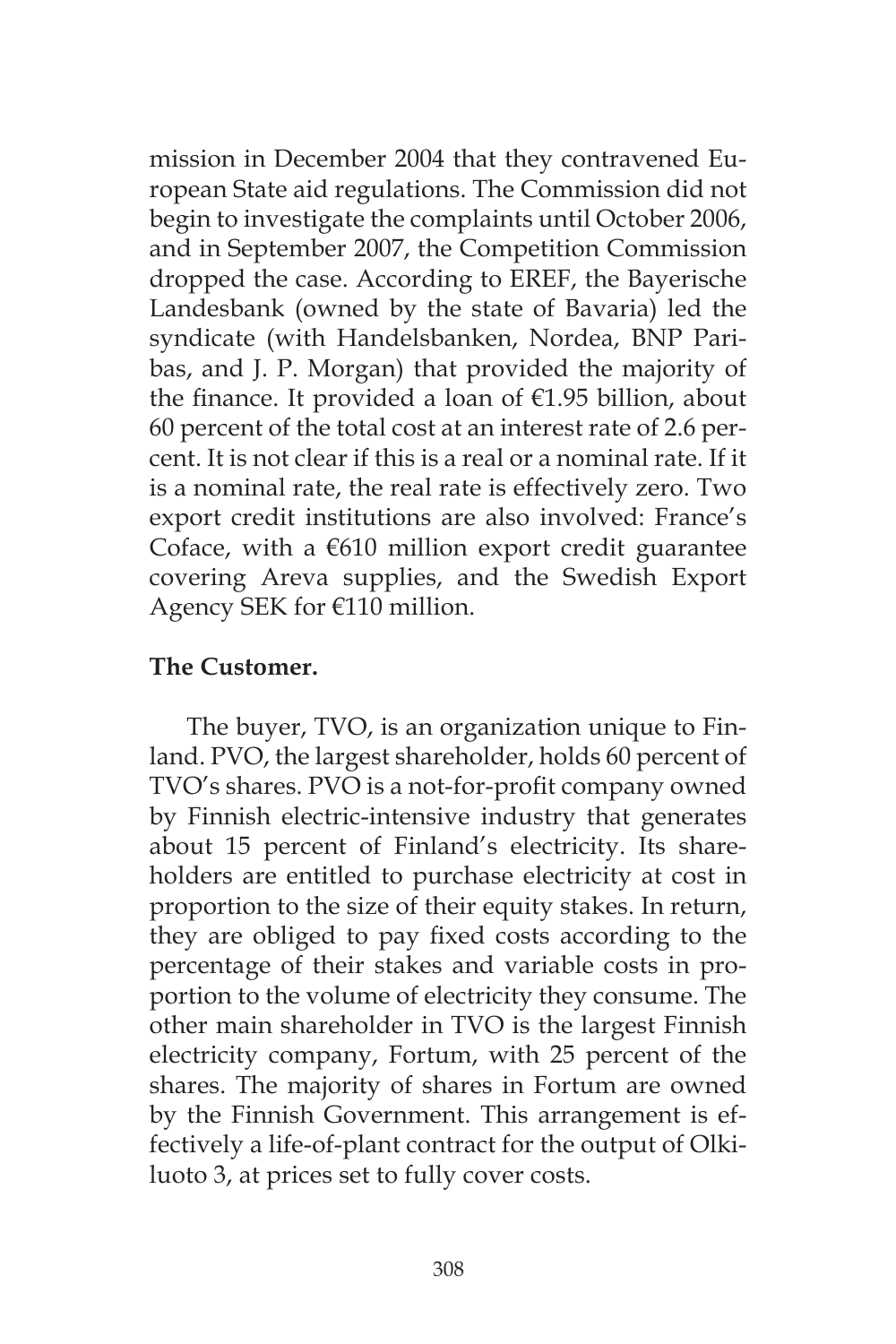## **Analysis of the Olkiluoto Experience.**

Turnkey contracts have been few and far between in the history of nuclear power and have generally resulted in huge losses to the vendor. Nuclear power plants are immensely complex requiring a great deal of on-site work and input from a large number of organizations. It is therefore difficult for any one company to feel that they have sufficient control over the process so that they can guarantee the price to the customer. The most famous turnkey orders were the 12 placed in the United States in 1963-66.<sup>33</sup> The vendors lost huge amounts of money on these orders, but they achieved their objective. They convinced utilities that the vendors were confident of their designs and that buying a nuclear plant was no greater risk than buying a fossil fuel plant. Subsequent U.S. orders did not contain this protection for the buyer.

If the Olkiluoto order does accentuate the EPR technology, thereby opening the way for further orders, the losses incurred by Areva and Siemens might appear justifiable to their shareholders. However, experience has been so poor that, far from convincing new buyers, it might put them off, and potential buyers of the EPR in India and China are reported to be perturbed by the problems.<sup>34</sup> However, it seems unlikely that the owners of Areva could contemplate offering turnkey terms again until there is very clear evidence that the probability of cost and time overruns for an EPR had become extremely low.

The unique nature of the plant owner means that, far from competing in an open market, the owners have been able to insulate it very fully from the market by contracting for the lifetime's output of the plant at whatever cost is incurred. There is risk to the own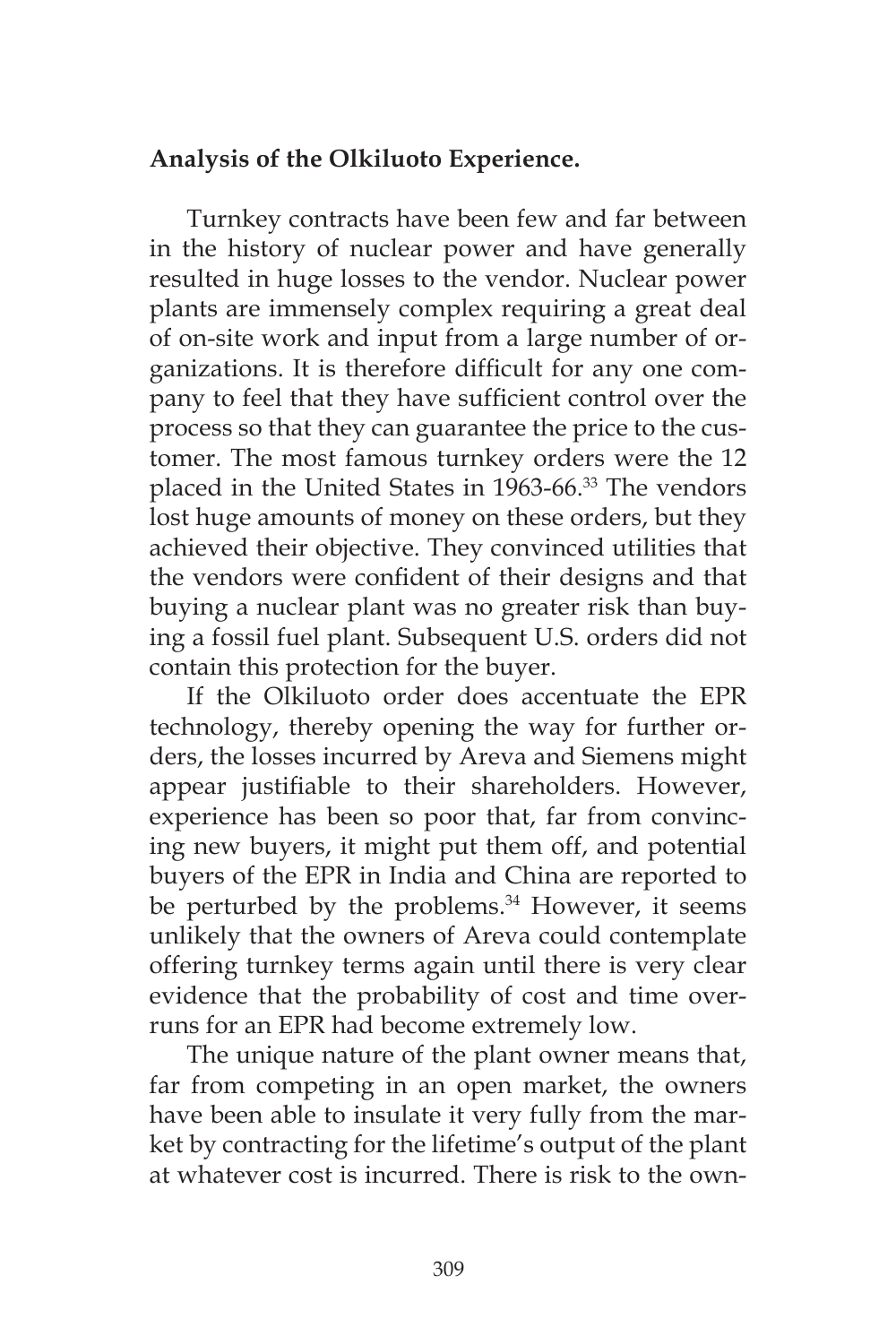ers. The plant is likely to be at least 2 years behind in completion, and the owners will have to buy power from the market for that period, potentially at high prices. If the cost of power from Olkiluoto proves to be significantly higher than the wholesale market price, the owners will have to buy expensive power and, for the electric-intensive industry where the cost of power purchase could make up about half of the total costs, this could be catastrophic.

The European Commission has found that the finance did not involve unfair state aids. However, it is bizarre to find that loans to a prosperous Western European country have to be backed by export credit guarantees, and the cost of borrowing is blatantly far below commercial rates. The Olkiluoto order therefore does not provide any evidence that nuclear orders are feasible in a liberalized market without substantial public subsidies and guarantees. Experience so far reinforces the very high economic risks of cost and time over-runs involved in the construction of a nuclear power plant.

## **THE U.S. NUCLEAR POWER 2010 PROGRAM**

## **The Program.**

The Bush administration made a concerted effort to revive nuclear ordering with its 2002 Nuclear Power 2010 program. It has yet to achieve a new order. Under the program, the U.S. Department of Energy (DoE) expects to launch cooperative projects with the industry to:

. . . obtain NRC approval of three sites to assure the availability of these potential locations for new nu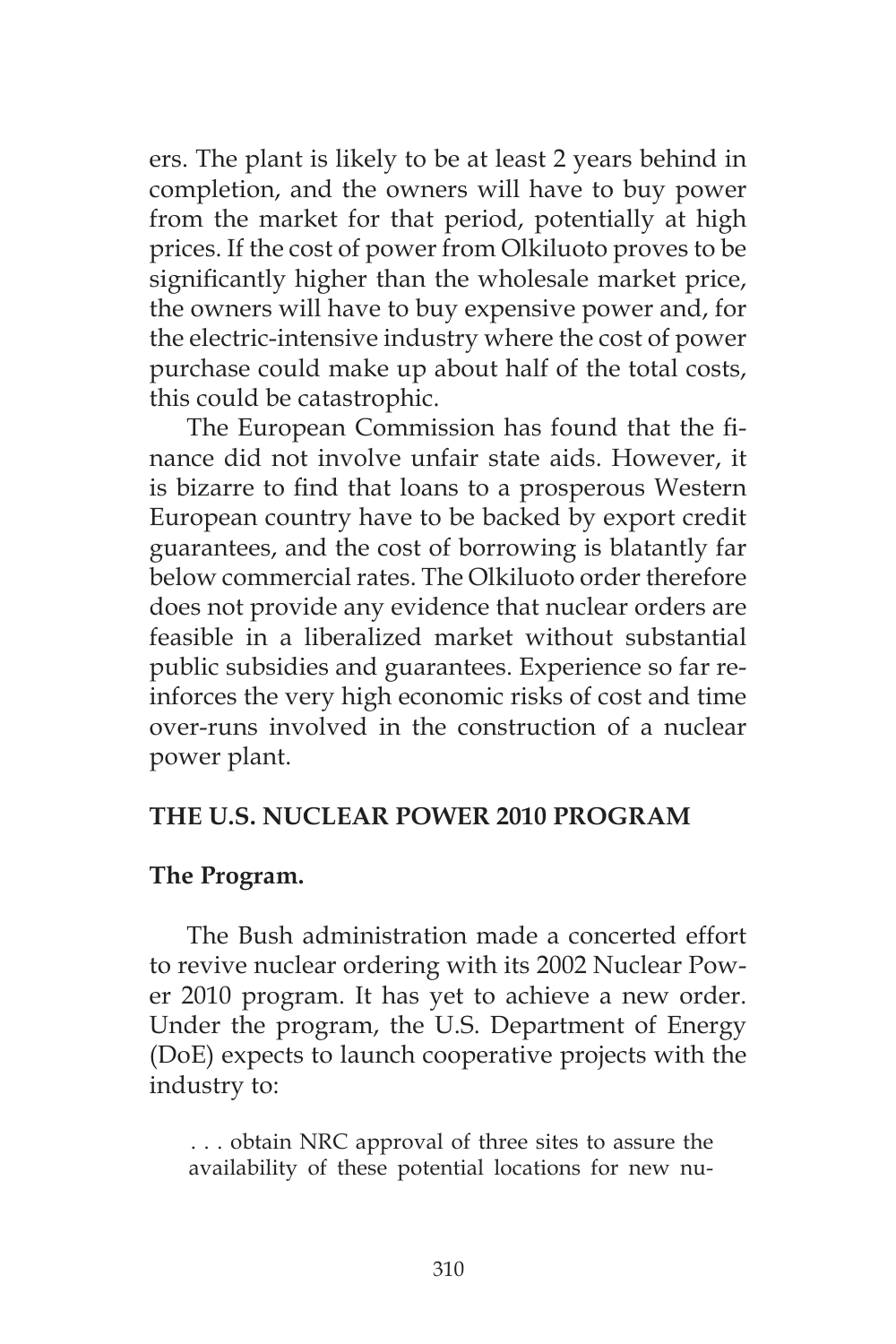clear power plants under the Early Site Permit (ESP) process . . . develop application preparation guidance for the combined Construction and Operating License (COL) and to resolve generic COL regulatory issues. (The COL process is a 'one-step' licensing process by which nuclear plant public health and safety concerns are resolved [prior to commencement of construction,] and before the NRC approves and issues a license to build and operate a new nuclear power plant.)<sup>35</sup>

A total of up to \$450 million in grants is expected to be available for at least three projects. Two main organizations initially emerged to take advantage of these subsidies and have signed agreements with the DoE to develop COLs. Nustart, launched in 2004, was the first utility grouping to express an interest. It comprises a consortium of eight U.S. utilities including Constellation Energy, Entergy, Duke Power, Exelon, Florida Power & Light, Progress Energy, Southern Company, and the Tennessee Valley Authority (TVA), providing staff time, not cash).<sup>36</sup> EDF, and the vendors, Westinghouse and General Electric (GE) are members but have no voting rights.

This was followed up by the nuclear provisions of the U.S. Energy Policy Act of 2005 (EPACT 2005). The Bush program is best understood as an effort to reverse the power market lessons of the 1980s and 1990s. Since investors have proven unwilling to assume the risks of building new nuclear units, even after the improving of designs and the streamlining of the licensing process, EPACT 2005 reverts to the 1960s and 70s by reassigning risk back to those who are given no choice, this time the taxpayers instead of the customers.

The most important nuclear provisions of EPACT 2005 offered three types of support. $37$  First, a limited number of new nuclear power plants can receive a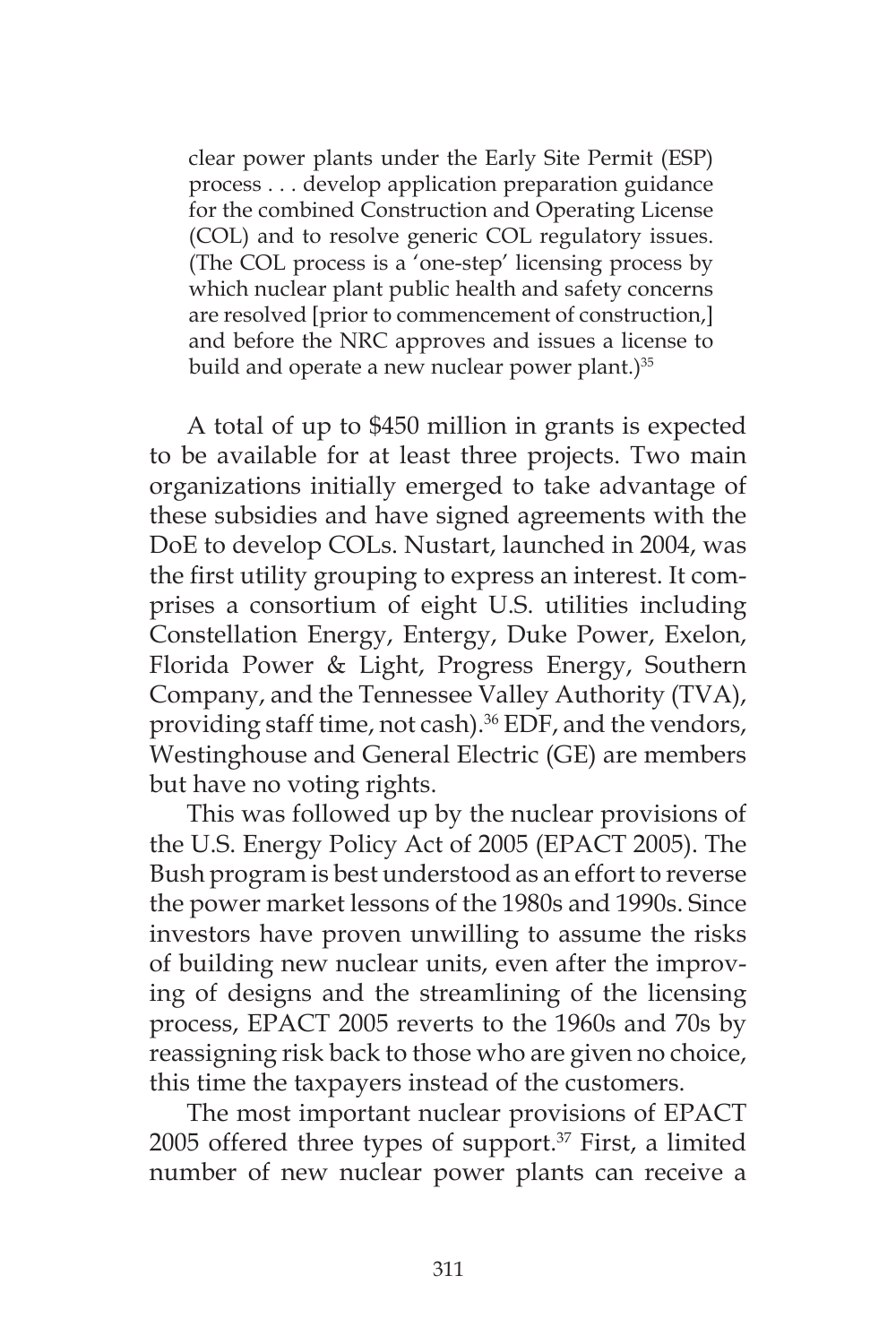\$18/MWh production tax credit for up to \$125 million per 1000MW (or about 80 percent of what the plant could earn if it ran 100 percent of the time). The second benefit is a provision for federal loan guarantees covering up to 80 percent of the debt involved in the project (not the total cost). The third benefit provides up to \$500 million in risk insurance for the first two units and \$250 million for units 3-6. This insurance is to be paid if delays that are not the fault of the licensee slow the licensing process of the plant.<sup>38</sup>

By 2007, it was clear that the loan guarantees were not sufficient to reassure financiers. In April 2007 the U.S. Nuclear Energy Institute (NEI), the trade body for the nuclear industry, in a meeting with the U.S. Office of Management and Budget (OMB) lobbied for 100 percent debt coverage for up to 80 percent of the project cost. Subsequently, DoE proposed 90 percent of debt coverage by loan guarantees up to a maximum of 80 percent of total project cost, but this still did not satisfy the nuclear industry, which wanted guarantees for 100 percent of the debt. In August 2007, the OMB appeared to allow DoE the discretion to guarantee 100 percent of the debt. $39$  In addition, it emerged that a provision in an Energy Bill passed by the Senate allowed a provision for up to \$50 billion in loan guarantees for new nuclear power plants.<sup>40</sup> If we assume that a nuclear plant would cost \$4 billion and that guarantees would apply up to the maximum 80 percent of project cost allowed, this would provide guarantees for at least 15 units.

## **Analysis of the Program.**

The publicly-stated basis for the Finnish and UK nuclear programs was that nuclear orders did not need subsidies and guarantees, albeit the reality was very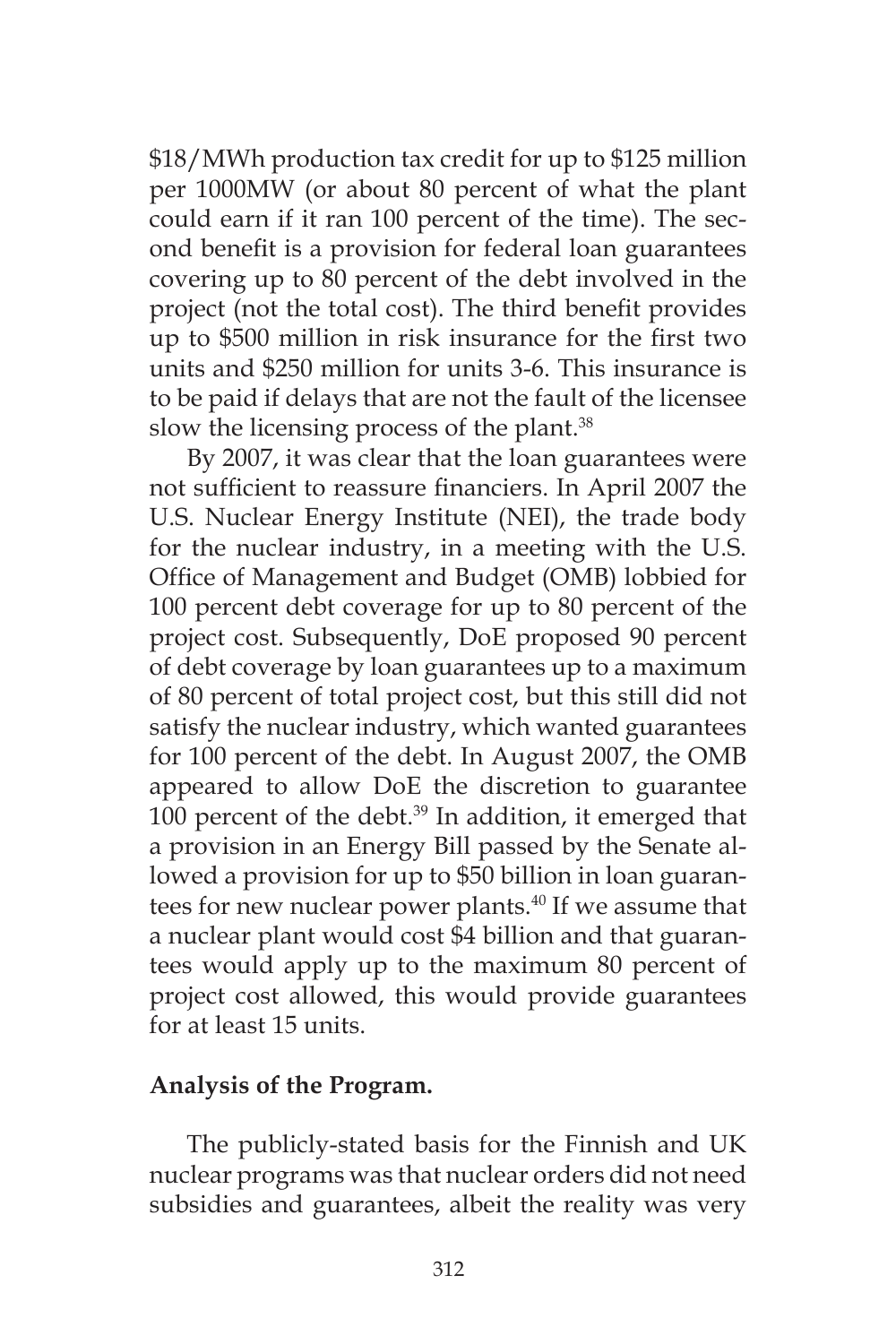different for Finland. However, the basis of the U.S. program was that subsidies and guarantees for about four projects would be enough to kick-start ordering. The changes made in 2007 to the provisions mean that the support is much more extensive and open-ended than originally planned.

The provisions in Finland and the United States provide a good indicator of where UK companies wanting to build nuclear power plants will look for support. The largest elements are the loan guarantees and the market support. Comprehensive guarantees for the loans are vital because, as with Olkiluoto, this will dramatically reduce the cost of capital by shifting risk to taxpayers. Especially in regions where some form of wholesale electricity market exists, some form of price guarantee is necessary so that the nuclear plant is not exposed to the uncertainties of the market. The provisions on insuring against regulatory delays are also important, but their cost is significantly less.

Loan guarantees and regulatory insurance lower the price of nuclear power without lowering its cost, at least not for many years. This reduction occurs because some of the costs and risks are removed from the price charged to customers and onto the shoulders of taxpayers. For example, the production tax credit deprives the U.S. Treasury of funds that must be made up from other sources. Whether the benefit flows through to customers or is retained by investors will vary with the economic regulatory approach used but, either way, prices can be kept lower than would be the case if the credit did not exist. Similarly, the loan guarantees assure lenders that they will be repaid no matter what happens at the power plant. Essentially, their guaranteed loans are converted into government obligations. This lowers both the interest rate and the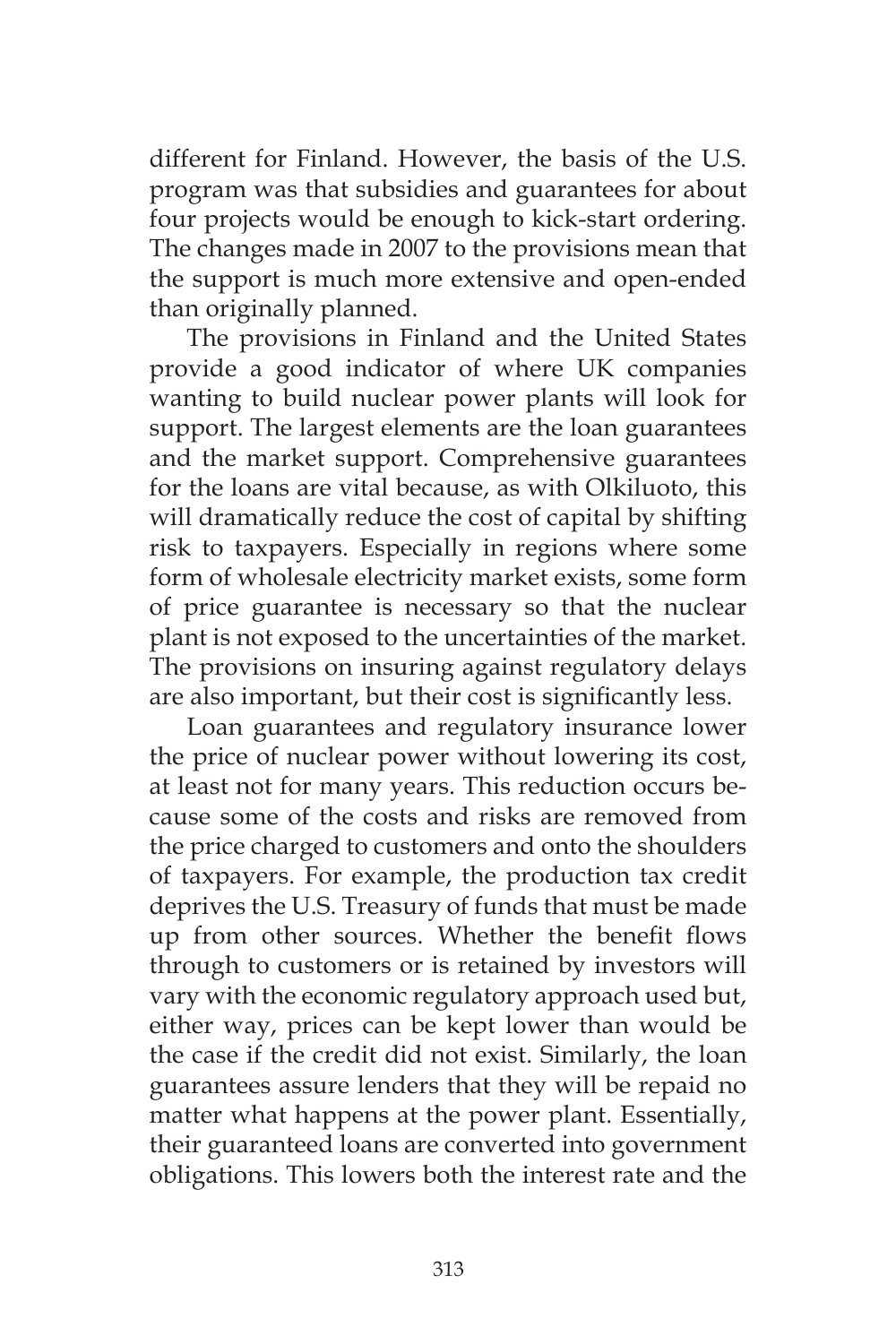amount of more expensive equity capital that must be raised, as was the case for Olkiluoto in Finland.

Taken together and combined with other benefits recently conferred on the U.S. industry (such as the 20-year extension of the law limiting nuclear power plant exposure to liability for the costs of a serious accident), the benefits in the recent U.S. law have substantially increased the likelihood of a new U.S. nuclear power plant order in the next few years. Indeed, the incentives are structured to provide maximum benefit to plants ordered before the end of 2008.

During a conference in 2006, three U.S. electric utility CEOs made it clear that without the 2005 congressional action there was no possibility of nuclear orders, but even the extensive support now envisaged might not be sufficient to ensure new nuclear orders:

[TXU CEO John Wilder] said there were now projects totaling about 26 gigawatts lining up for limited federal incentives, which could provide 'anywhere from a \$2 per megawatt-hour advantage to a \$20 per megawatt-hour advantage.' He said he didn't believe it would be known which companies would receive those benefits until about 2012. 'Quite frankly, that's all the difference between these projects working or not working.'41

NRG Energy President/CEO David Crane, also speaking on a September 26, 2006, conference panel with Wilder, said the measures in the Energy Policy Act of 2005 were key to his company's decision to pursue potential construction at South Texas Project. "I do think those are absolutely necessary to get nuclear plants under way," he said. "In fact, until I actually knew what they were, we would not have even contemplated it."42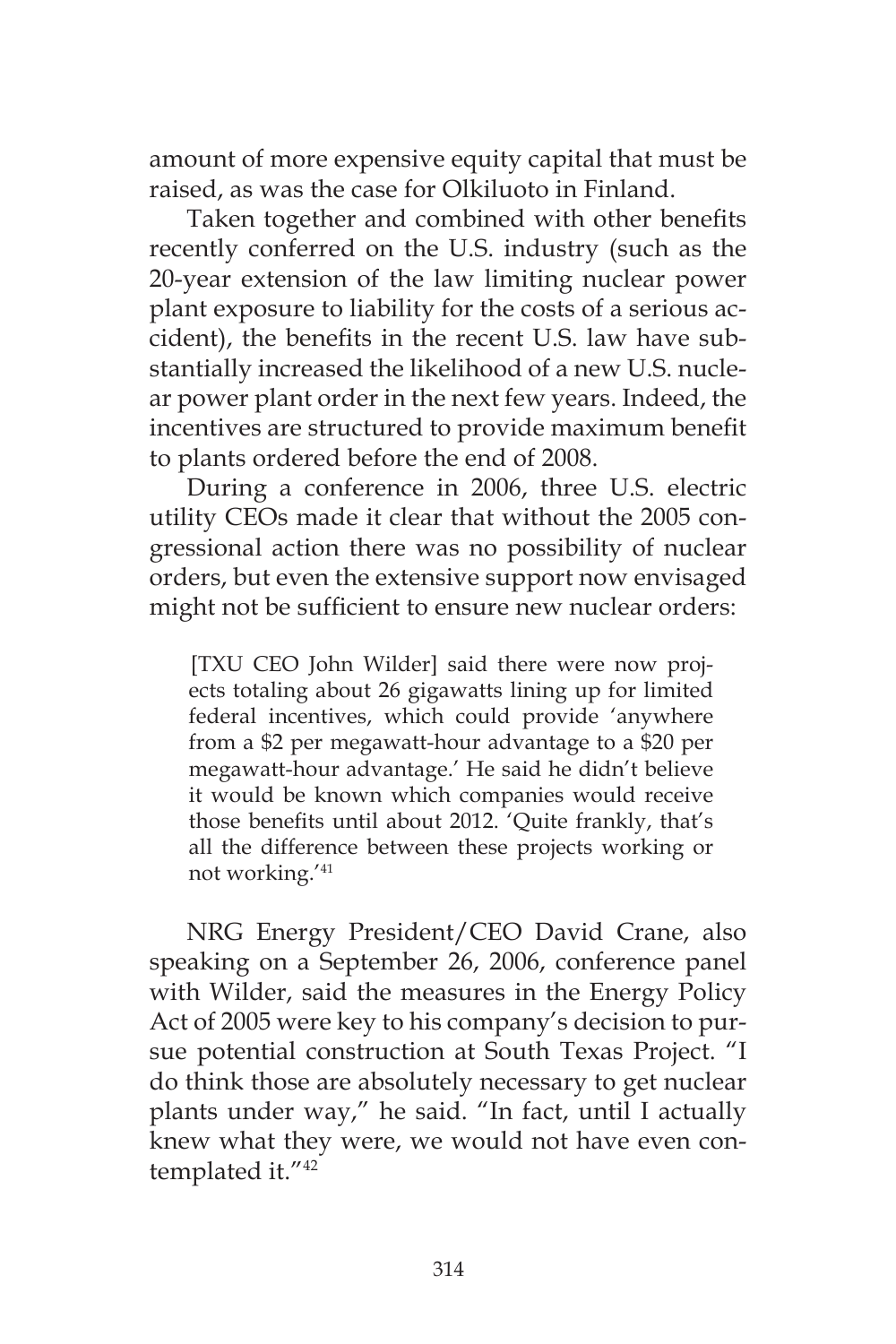Exelon Nuclear's President, Christopher Crane, said that the incentives were a key factor in his company's decision to prepare a COL. But other factors would influence whether Exelon commits to building a new reactor  $43$ 

## **Can Use Of Financial Instruments Overcome the Problem of Risk?**

Some commentators have suggested that the issues of economic risk can be dealt with by innovative use of insurance and financial instruments. David Newbery claimed that using these instruments, nuclear power plants could be built in the UK without use of government subsidies or other forms of government support.<sup>44</sup> Newbery's claim was based on the assumption that the main risk was market risk. Specifically identified are three risks: (1) with large amounts of intermittent renewables being built, at windy times, the energy spot price would occasionally crash; (2) the carbon price, set in the European Union (EU) Energy Trading Scheme (ETS) was uncertain; and, (3) in the future, the spot price of gas, which has a close relationship with the spot electricity price, was likely to be much less stable than it has been due to geo-political reasons.

Newbery proposed to deal with this risk by issuing bonds to small consumers so that the amount they paid for a specified amount of electricity was fixed. He gives an example under which a consumer would purchase a bond for £9 to buy 100kWh of electricity. If the retail price is higher than this, consumers would receive a larger dividend and, if it was lower, the dividend would also be lower, but consumers would have lower electricity bills. Given that a large proportion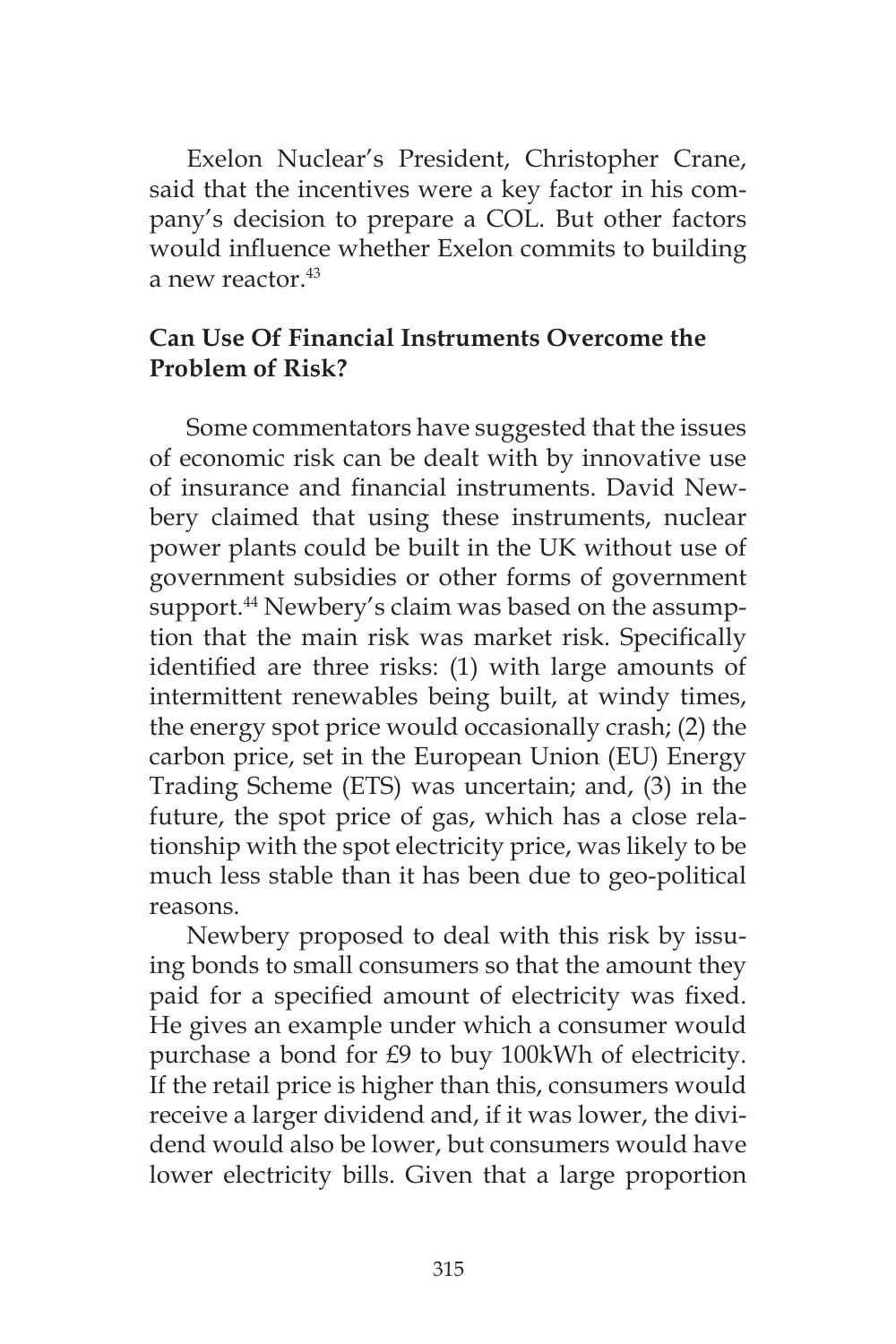of small consumers do not understand how to switch electricity suppliers, much less understand the details of financial bonds, it seems highly unlikely consumers would see it as worthwhile to buy these bonds.

However, the main problem with Newbery's proposal is that he does not understand where the main issue of economic risk with nuclear power plants lies. Newbery says "suppose that construction, operating and regulatory risk can be insured, leaving only market price risk."45 Why does Newbery assume that it will be cheaper to cover this risk through insurance rather than for it to be reflected in a high cost of capital? Insurers have access to the same information as financiers, and there is no reason to assume they will assess the risk differently.

Newbery assumes that any additional costs from the regulatory risk would be guaranteed by the government (taxpayers). This would be a subsidy and probably a rather large one. However, this figure is dwarfed by the risks arising from construction and operation. Olkiluoto, the Finnish nuclear power plant now under construction, was supposed to be the show-case for new nuclear technologies, but it is now 60 percent over budget ( $\epsilon$ 1.5 billion) and 2.5 years late, with ample probability of additional cost and time overruns. If we assume the value of the output of a nuclear plant is €50/MWh, then the annual value of the output of a plant like Olkiluoto would be about €600 million, if it was reliable (achieving 90 percent of its maximum feasible output over the year). A nuclear company that cannot fulfill its contracts because the completion of the plant is late will have to buy replacement power from the market at the highest prices on offer. The delay of 2.5 years would result in losses of at least €1.5 billion from the energy not produced. An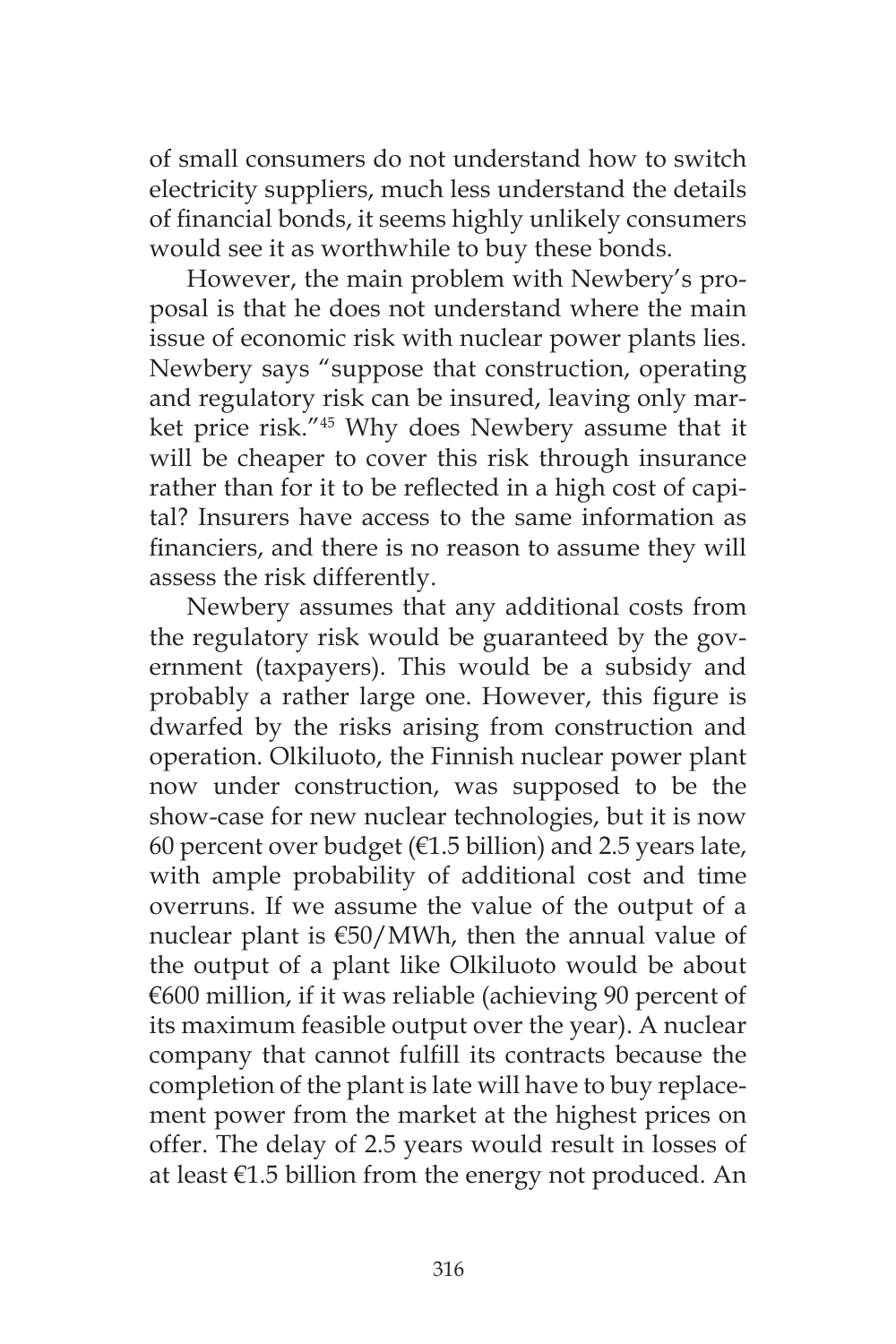insurer that had covered Olkiluoto would therefore have to pay out €3 billion for cost and time overruns. What level of premium would be needed for an insurer to be willing to cover such a risk?

However, once the plant is complete, the technical risk does not end. Nuclear plants are not always reliable and, if we look at the four most recently completed plants in France, they averaged an availability of 45 percent in their first 4 years of operation. So if an insurer had insured these plants to operate at 90 percent availability, they would have had to pay out somewhere in the order of €4 billion, if we assume the replacement power could be bought at only average market price.

The reality is that using financial instruments cannot make risk disappear. Ultimately, the cost of bearing that risk has to be paid for and, in this case, it will be the public that pays for it, either taxpayers or electricity consumers.

# **A UK PROGRAM**

## **Corporate Strategies.**

On the basis of experience in Finland and the United States, it seems implausible that a nuclear power program can be launched in Britain without the support of public subsidies and guarantees. British Energy's financial collapse of 2002 probably means it is not plausible for it to pursue an application to build new nuclear power stations independently, although the sites it already owns mean that anyone hoping to build new nuclear capacity in the UK will probably have to involve British Energy. All of the six main UK electricity companies have expressed interest in par-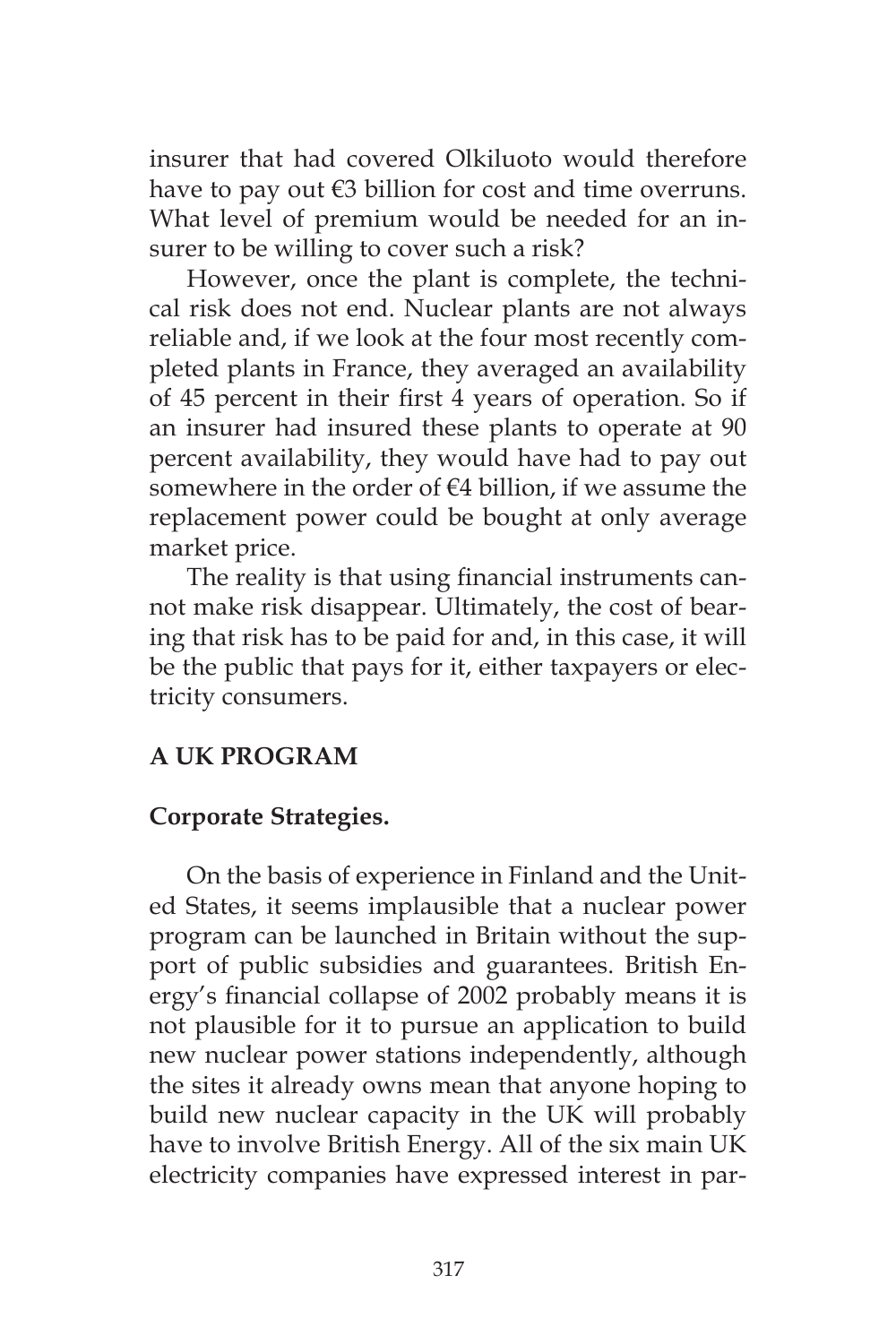ticipating in plans to build new nuclear plants. EDF is usually seen as the most aggressive advocate of new nuclear capacity and has plans to build at least four new nuclear power plants (of the EPR design) in the UK. E.ON, also an experienced nuclear operator, is potentially an owner-operator, but has not yet specified the extent of its ambitions. RWE, like E.ON a Germanbased company with significant nuclear experience, has also stated its intention to invest in new nuclear capacity as an owner-operator. Centrica has said that it hopes to invest more than £3 billion (equivalent to one new unit) in new nuclear capacity in collaboration with other companies.<sup>46</sup> Scottish Power has not made a strong commitment to participating in new nuclear build, but Iberdrola, its Spanish owner, was reported to be in talks with British Energy in January about building a 1,600MW plant in the UK. In January 2008, EDF acknowledged that it was considering launching a takeover bid for Iberdrola and hence Scottish Power. Scottish power and Southern Energy have also held talks with British Energy about participating in new nuclear capacity.

This apparently united front in favor of nuclear seems hard to explain, given the implausibility of orders without subsidy and the government's apparently firm commitment not to provide subsidies and guarantees. However, while the companies are unwilling to use the words subsidies and guarantees, this appears to be due to a rather questionable view of what represents a subsidy or guarantee. For example, even the most aggressive of UK nuclear utilities, EDF, emphasized the need for some support: Plants could be built without subsidy "provided that there was agreement on the funding of decommissioning and waste disposal, a clear licensing and consent road map, and a credible carbon price."47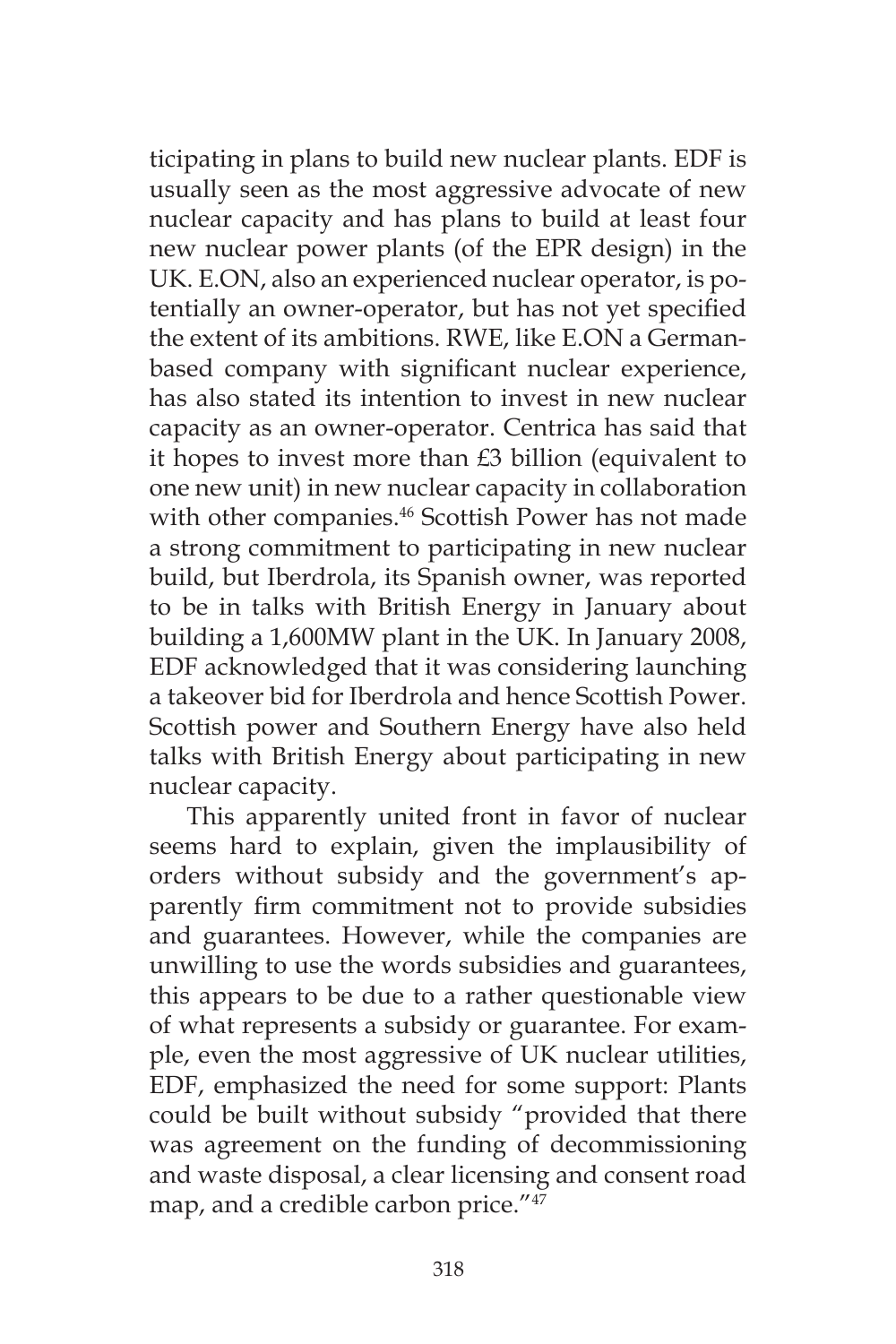Unless the UK government is very naïve about the attractiveness of nuclear investment, or it does not actually expect any nuclear orders to be placed, there must be suspicions that the government and the companies are indulging in semantic distinctions about what constitutes a guarantee or a subsidy. The government expects it will take 7 years to pilot one or more designs through the expensive and time-consuming process of obtaining safety approval. This will be a major challenge for the nuclear safety body, the Nuclear Installations Inspectorate (NII), which is already understaffed and struggling to replace its aging workforce. There must be strong suspicions that, if after this effort no orders are forthcoming, the government of the day, by then with significant distance from today's government, will be tempted to introduce guarantees and subsidies. This will avoid the embarrassment of a UK government yet again diverting resources away from other energy options to a fruitless nuclear program.

On the face of it, utilities would seem to have no interest in building uneconomic facilities. However, for such utilities, nuclear orders would only be placed if there were clear provisions taking the plant out of the market. So, the more nuclear capacity a company owned, the less exposed to the market it would be. Companies cannot be held to statements by today's executives, so playing along with the government today simply puts them at the head of the queue for any subsidies that are made available. If the subsidies do not materialize or they are inadequate, the company can simply step out of the queue at no cost.

## **Subsidies and Guarantees.**

Experience from Finland and the United States shows where these might be required.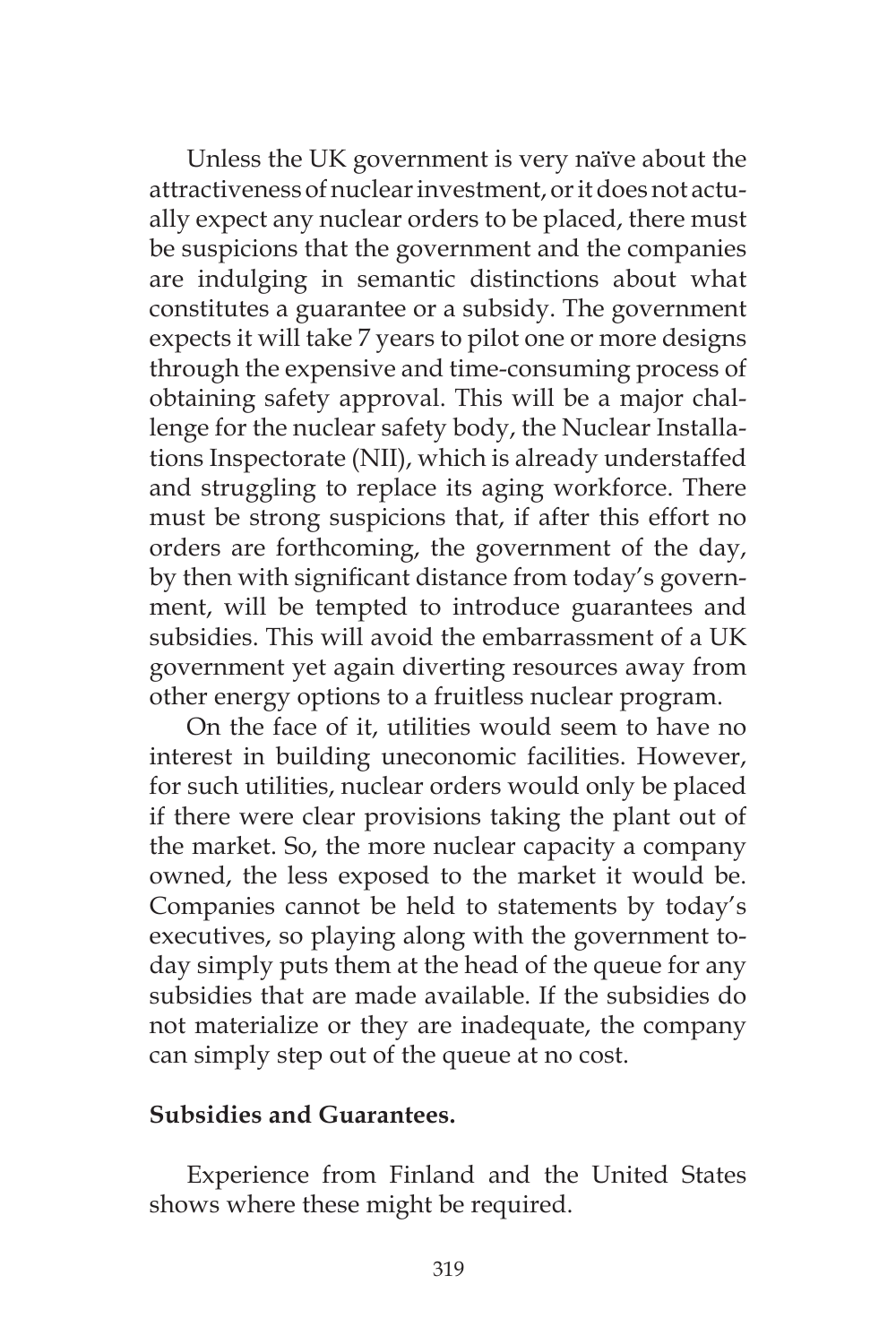#### **Decommissioning and Waste Disposal Cost.**

As argued above, if decommissioning and waste disposal costs are accurately estimated from the start of operation, the delay from close of plant to completion of decommissioning and waste disposal is accurately forecast, provisions are invested securely and the rate of return the provisions can make is also accurately estimated, making provisions for decommissioning and waste disposal should not have a major impact on nuclear economics. Decommissioning and waste disposal take place so far in the future, the cost is effectively "discounted" away. However, if during the life of the plant, it emerges that the decommissioning and waste disposal costs have been underestimated, the provisions are lost or the return is less than expected, making up the additional money could be a major burden to the owner. Given the limited experience of decommissioning and waste disposal, and the rapid rise in decommissioning estimates, companies are likely, as noted by Vincent de Rivaz, to seek some cap on the contribution they have to make to pay for decommissioning and waste disposal.

The UK government quickly acceded to this pressure and, in a consultation published in February 2008, is offering to guarantee owners of nuclear power plants a fixed cost for decommissioning and waste disposal (intermediate- and high-level). However, the government is still claiming that subsidies and guarantees are not being offered:

The Energy Bill and the guidance published today make clear that companies are liable by law to meet their full costs. 'Let me be clear—full means full.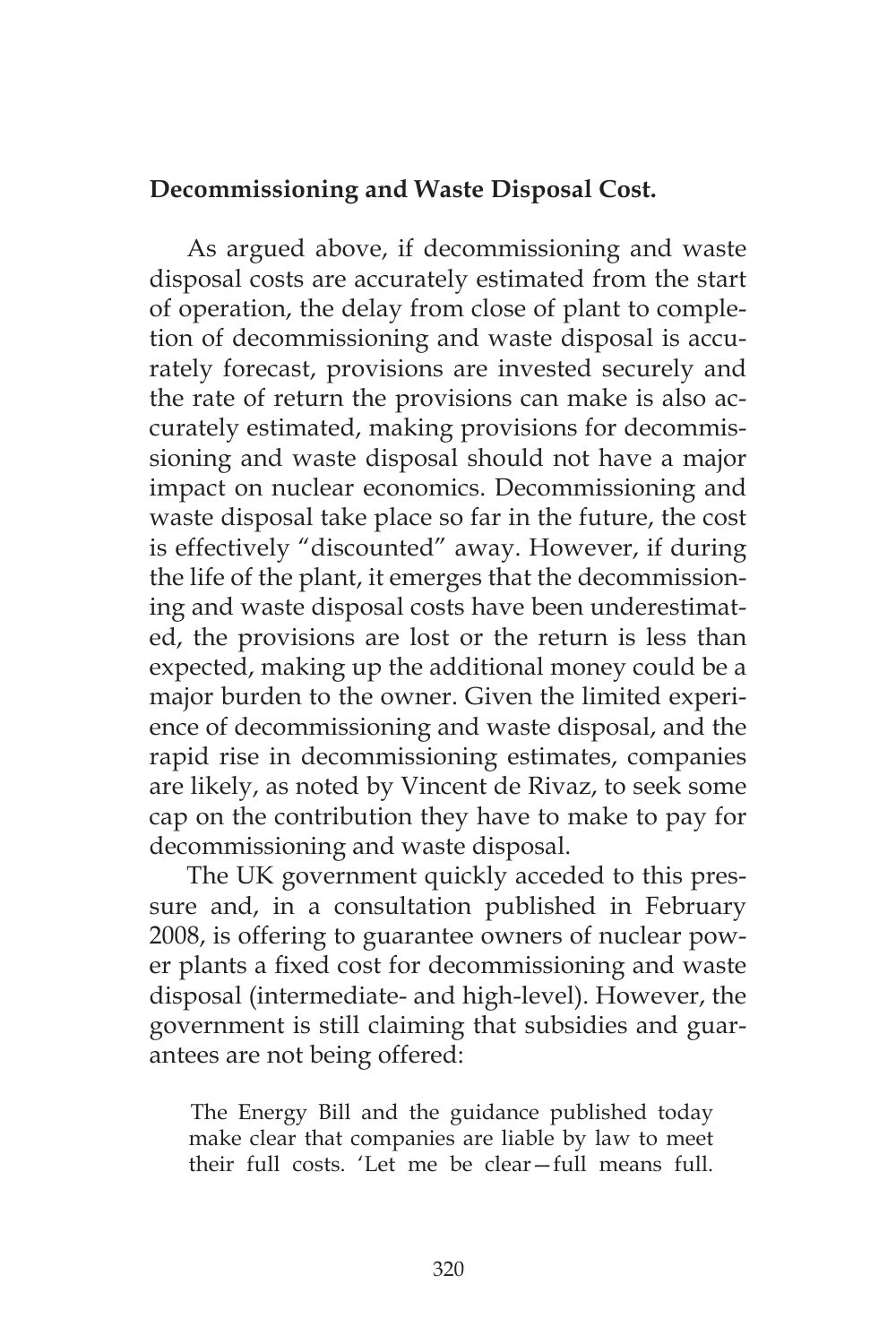Funds will be sufficient, secure and independent, it will be a criminal offence not to comply with the approved arrangements and we are taking powers to guard against unforeseen shortfalls.'48

It is not clear that such guarantees would have been needed, given that such comprehensive guarantees were not required in Finland and are not being discussed in the United States. Clearly, the companies will gratefully accept any additional guarantees they are offered but, given how far away these costs are, it seems unlikely that financiers would see them as a major risk.

In the United States, the government has taken title to spent fuel since 1978 and levies a fixed charge on utilities of only 0.1c/kWh for disposal of spent fuel. There is no "intermediate-level" U.S. category, and all waste that is not high-level is categorized as low-level. No cost guarantees exist for U.S. low-level waste.

Decommissioning funds are also not guaranteed in the United States. Costs estimates must be continually updated and, if a shortfall is anticipated, either because costs have escalated or the fund has not earned as much interest as expected, contributions must be increased.

## **Construction Costs and Loan Guarantees.**

The key to the Finnish order was the availability of a turnkey contract that seemed to place the risk of cost and time overruns on the vendor rather than the buyer. The UK would be a prestigious prize for any nuclear vendor, but at present it seems highly unlikely that any vendor could take the risk of offering any more than one unit on turnkey terms and probably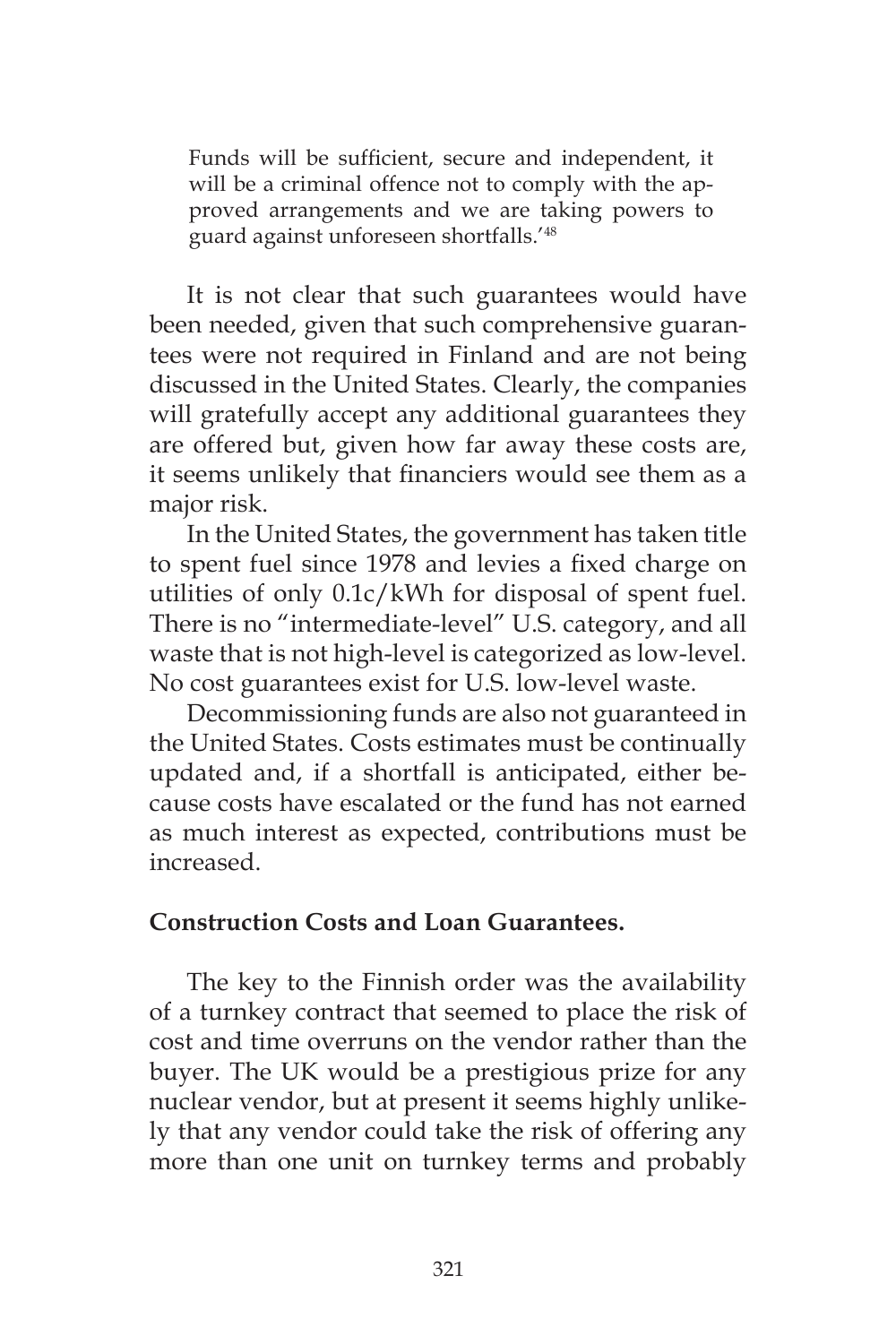then only if subsequent orders were committed and on less stringent terms to the vendor. Both the U.S. and Finnish programs have been based on loan guarantees paid for by the public, albeit in the Finnish case, the French and Swedish public. In addition, in some U.S. states, wholesale competition is being reined in and nuclear plants may be built under the traditional model of making them part of a regulated rate base. Under this, the company owning the plant would be guaranteed a fair rate of return on its investment. Publicly funded loan guarantees would appear to be essential if loans are to be offered at reasonable rates of interest unless nuclear plants are completely removed from the market.

## **Market Guarantees.**

For the U.S. program, huge production tax credits are being offered that mean there is a high chance costs will be covered. For Olkiluoto, the plant's output is covered by an effective life-of-plant power purchase agreement at full cost recovery terms. Market guarantees would be likely to violate EU unfair state aids legislation, so some creative thinking, like a high guaranteed carbon price might be used to effectively provide support.

## **Operating Costs and Reliability.**

The Finnish nuclear industry has always had a good record of reliably operating nuclear power plants, and the U.S. industry has turned around a very poor record of reliability over the past 15 years so that U.S. plants are now among the most reliable in the world. So both countries have a good track record of operation. However, while the UK nuclear indus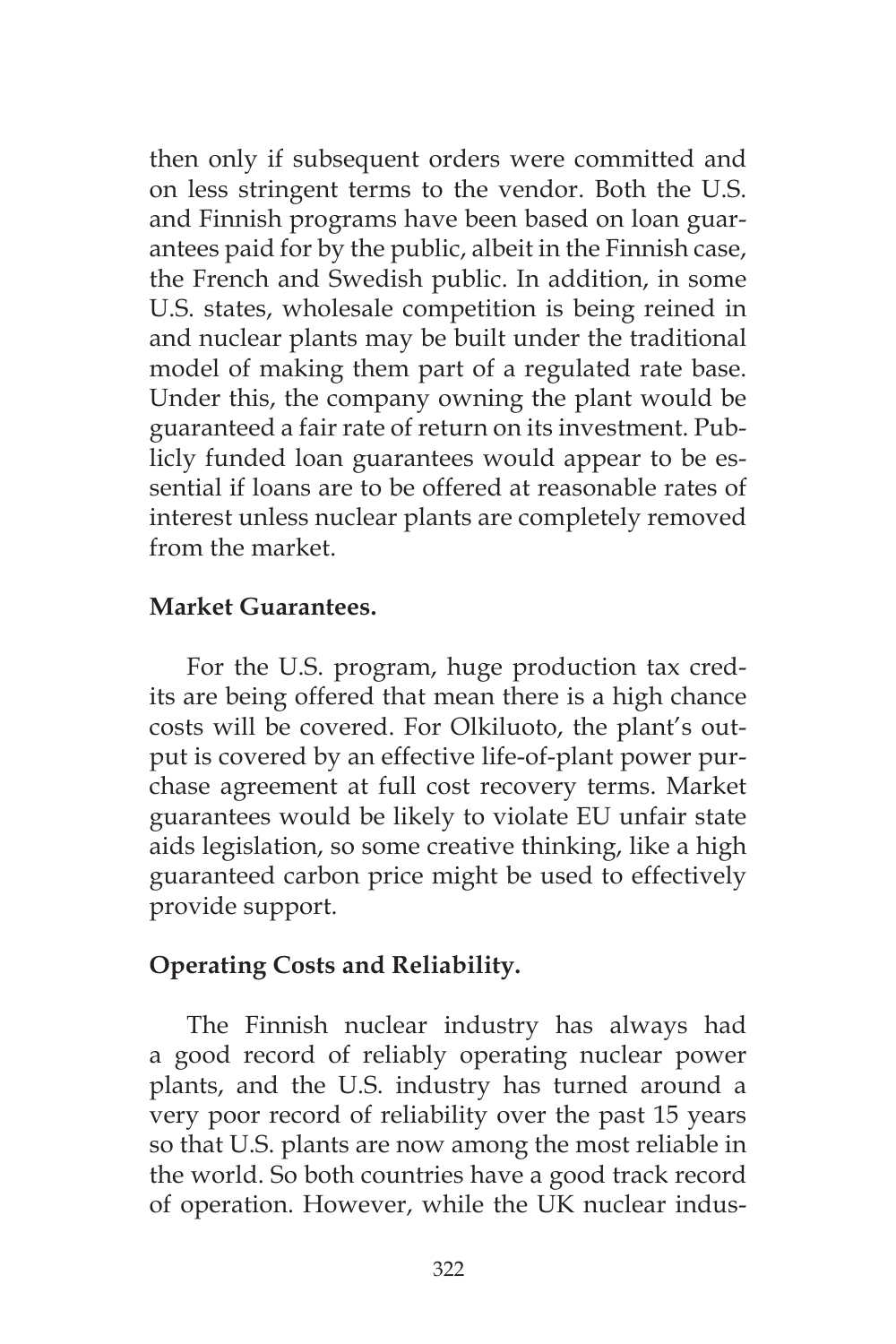try has improved its performance since 1990, the reliability of its plants is probably worse than that of any other developed country. Whether investors would assume that the poor British record was not relevant, given that the operating companies would probably be French or German, remains to be seen. No vendor would guarantee the operating cost of a plant it sold nor would insurance coverage be available, so this is a risk it would be hard to assume.

## **Regulatory Delays.**

The Finnish regulator has been blamed, not necessarily justifiably, for some of the delays at Olkiluoto, and the U.S. program offers some insurance coverage against delays resulting from the regulatory process. Coverage might therefore be needed for UK plants, as envisaged by the EDF UK CEO, Vincent de Rivaz.

## **Other Issues.**

There are a number of other costs attached to building any new power plant that could be the subject of requests for subsidy. These include:

- Cost of connection to the transmission network. Particularly if the plant is built on a new site, or if it replaces a much smaller unit, there could be significant transmission reinforcement costs. National Grid Transco estimated that if all existing nuclear power stations were to be replaced, the cost of reinforcements to the transmission network would be £1.4 billion.<sup>49</sup>
- Spinning reserve costs. New nuclear power plants, especially if the EPR was chosen would represent the largest units in the system, up to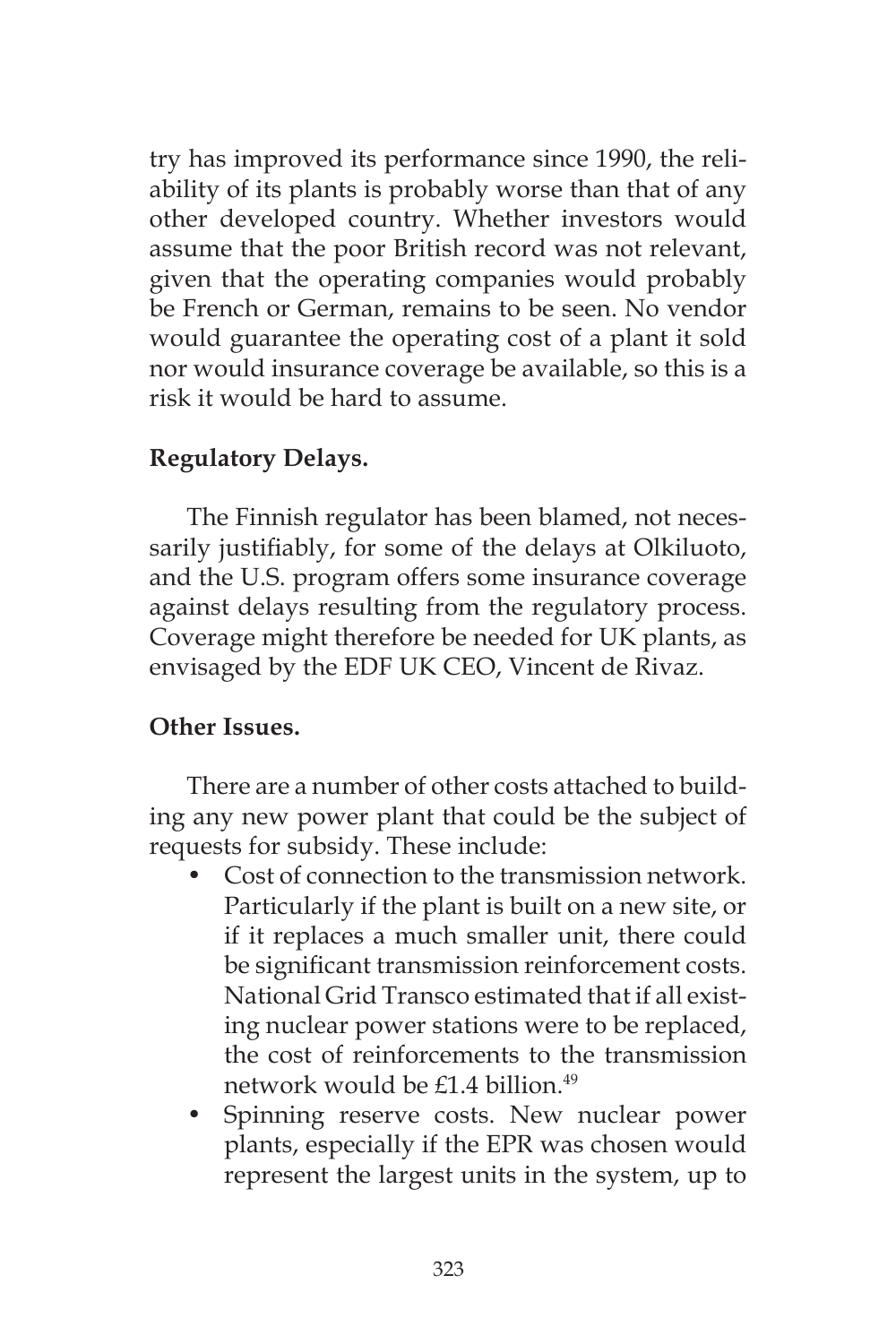1,700MW. Spinning reserve is the amount of plant that must be kept in readiness for operation in case of the failure of the largest unit. PB Power noted that the current UK system is designed to allow the failure of two 660MW units. This was a standard derived in the 1970s when 660MW units were the largest units on the UK system. PB Power estimated that if an EPR was built with output of 1,580MW, an additional 260MW of spinning reserve would be needed at a cost, if supplied by a gas-fired plant of £1.3/ MWh, or £2.1/MWh if supplied by a coal-fired plant. The EPR design is now likely to have a rating of about 1,700MW, so this cost may be an underestimate if 400MW of additional spinning reserve was needed. Of the other potential designs, the AP-1000 and the ACR-1000 would not need additional spinning reserve, while the ESBWR (1,520MW) would require about 200MW additional reserve.

## **CONCLUSIONS**

Politically, it seems that subsidies and guarantees are an anathema to a significant proportion of Members of Parliament. So if a new nuclear program is to go ahead in the UK, it has to be on the basis that no subsidies and guarantees will be given.

However, given the time-scale for new orders, which does not anticipate any orders being placed for 7 years or more, it is doubtful whether today's commitments from companies and government are worth anything. Energy market circumstances will change continuously for the next 7 years, and a commercial company operating in a competitive market will be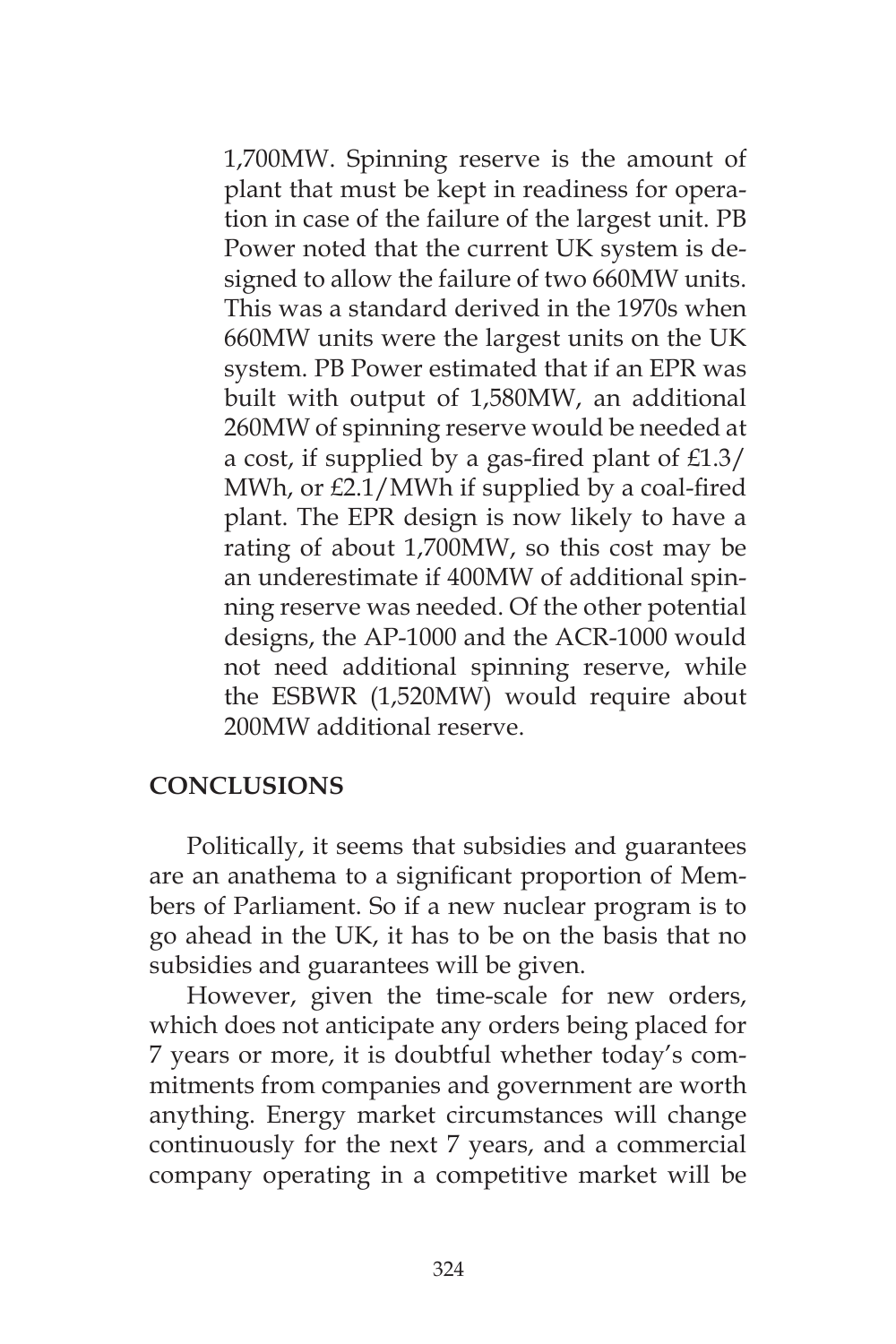able to claim that their commitment not to need subsidies had been overtaken by changes in energy markets. Equally, in 7 years the government will have little connection to today's government and will not feel bound by today's commitments. The suspicion must therefore be that statements by government and companies are only possible because those involved know they will not have to deliver on these commitments.

#### **ENDNOTES – CHAPTER 7**

1. "Blair to push for new wave of nuclear construction in UK," Nucleonics Week, May 18, 2006.

2. Former UK Energy Minister Malcolm Wicks, "The Government's Energy Review," Testimony before the UK House of Commons, Trade and Industry Committee, London, UK, October 10, 2006, available from *www.publications.parliament.uk/pa/cm200506/ cmselect/cmtrdind/uc1123-vii/uc112302.htm.*

3. Greenpeace Press Release, "Government's Nuclear Plans Declared Unlawful by High Court," February 15, 2007, available from *www.greenpeace.org.uk/media/press-releases/governments-nuclear-plans-declared-unlawful-by-high-court.*

4. G. Brown, Comments to parliament on July 4, 2007, available from *www.publications.parliament.uk/pa/cm200607/cmhansro /cmo70704/debtext/70704-0003.htm.*

5. UK Department for Business Enterprise and Regulatory Reform, "Meeting the Energy Challenge: A White Paper on Nuclear Power," Cm 7296, HMSO, 2008, p. 8.

6. *Ibid.,* p. 10.

7. "Going Nuclear," *Utility Week*, February 1, 2008.

8. E.ON Press Release, "E.ON welcomes new nuclear to UK power mix," E.ON Press Release, January 10, 2008; available from *www.pressreleases.eon-uk.com/blogs/eonukpressreleases/archive/ 2008/01/10/1165.aspx.*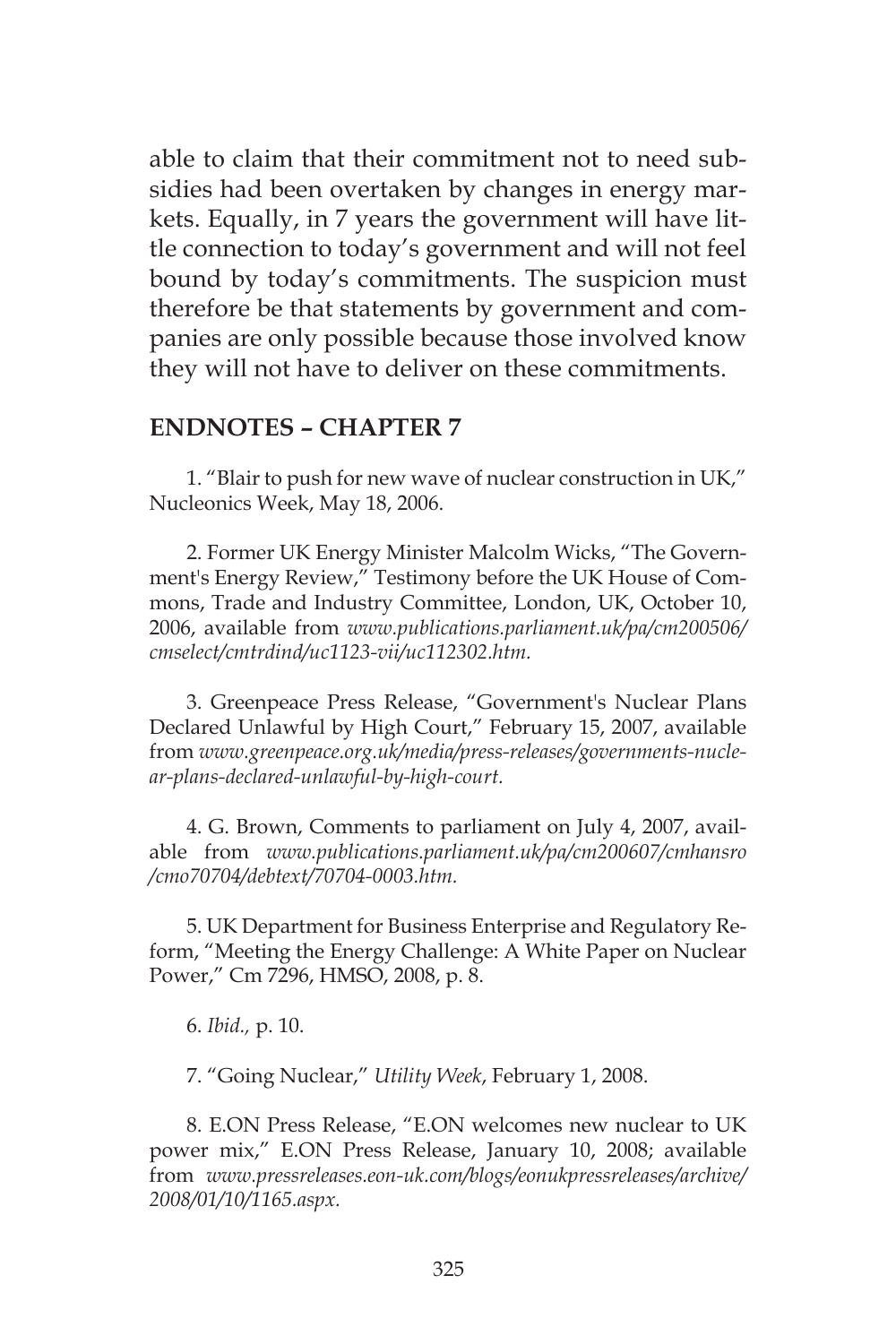9. "Loan Guarantees Tagged As Key For Nuclear Builds," Power, Finance and Risk, December 21, 2007.

10. UK Department of Trade and Industry, "The Energy Challenge: Energy Review Report,"' Cm 6887, HMSO, 2006, p. 113.

11. Former U.K. Energy Minister, Malcolm Wicks, "The Government's Energy Review."

12. *Ibid*.

13. Department for Business, Enterprise and Regulatory Reform, "Consultation on Funded Decommissioning Programme Guidance for New Nuclear Power Stations," February 22, 2008; available from *www.berr.gov.uk/files/file44486.pdf.*

14. *Ibid*. 15. *Ibid*., p. 16. 16. *Ibid*., p. 15. 17. *Ibid*., p. 104.

18. *Ibid*., p. 16.

19. M. Wald, "Interest in Reactors Builds, But Industry Is Still Cautious," *New York Times*, May 2, 2005.

20. "An analysis of Nuclear Power Plant Construction Costs," Department of Energy, Energy Information Administration, DOE/EIA-0411, 1986.

21. "Merrill Lynch Global Power and Gas Leaders Conference," *Nucleonics Week*, October 5, 2006.

22. *Ibid*.

23. David Newbery, "Reduce the risk of nuclear investment," *Financial Times,* January 9, 2008, p. 15.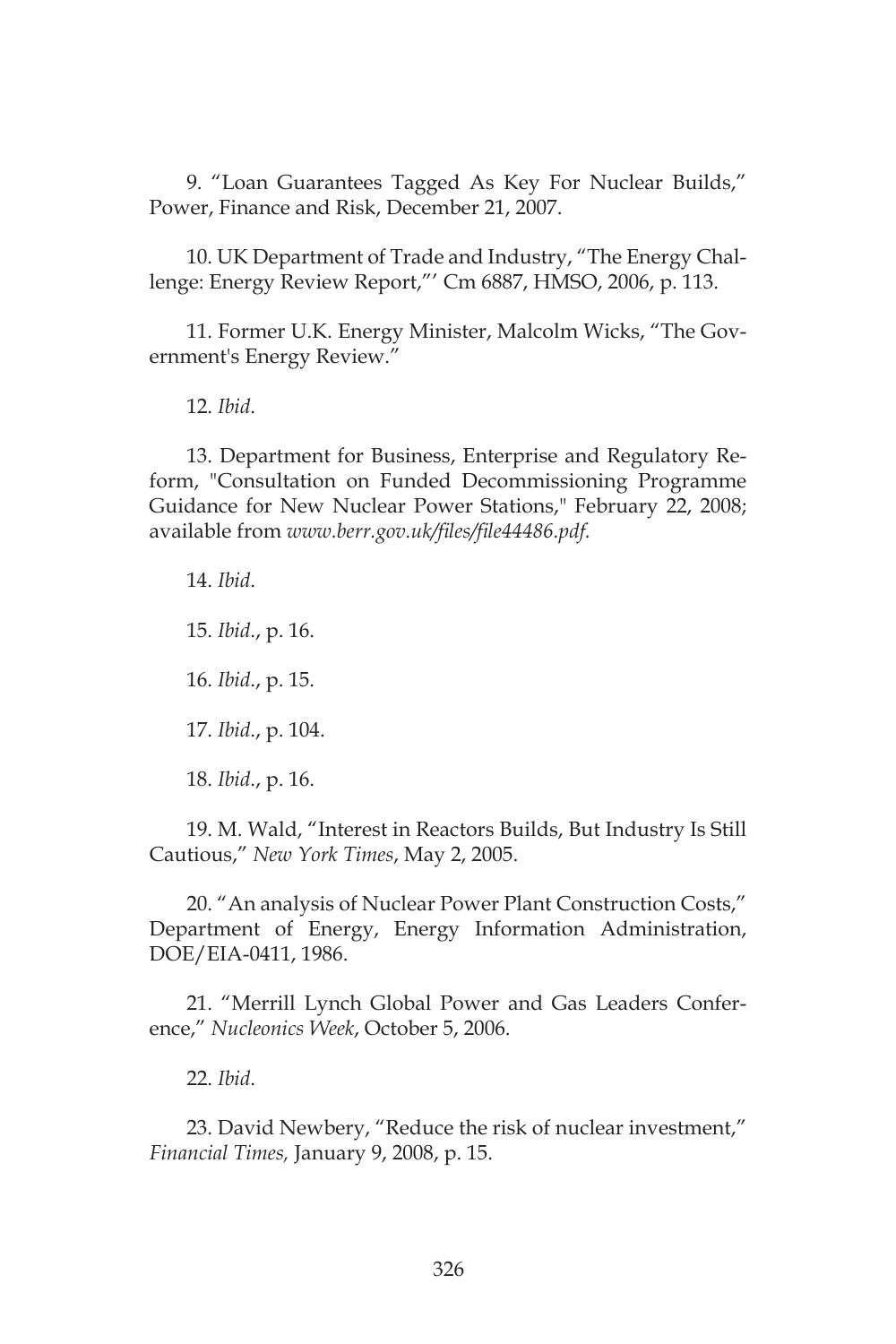#### 24. *Ibid*.

25. Department for Business, Enterprise and Regulatory Reform Press release, "Clean Up Fund is Precondition For New Nuclear-Hutton," February 22, 2008, available from *www.gnn.gov.uk/ environment/fullDetail.asp?ReleaseID=354629&NewsAreaID=2&Na vigatedFromDepartment=True.*

26. "Environmentally harmful support measures in EU Member States," CE Solutions for Environment, Economy and Technology, Report for DG of the European Commission, January 2003, p. 132.

27. J. Wakeham, "House of Commons Debates. HC Debates," 1988/89, Vol. 159, November 9, 1989. "Areva-Siemens cannot accept 100 percent compensation responsibility, because the project is one of vast co-operation. The building site is joint, so we absolutely deny 100 percent."

28. Nuclear Power Progress; Site Work Underway on Finland's 1,600MWe EPR," *Modern Power Systems*, March 2004.

29. For a detailed review of the problems up to March 2007, see S. Thomas, P. Bradford, A. Froggatt, and D. Milborrow, "The Economics of Nuclear Power," Greenpeace International, 2007, available from *www.greenpeace.org/international/press/reports/theeconomics-of-nuclear-power.*

30. Finnish Broadcasting Company TV News, January 30, 2007.

31. "Areva's nuclear delay threatens China contract," *Financial Times*, August 11, 2007, p. 19; and "Areva-Siemens consortium announces delay of Finnish nuclear reactor," *Datamonitor Newswire,* August 13, 2007.

32. "Areva to take 500-700 mln eur provisions for new Finnish reactor delay—report," *Thompson Financial News*, August 13, 2007.

33. S. Thomas, "The realities of nuclear power," Cambridge, UK: Cambridge University Press, 1988.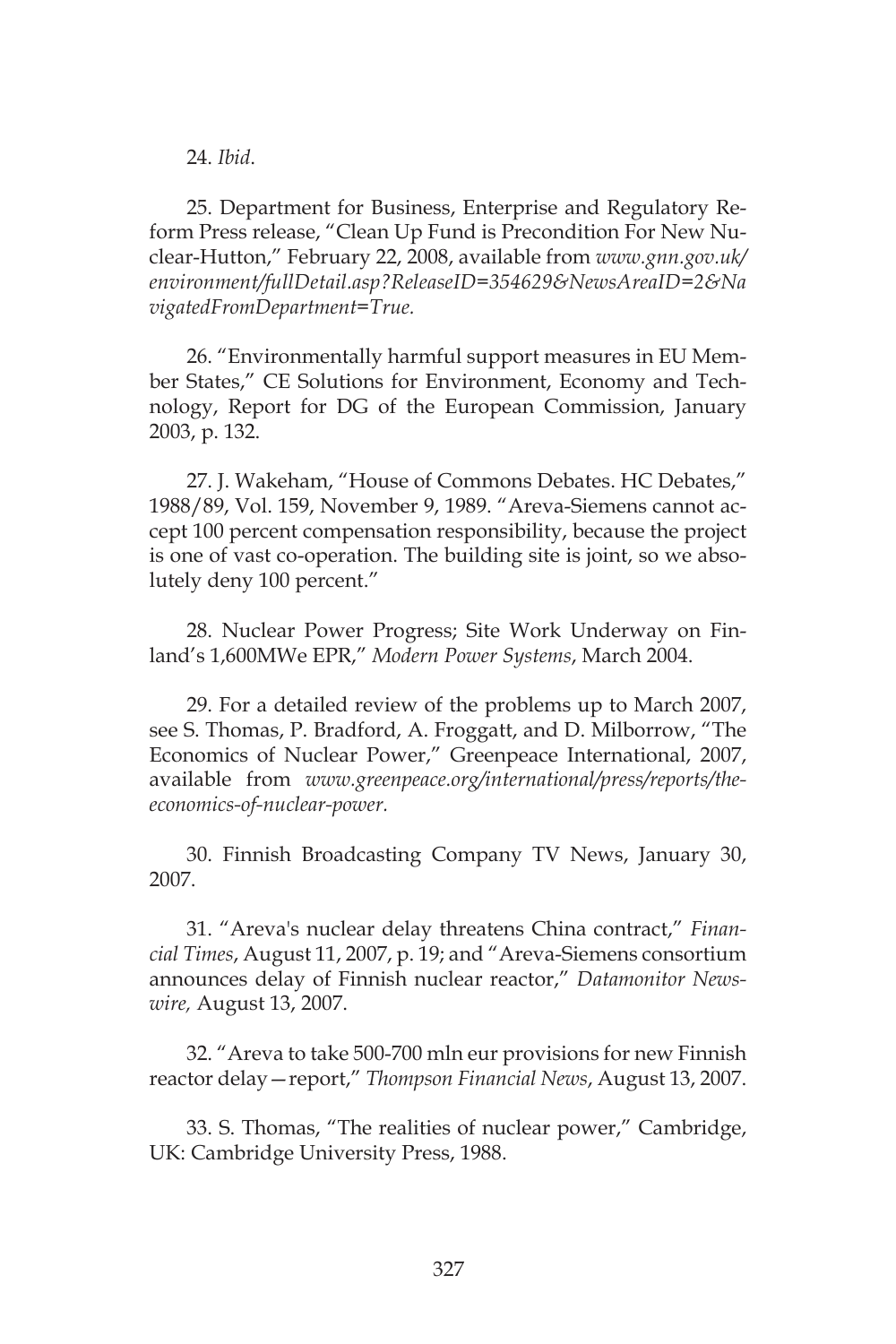34. "Areva's nuclear delay threatens China contract," p. 19.

35. "Nuclear Power 2010," Department of Energy, available from *www.nuclear.energy.gov/np2010/activities.html.*

36. In December 2007, Constellation withdrew to pursue its own technology choice and was replaced by DTE Energy.

37. L. Parker and M. Holt, "Nuclear Power: Outlook for New U.S. Reactors' CRS Report for Congress," Order Code RL33442," 2007, available from *fas.org/sgp/crs/misc/RL33442.pdf.*

38. All three measures require implementing regulations, and the loan guarantees require an appropriation. So the actual scope and benefit of the subsidy is unclear.

39. "DOE Loan Proposal Seen As Likely Failure By Industry, Wall Street," *Energy Washington Week*, August 1, 2007.

40. "Senate bill could help finance nuclear plants," *International Herald Tribune,* August 1, 2007, p. 1.

41. "Merrill Lynch global power and gas leaders conference," *Nucleonics Week,* October 5, 2006.

42. *Ibid*.

43. *Ibid*.

44. David Newbery, "Reduce the risk of nuclear investment," *Financial Times,* January 9, 2008, p. 15.

45. *Ibid*.

46. "Centrica to invest GBP 3bn in nuclear," *The Express,* February 22, 2008.

47. *Ibid*.

48. Department for Business, Enterprise and Regulatory Reform Press release, "Clean Up Fund is Precondition For New Nuclear—Hutton," February 22, 2008, available from *www.gnn.gov.*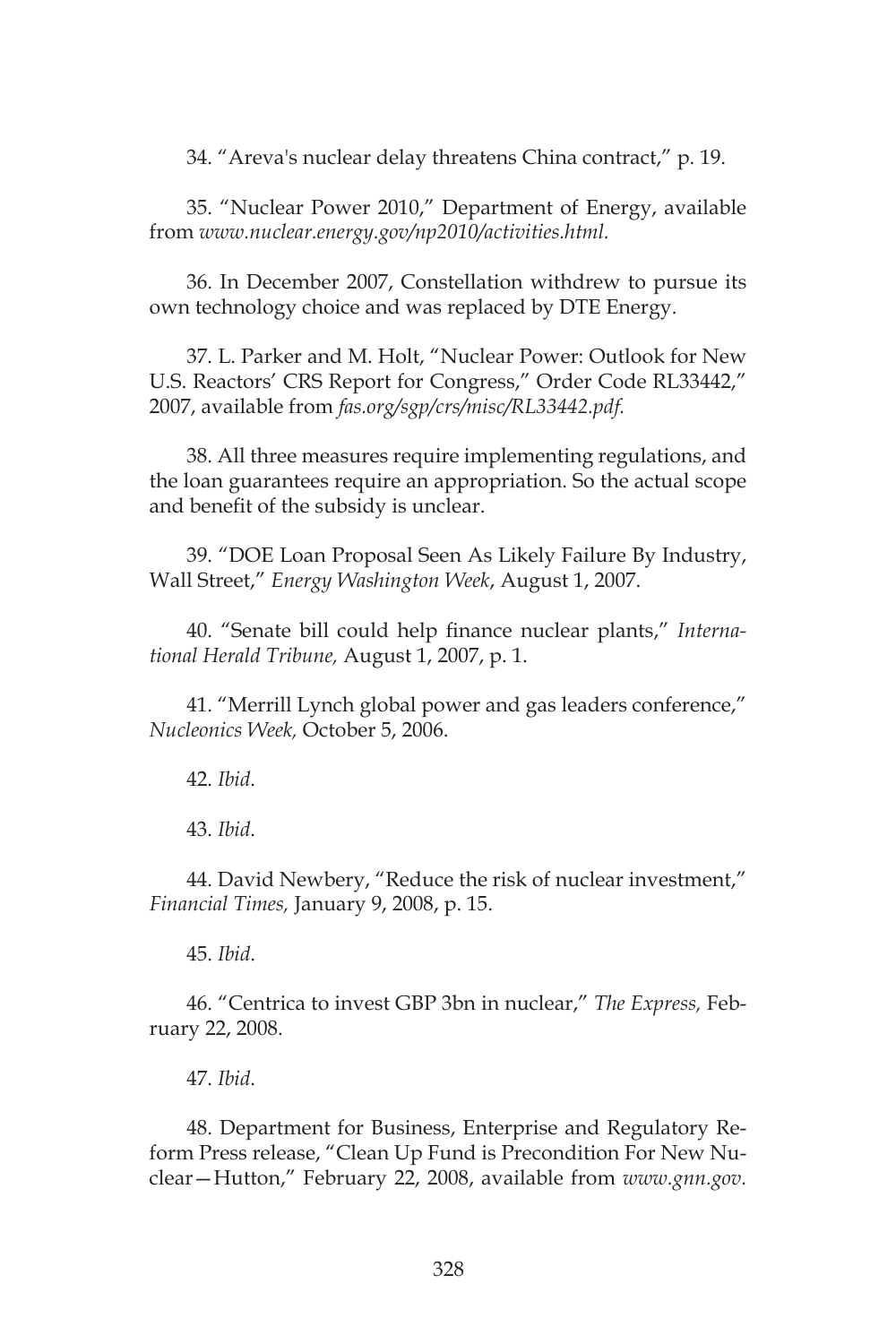*uk/environment/fullDetail.asp?ReleaseID=354629&NewsAreaID=2& NavigatedFromDepartment=True.*

49. "Grid 'will pay £1.4bn extra' for N-stations Transmission group must upgrade to cope with planned power plants," *Daily Telegraph,* July 13, 2006, p. 1.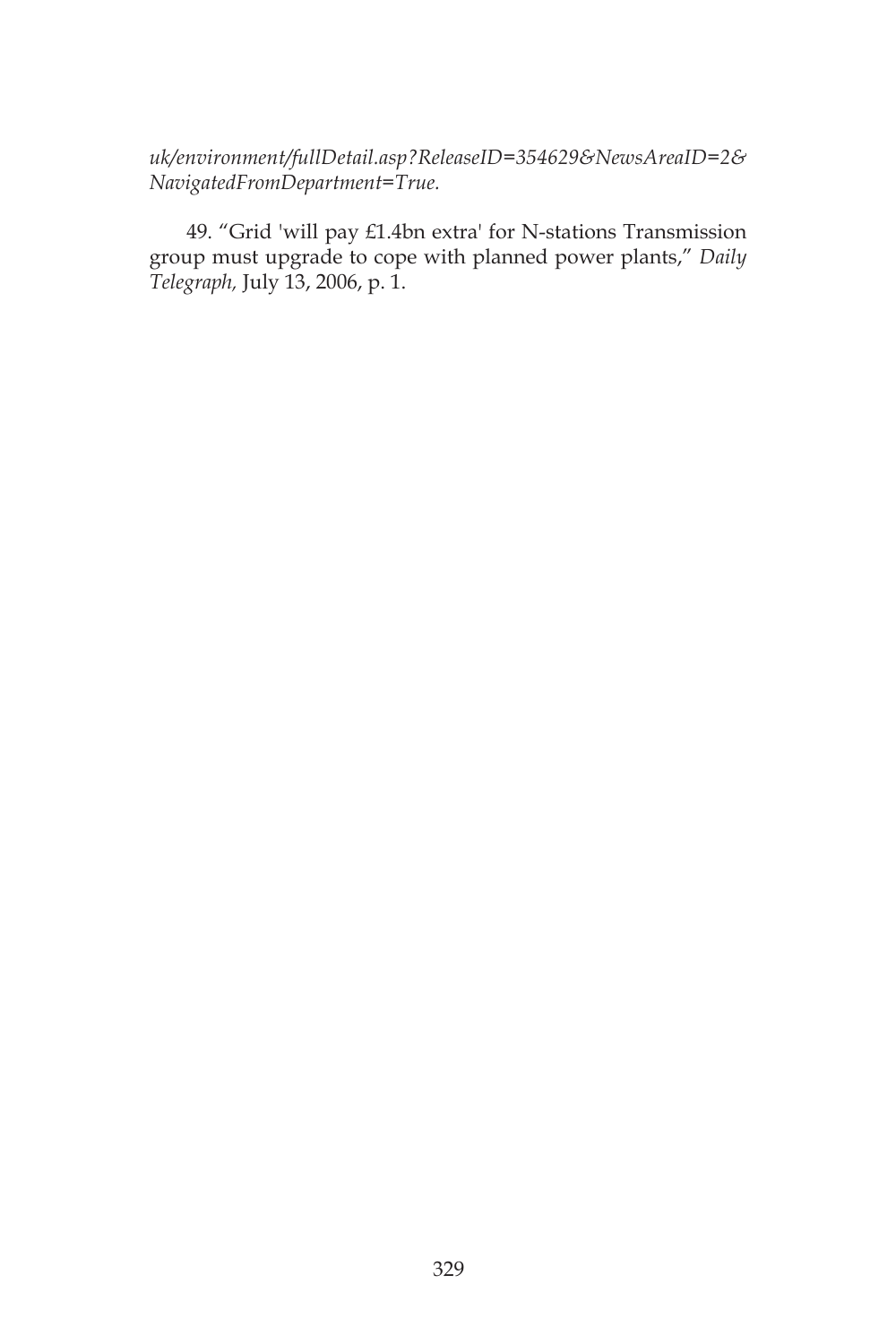#### **APPENDIX I**

## **DISCOUNTING, COST OF CAPITAL, AND REQUIRED RATE OF RETURN**

A particularly difficult issue with nuclear economics is dealing with and putting on a common basis for comparison the streams of income and expenditure at different times in the life of a nuclear power plant. Under UK plans, the time from placing a reactor order to completion of decommissioning could span more than 200 years.

Conventionally, streams of income and expenditure incurring at different times are compared using discounted cash flow (DCF) methods. These are based on the intuitively reasonable proposition that income or expenditure incurred now should be weighted more heavily than income or expenditure earned in the future. For example, a liability that has to be discharged now will cost the full amount, but one that must be discharged in, say, 10 years can be met by investing a smaller sum and allowing the interest earned to make up the additional sum required. In a DCF analysis, all incomes and expenditures through time are brought to a common basis by "discounting." If an income of \$100 is received in 1 year's time and the discount rate is 5 percent, the net present value of that income is \$95.23—a sum of \$95.23 would earn \$4.77 in 1 year to make a total of \$100. The discount rate is usually seen as the "opportunity cost" of the money, in other words, the rate of return (net of inflation) that would be earned if the sum of money was invested in an alternative use.

While this seems a reasonable process over periods of a decade or so and with relatively low discount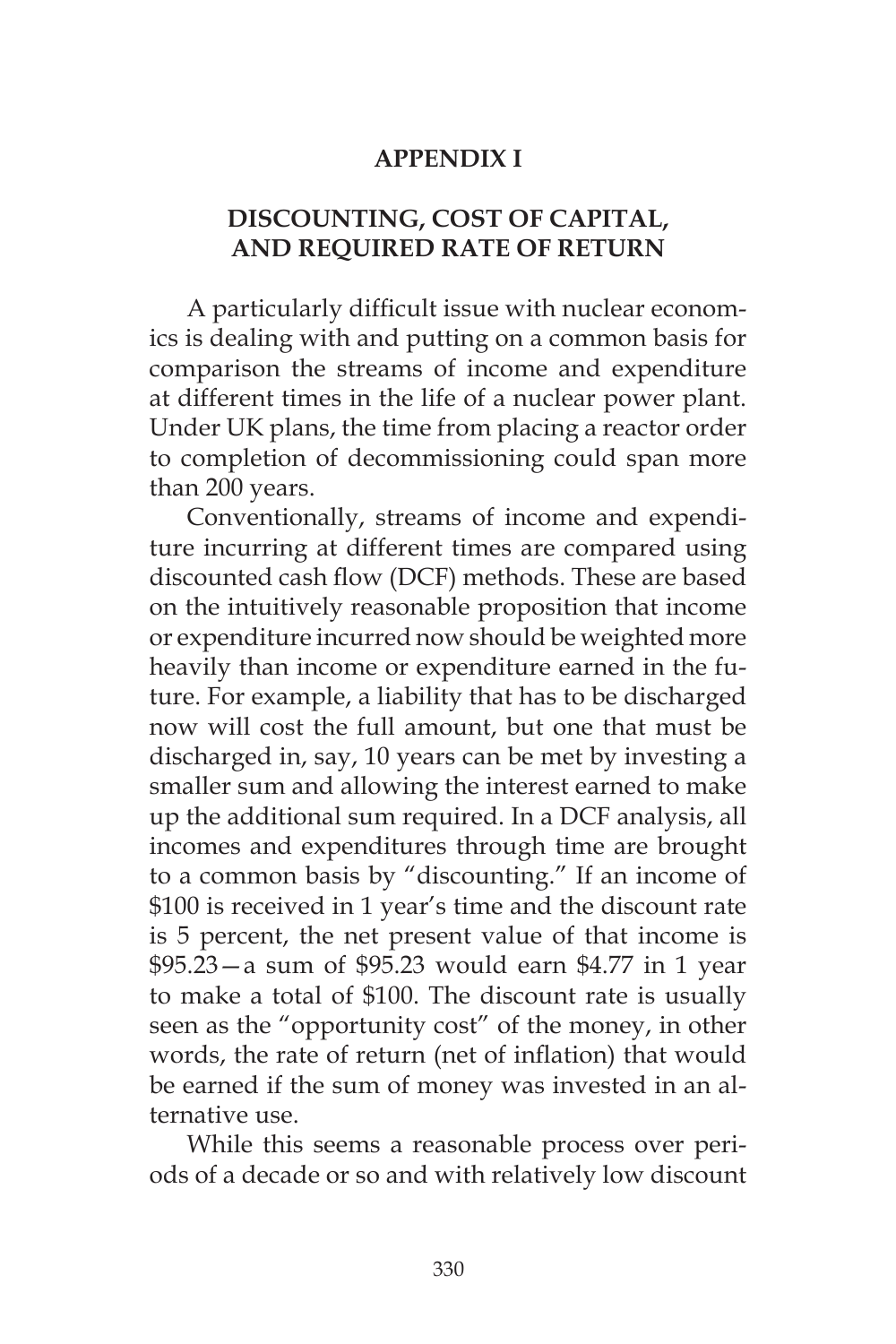rates, over long periods with high discount rates, the results of discounting can be very powerful, and the assumptions that are being made must be thought through. For example, if the discount rate is 15 percent, a cost incurred in 10 years of \$100 would have a net present value of only \$12.28. A cost incurred in 100 years, even if the discount rate was only 3 percent, would have a net present value of only \$5.20, while at a discount rate of 15 percent, costs or benefits more than 15 years forward have a negligible value in an normal economic analysis (see Table 7-1).

| <b>Discounting period (years)</b> | 3%    | 15%     |
|-----------------------------------|-------|---------|
| 5                                 | 0.86  | 0.50    |
| 10                                | 0.74  | 0.25    |
| 15                                | 0.64  | 0.12    |
| 20                                | 0.55  | 0.061   |
| 30                                | 0.41  | 0.015   |
| 50                                | 0.23  | 0.00092 |
| 10                                | 0.052 |         |
| 150                               | 0.012 |         |

Source: Author's calculations.

# **Table 7-1. Impact of Discounting: Net Present Values.**

If we apply this to nuclear plants operating in a competitive market where the cost of capital will be very high, this means that costs and benefits arising more than, say 10 years in the future, will have little weight in an evaluation of the economics of a nuclear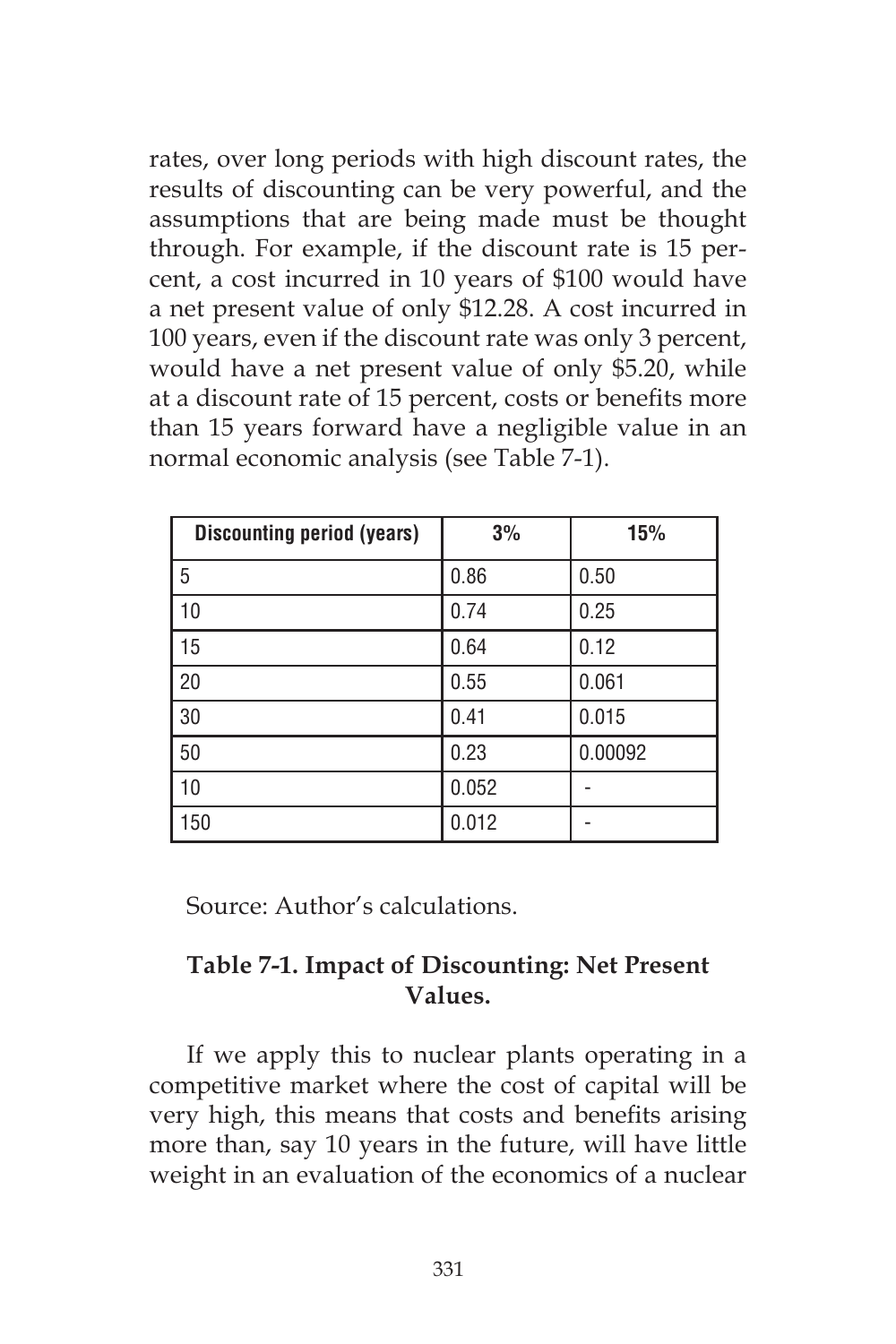power plant. Thus increasing the life of a plant from 30 years to 60 years will have little benefit, while refurbishment costs incurred after, say, 15 years will equally have little impact.

For decommissioning, for which under UK plans the most expensive stage, is not expected to be started until 135 years after plant closure, this means very large decommissioning costs will have little impact even with a very low discount rate consistent with investing funds in a very secure place with a low rate of return, such as 3 percent. If we assume a magnox plant will cost about \$1.8 billion to decommission and the final stage accounts for 65 percent of the total (undiscounted) cost (\$1.17 billion), a sum of only \$28 million invested when the plant is closed will have grown sufficiently to pay for the final stage of decommissioning.

The implicit assumption with DCF methods is that the rate of return specified will be available for the entire period. Give that even government bonds, usually seen as the most secure form of investment, are only available for 30 years forward and that a period of 100 years of sustained economic growth is unprecedented in human history, this assumption seems difficult to justify. So, with nuclear power, there is the apparent paradox that, at the investment stage, a very high discount rate (or required rate of return) of 15 percent or more is likely to be applied to determine whether the investment will be profitable, while for decommissioning funds, a very low discount rate is applied to determine how much decommissioning funds can be expected to grow.

The key element resolving this paradox is risk. Nuclear power plant investment has always been risky because of the difficulty of controlling construction costs, the variability of performance, the risk of the